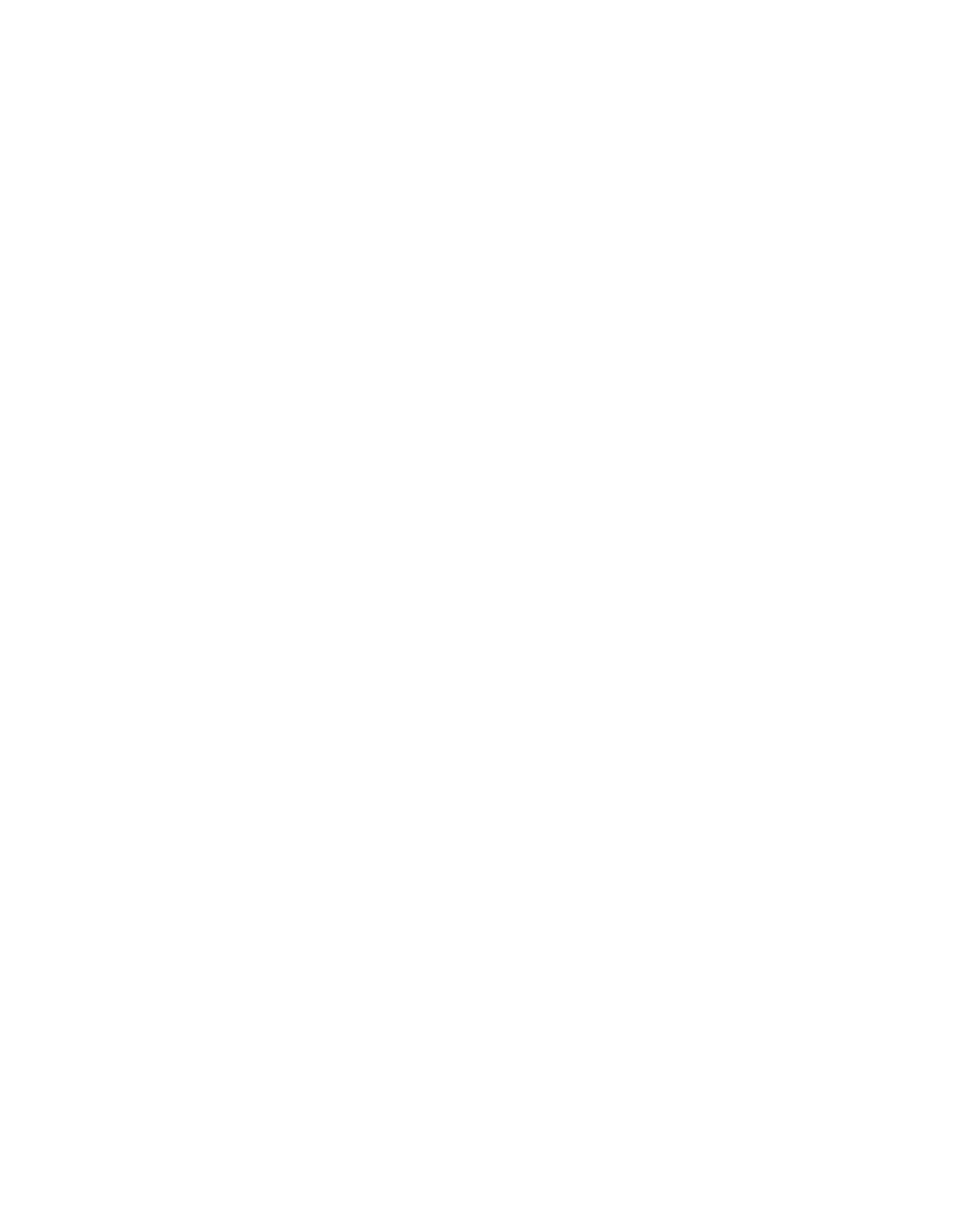# **CHAPTER 5.12**

# **PHYSICAL PLANNING AND DEVELOPMENT ACT**

## **ARRANGEMENT OF SECTIONS**

| <b>Section</b>                                                                   |                                                                     |    |  |
|----------------------------------------------------------------------------------|---------------------------------------------------------------------|----|--|
| <b>PRELIMINARY</b><br>7                                                          |                                                                     |    |  |
| 1.<br>2.<br>3.                                                                   |                                                                     |    |  |
| <b>PART1</b>                                                                     |                                                                     | 11 |  |
|                                                                                  | <b>ADMINISTRATION</b>                                               | 11 |  |
| 4.<br>5.<br>6.<br>7.<br>8.<br>9.                                                 | Head of the Physical Planning and Development Division11            |    |  |
| <b>PART 2</b><br>13<br>PHYSICAL PLANNING                                         |                                                                     |    |  |
| 10.<br>11.<br>12.<br>13.<br>14.<br>15.                                           |                                                                     |    |  |
| <b>PART3</b>                                                                     |                                                                     | 16 |  |
|                                                                                  | <b>REGULATION OF DEVELOPMENT</b>                                    | 16 |  |
| 16.<br>17.<br>18.<br>19.<br>20.<br>21.<br>22.<br>23.<br>24.<br>25.<br>26.<br>27. | Uses and operations not constituting or constituting development 16 |    |  |
| 28.<br>29.<br>30.                                                                |                                                                     |    |  |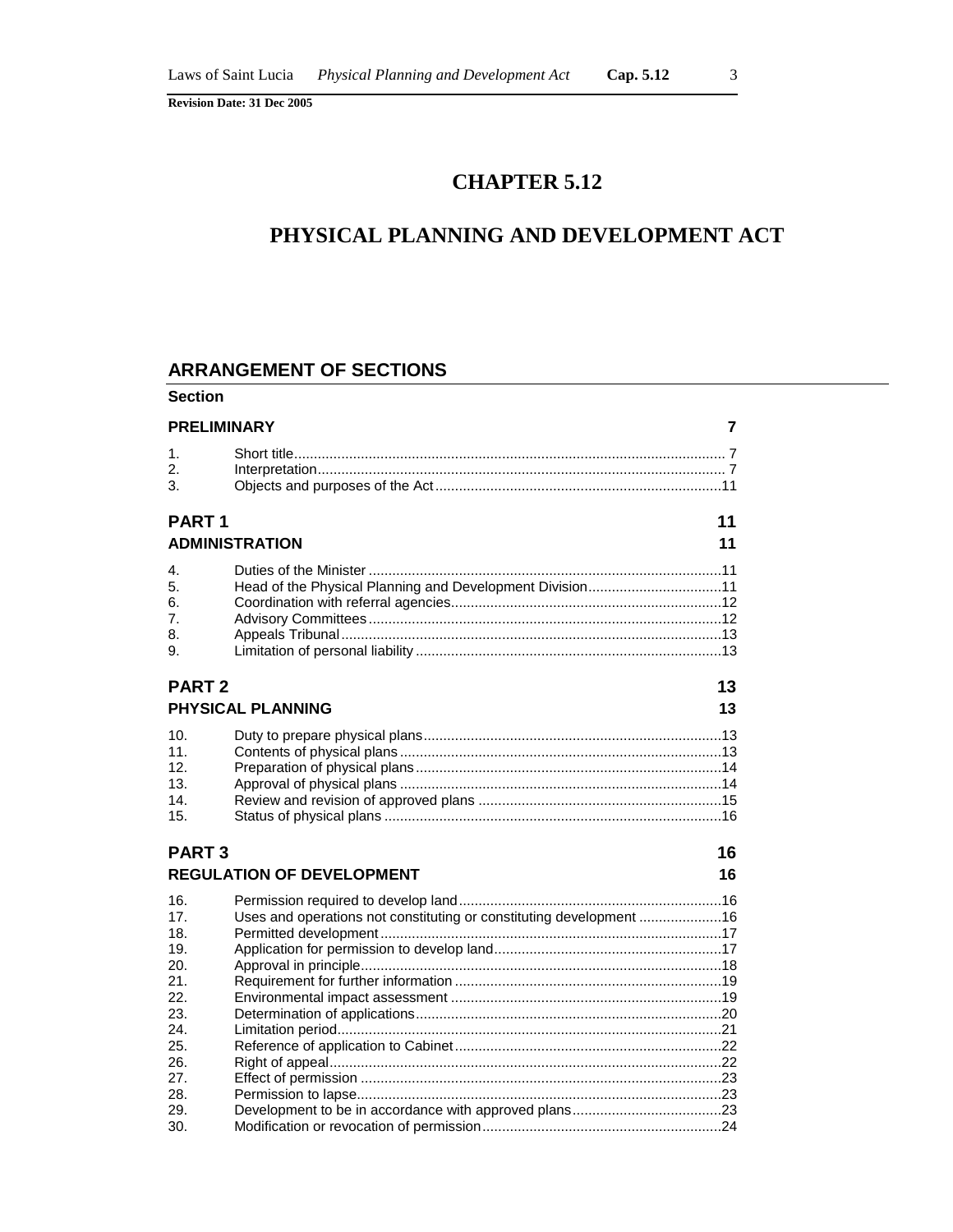| 31.                     |                                                            |    |  |
|-------------------------|------------------------------------------------------------|----|--|
| 32.                     |                                                            |    |  |
| 33.<br>34.              |                                                            |    |  |
| 35.                     |                                                            |    |  |
| 36.                     |                                                            |    |  |
|                         |                                                            |    |  |
| PART <sub>4</sub><br>29 |                                                            |    |  |
| <b>ENFORCEMENT</b>      |                                                            | 29 |  |
| 37.                     |                                                            |    |  |
| 38.                     |                                                            |    |  |
| 39.                     |                                                            |    |  |
| 40.                     |                                                            |    |  |
| 41.                     |                                                            |    |  |
| 42.<br>43.              |                                                            |    |  |
|                         |                                                            |    |  |
| <b>PART 5</b><br>34     |                                                            |    |  |
|                         | <b>COMPENSATION AND ACQUISITION</b>                        | 34 |  |
| 44.                     |                                                            |    |  |
| 45.                     |                                                            |    |  |
| 46.                     |                                                            |    |  |
| PART <sub>6</sub><br>35 |                                                            |    |  |
|                         | <b>MISCELLANEOUS</b>                                       | 35 |  |
|                         |                                                            |    |  |
| 47.                     |                                                            |    |  |
| 48.<br>49.              |                                                            |    |  |
| 50.                     |                                                            |    |  |
| 51.                     |                                                            |    |  |
| 52.                     |                                                            |    |  |
| 53.                     | Expenses of Advisory Committees and Appeals Tribunal37     |    |  |
| 54.                     |                                                            |    |  |
| 55.                     |                                                            |    |  |
| 56.                     |                                                            |    |  |
| 57.                     |                                                            |    |  |
| 58.                     |                                                            |    |  |
| 59.                     |                                                            |    |  |
| PART 7                  |                                                            | 38 |  |
|                         | <b>TRANSITIONAL PROVISIONS</b>                             | 38 |  |
| 60.                     |                                                            |    |  |
| 61.                     |                                                            |    |  |
| 62.                     |                                                            |    |  |
| 63.                     |                                                            |    |  |
| 64.                     | Preservation of rights, claims, offences and proceedings39 |    |  |
| <b>SCHEDULE 1</b><br>41 |                                                            |    |  |
| <b>SCHEDULE 2</b><br>43 |                                                            |    |  |
|                         |                                                            |    |  |
| <b>SCHEDULE 3</b><br>46 |                                                            |    |  |
|                         | <b>SCHEDULE 4</b><br>47                                    |    |  |
|                         |                                                            |    |  |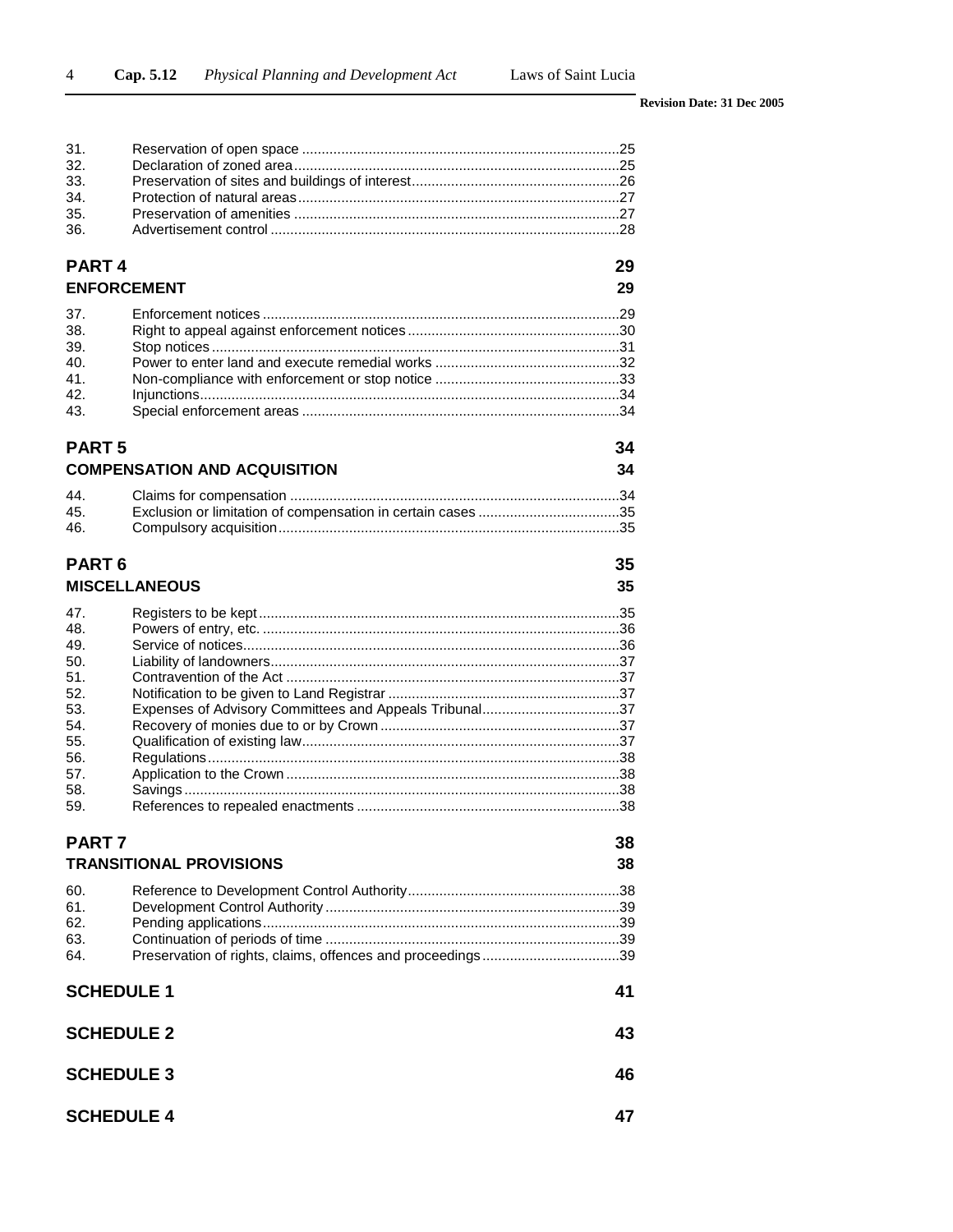## **CHAPTER 5.12**

### **PHYSICAL PLANNING AND DEVELOPMENT ACT**

#### **(Act 29 of 2001 and 3 of 2005)**

**AN ACT** to make provision for the development of land, the assessment of the environmental impacts of development, the grant of permission to develop land and for other powers to regulate the use of land, and for related matters.

Commencement [1 July 2003]

#### **PRELIMINARY**

### **1. SHORT TITLE**

This Act may be cited as the Physical Planning and Development Act.

#### **2. INTERPRETATION**

(1) In this Act—

"**advertisement**" includes—

- (a) any word, letter, model, sign, placard, banner, board, notice, awning, blind, balloon, device or representation, whether illuminated or not, in the nature of or employed wholly or in part for the purposes of advertisement, announcement or direction, or calling attention to any person, matter, object or event excluding any such thing employed wholly as a memorial; and
- (b) any hoarding, billboard, wall, fence, or similar structure or apparatus used or adapted for use for the display of advertisements;
- "**Advisory Committee**" means a Physical Planning and Development Advisory Committee established under section 7;

#### "**agriculture**"—

- (a) includes horticulture, fruit growing, seed growing, dairy farming, the breeding and keeping of livestock for meat, wool, skins or fur, or for the purpose of their use in the farming of land, the use of land as grazing land, market gardens and nursery grounds;
- (b) but does not include the use of land including land below the low water mark for fish farming;
- "**Appeals Tribunal**" means the Physical Planning and Development Appeals Tribunal established by section 8;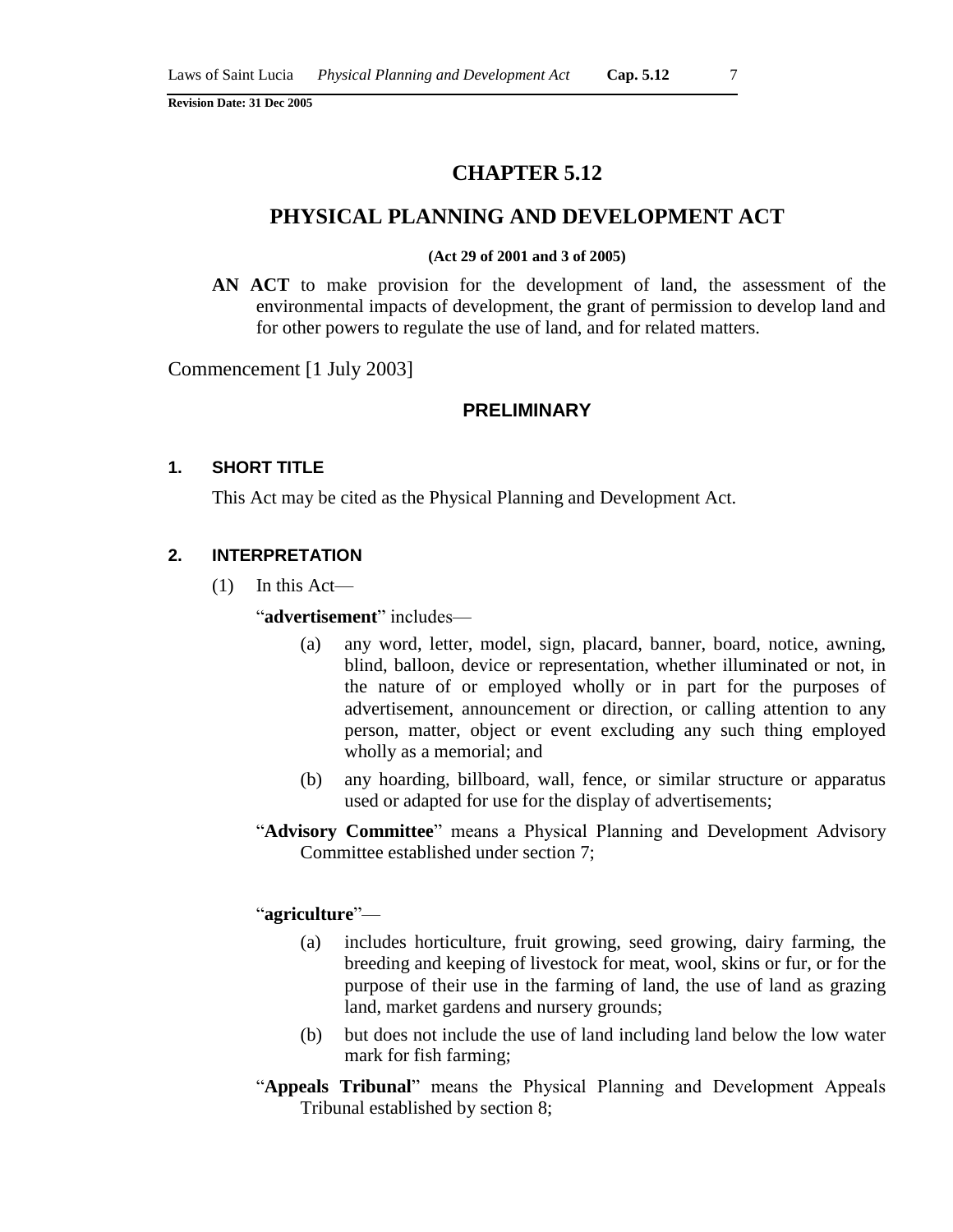"**boundaries of a road**" means the boundary of the land belonging to the road;

- "**building**" includes any structure or erection of whatever material and in whatever manner constructed or any part of a building, and where the context so permits, includes the land on, in or under which the building is situated;
- "**building operations**" includes demolition works, rebuilding operations, structural alterations or other additions to a building, and any road or drainage works preliminary or incidental to the erection of buildings;
- "**development**" in relation to any land means the carrying out of building, engineering, mining or other operations in, on, over or under any land, the making of any material change in the use of any land or buildings, or the subdivision of any land, and "develops" and "developer" shall be construed accordingly;
- "**dwelling unit**" means a building or part of a building used or intended to be used for human habitation providing therein living, sleeping, eating, foodpreparation and sanitary facilities for one household, with or without other essential facilities shared with other dwelling units;
- "**engineering operations**" include the carrying out of any works for the installation of any sewers, water mains, pipes, cables or other apparatus, the laying out, construction and maintenance of roads, drains, culverts, bridges and retention structures, the preparation of land for carrying out any development, the clearing and grubbing of land, earthworks, dredging, land filling and land reclamation;
- "**forest**" means an extensive tract of land covered with trees and undergrowth;
- "**forestry**" means the science and art of forming and cultivating forests;
- "**Head of the Physical Planning and Development Division**" means—
	- (a) the person appointed as such by the Public Service Commission;
	- (b) a person appointed by the Public Service Commission to an office bearing a designation other than "Head, Physical Planning and Development Division" but performing the same functions as the Head of the Physical Planning and Development Division;
- "**land**" means incorporeal as well as corporeal hereditaments of every tenure or description, and any interest therein, and also an undivided share in land, and includes land covered with water and land underlying the sea surrounding the coast within the limits of the territorial waters of Saint Lucia;
- "**Land Acquisition Act**" means the Land Acquisition Act;
- "**Land Registrar**" means the Land Registrar appointed under the Land Registration Act;
- "**local authority**" means any local government body which is established by or under the Constitution or laws in force in Saint Lucia;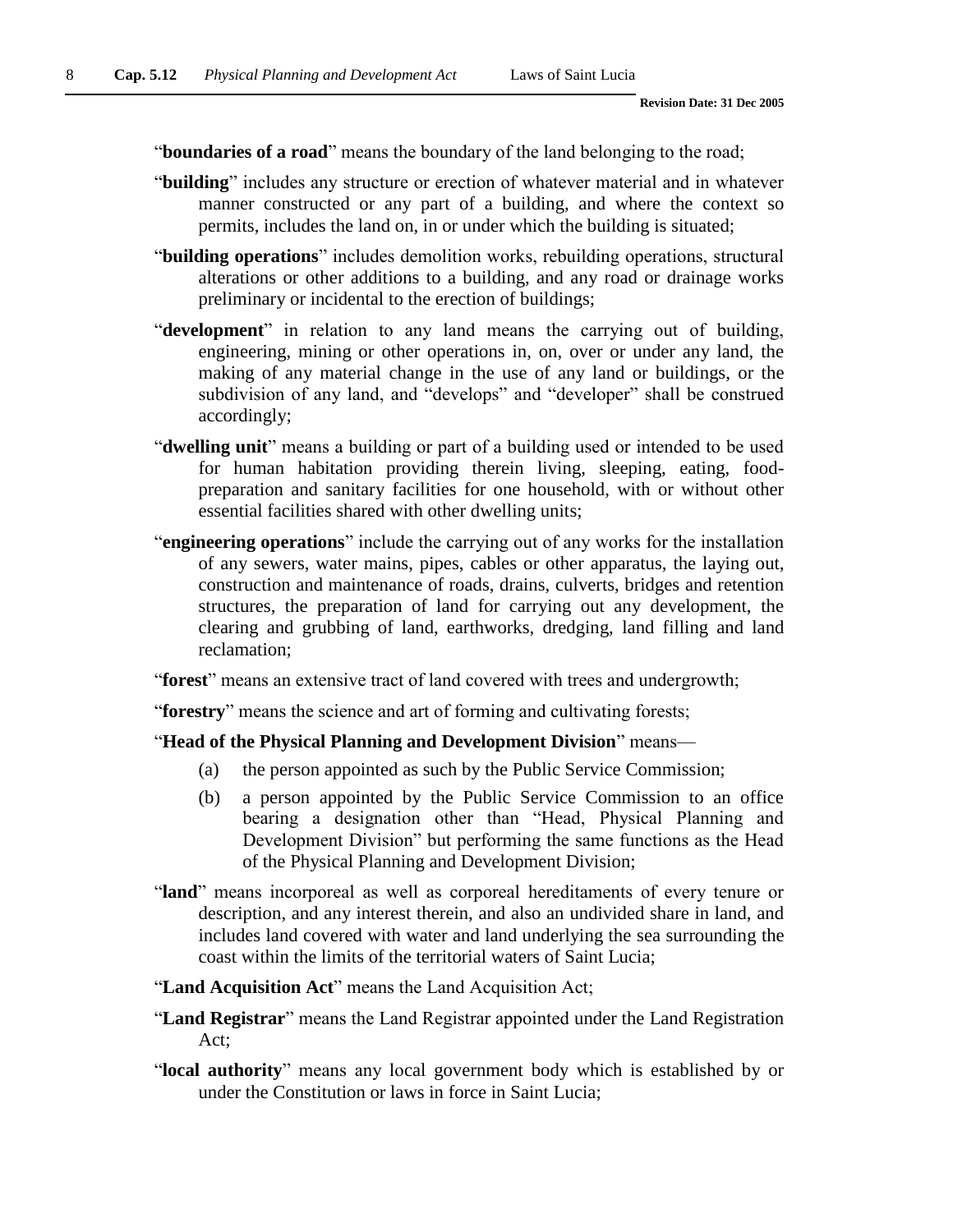- "**mining operations**" means the carrying out in relation to any mineral or substance including oil and geothermal energy in or under land of any activity with a view to searching for, removing by underground or surface working, carrying away, treating or converting that mineral, and includes the removal of beach sand, quarrying, drilling and boring operations;
- "**Minister**" means the Minister with responsibility for planning and development;
- "**occupier**" in relation to any building or land includes a caretaker, contractor or other person authorised to undertake or engaged in undertaking any works in relation to the said building or land;
- "**owner**" in relation to any building or land means a person, other than a mortgagee not in possession, who is for the time being entitled to dispose of the right of ownership of the building or land, whether in possession or reversion, and includes also a person holding or entitled to the rents and profits of the building or land under lease or agreement;
- "**person**" includes a natural person, a body corporate or an unincorporated body;
- "**physical plan**" means a plan showing the manner in which land may be used whether by the carrying out of development or otherwise and the stages by which such development may be carried out;
- "**Physical Planning and Development Division**" means the Physical Planning Division of the Ministry with responsibility for planning and development;
- "**port**" means the harbour of Castries, an airport or a seaport under the Saint Lucia Air and Sea Ports Authority Act, or any other port declared to be such under section 12 of the Customs (Control and Management) Act;
- "**referral agencies**" means the governmental and non-governmental agencies to which applications for permission to develop land are routinely referred for technical advice;
- "**Regulations**" means regulations made under this Act;
- "**road**" means road as defined under the Motor Vehicles and Road Traffic Act;
- "**single-family dwelling house**" means a building used or intended to be used solely as a separate dwelling unit without any essential facility shared with another dwelling unit;
- "**statutory undertaker**" means any authority, company or person empowered by any act to execute or construct authorised works or to carry into effect the purposes of that Act;
- "**subdivision**" in relation to land means the division of any land registered as one parcel into 2 or more parts, by way of vesting order, partition order, transfer, agreement or other instrument, for the purposes of succession, sale, gift, lease, mortgage or any other purpose, whether or not the division involves building, engineering, mining or other operations on over or under or a material change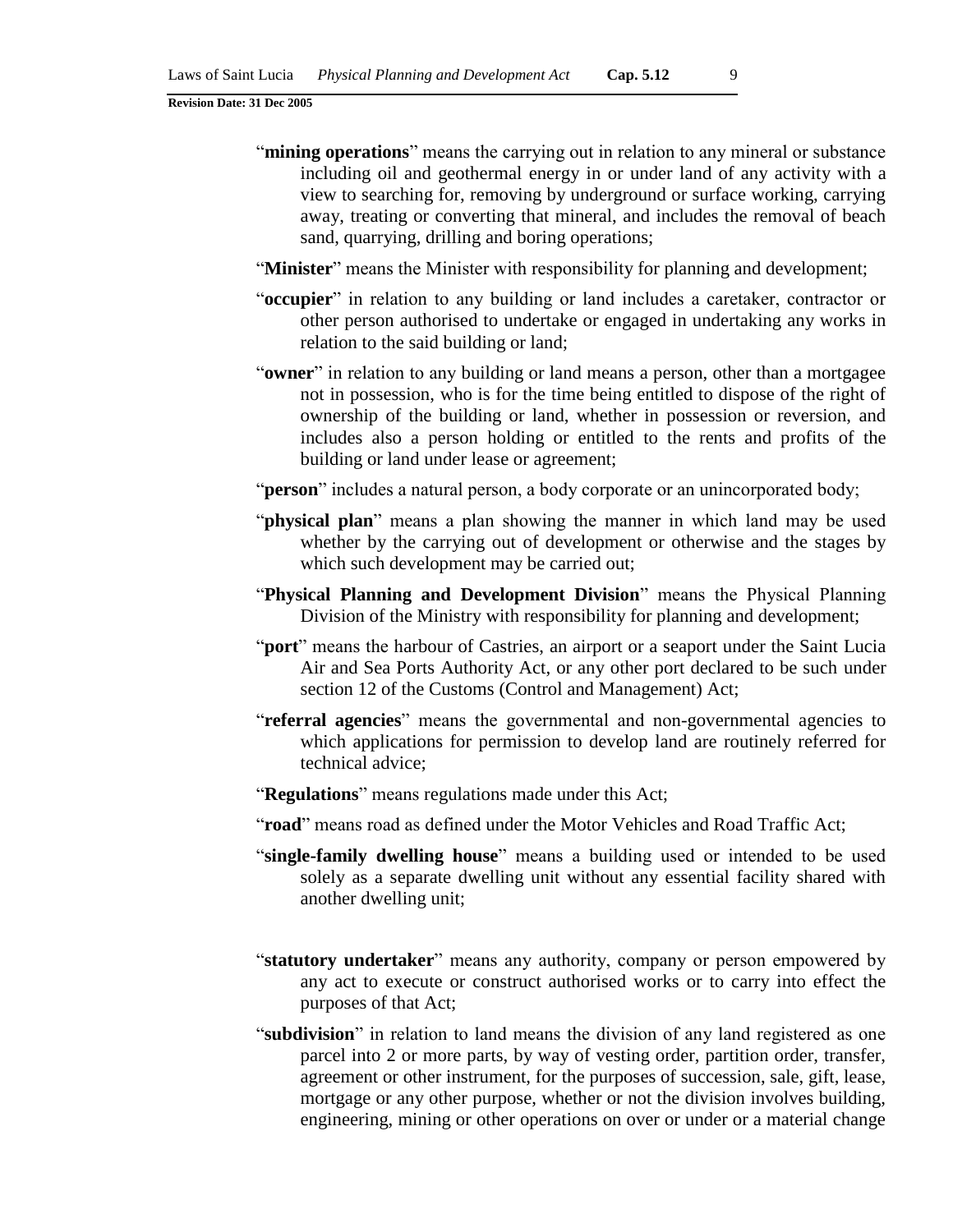in the use of any parcel of land and whether or not any engineering or other operations are necessary or expedient for the purpose of laying the land out in the manner in which it is being divided.

- (2) In this Act a reference to an environmental impact assessment is a reference to a process that—
	- (a) determines the potential impacts, and the degree of such impacts, of a proposed undertaking on the environment; or
	- (b) identifies the measures to be established to mitigate against any potential adverse impacts that might occur as a result of the proposed undertaking.
- (3) In this Act a reference to environmental impact statement is a reference to the report produced as an output of an environmental impact assessment and shall include—
	- (a) a description of the proposed undertaking;
	- (b) the terms of reference that informed the preparation and details of the environmental impact statement;
	- (c) a description of the potentially affected environment including specific information necessary for the identification and assessment of the potential environmental effects of the proposed undertaking;
	- (d) a description of the practical alternatives to the project;
	- (e) an assessment of the potential impacts of the proposed undertaking and the alternatives on the environment. This would include direct, indirect, cumulative, short, medium, and long term effects;
	- (f) identification and description of proposed measures to mitigate impacts of the proposed undertaking and alternatives along with an assessment of those mitigative measures;
	- (g) an indication of the gaps or absences in knowledge and uncertainties which may be encountered in compiling the required information;
	- (h) an indication of whether the environment of any other area beyond the impact area as determined initially is likely to be affected by the proposal or its alternative;
	- (i) the most desirable course of action based on the findings and the exploration and weighing of alternatives;
	- (j) an executive summary of the findings, and recommendations of the environmental impact assessment;
	- (k) a compilation of references along with base data, studies, and ancillary materials that informed the environmental impact assessment's process, findings, and recommendations.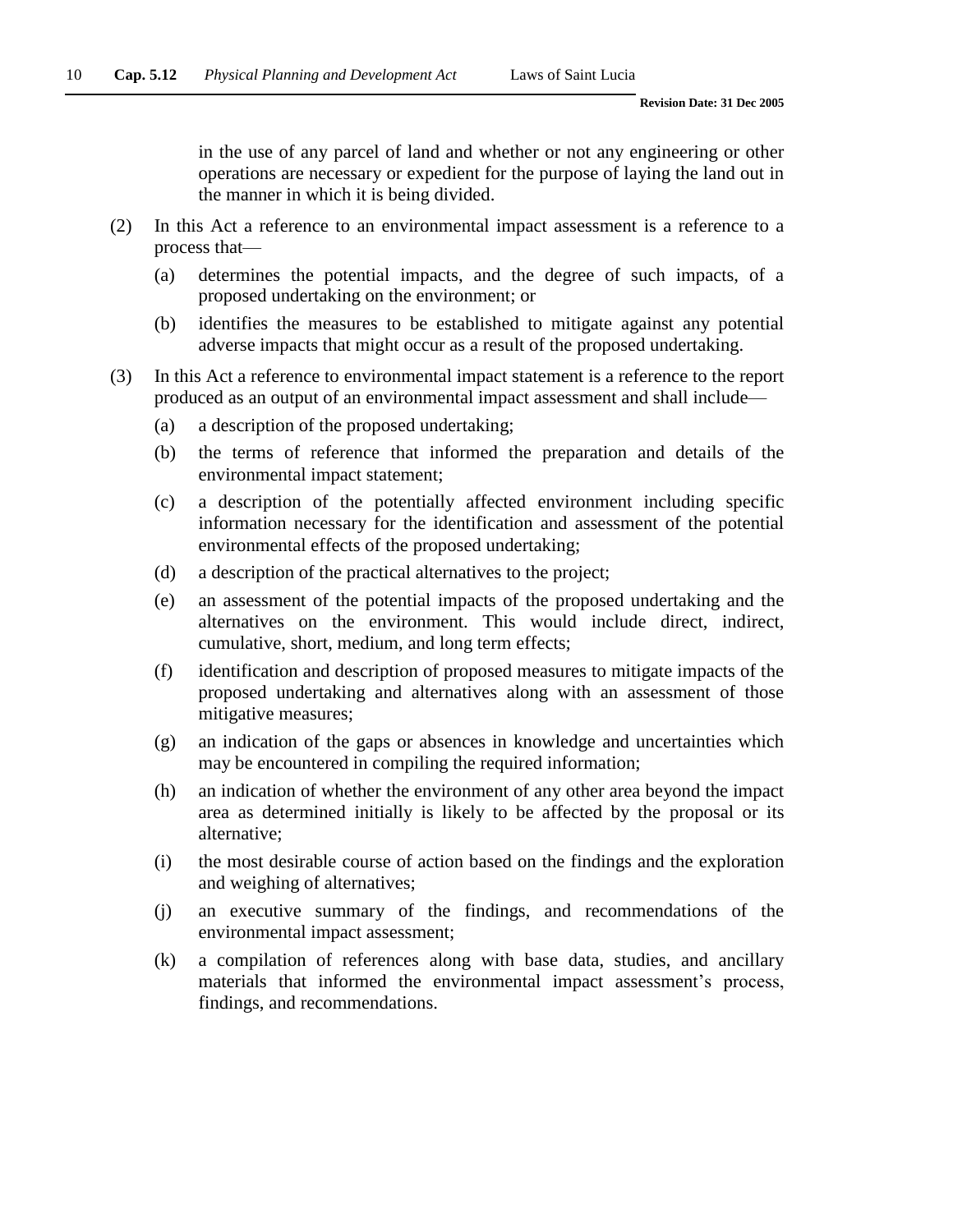#### **3. OBJECTS AND PURPOSES OF THE ACT**

- (1) The objects and purposes of this Act are to—
	- (a) ensure that appropriate and sustainable use is made of all publicly-owned and privately-owned land in Saint Lucia in the public interest;
	- (b) maintain and improve the quality of the physical environment in Saint Lucia, including its amenity;
	- (c) provide for the orderly sub-division of land and the provision of infrastructure and services in relation thereto;
	- (d) maintain and improve the standard of building construction so as to secure human health and safety;
	- (e) protect and conserve the natural and cultural heritage of Saint Lucia.
- (2) This Act shall receive such purposive and liberal construction and interpretation as best ensures the attainment of its objects and purposes.

# **PART 1 ADMINISTRATION**

#### **4. DUTIES OF THE MINISTER**

The Minister shall secure consistency and continuity in the administration of this Act in accordance with the objects and purposes set out in section 3.

#### **5. HEAD OF THE PHYSICAL PLANNING AND DEVELOPMENT DIVISION**

- (1) Subject to this Act, the Head of the Physical Planning and Development Division shall be responsible for carrying out the statutory duties and exercising the statutory powers created by this Act and any statutory instrument made hereunder and shall be answerable therefor to the Minister.
- (2) The Head of the Physical Planning and Development Division shall sign and issue all notices granting or refusing permission for the development of land, enforcement notices, stop notices and other documents authorised to be issued under the provisions of this Act.
- (3) Where by this Act or any statutory instrument made hereunder the Head of the Physical Planning and Development Division is required or permitted or otherwise authorised to perform any function, that function may be performed by any other person who is authorised by the Head of the Physical Planning and Development Division in writing to perform those functions.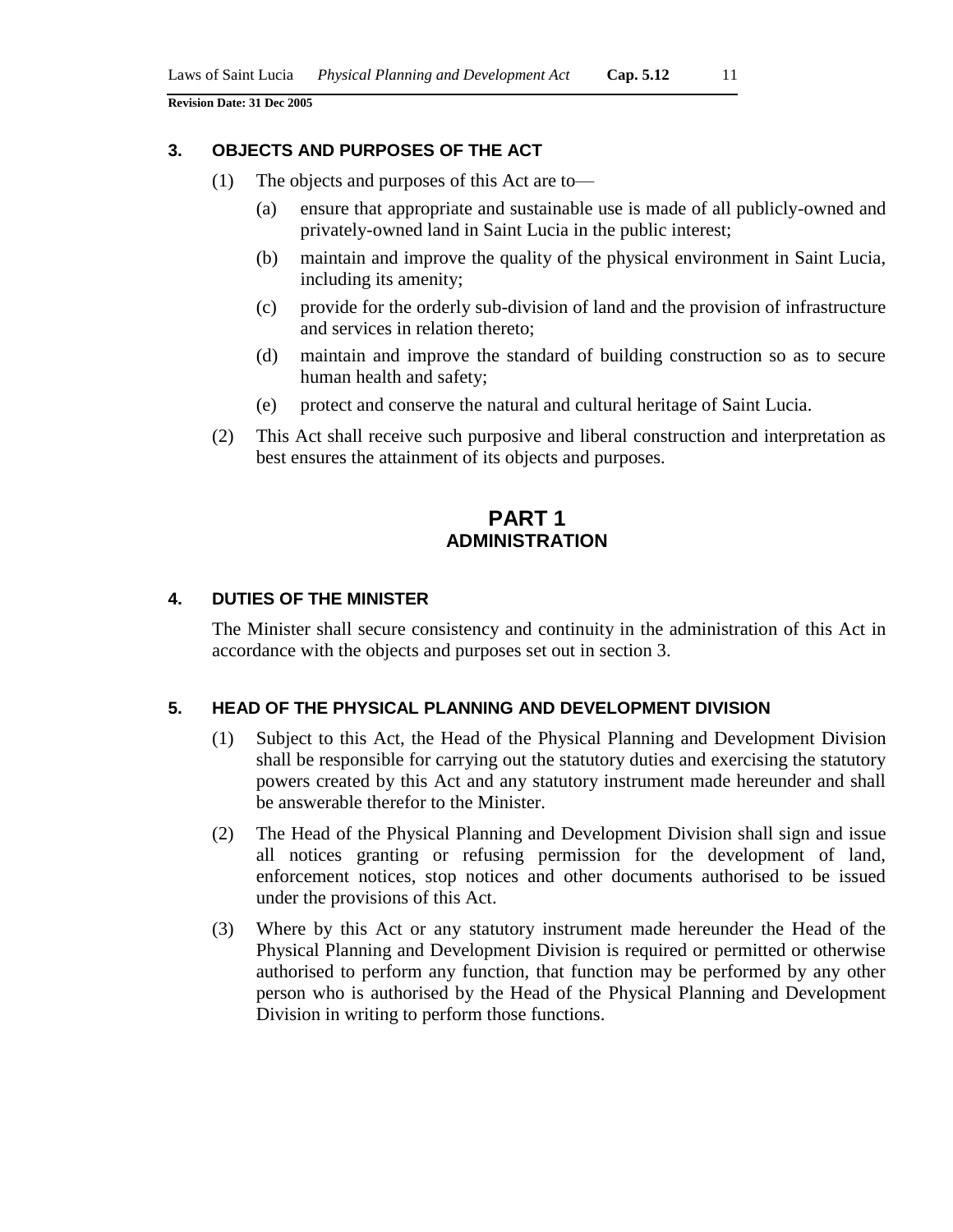#### **6. COORDINATION WITH REFERRAL AGENCIES**

- (1) The Head of the Physical Planning and Development Division shall, not later than 3 months after this Act comes into force, after consultation with referral agencies, formulate and submit for the approval of Cabinet an administrative scheme for coordination between the Physical Planning and Development Division and the referral agencies in respect of the expeditious processing of applications.
- (2) An administrative scheme approved by Cabinet under subsection (1) may be revoked or altered by a revised scheme prepared by the Head of the Physical Planning and Development Division, after consultation with the referral agencies, and submitted to and approved by Cabinet.

#### **7. ADVISORY COMMITTEES**

- (1) For the avoidance of doubt it is hereby declared that the Minister may establish in any part of Saint Lucia such branch offices of the Physical Planning and Development Division of the Ministry as the Minister considers necessary or convenient for the administration of this Act.
- (2) Where any of the functions of the Head of the Physical Planning and Development Division under this Act are delegated to a branch office of the Physical Planning and Development Division in any part of Saint Lucia, including a branch office situated in the City of Castries, the Minister shall appoint a Physical Planning and Development Advisory Committee for the area to be served by that branch office.
- (3) An Advisory Committee appointed under subsection (2) shall consist of not less than 3 or more than 5 persons, who are involved in local government, communitybased and other non-governmental organizations, and the business community in the part of Saint Lucia to which its advisory functions relate.
- (4) A person appointed under this section shall serve for a period not exceeding 3 years and shall be eligible for reappointment.
- (5) The Advisory Committee for any part of Saint Lucia shall advise the branch office in that area on—
	- (a) any physical plan for that part of Saint Lucia;
	- (b) any application for permission to carry out development in that part of Saint Lucia that belongs to a class of applications prescribed by the Minister by order published in the Gazette as applications to be determined by a branch office on behalf of the Head of the Physical Planning and Development Division; and
	- (c) any application for development or other matter related to that part of Saint Lucia on which the Minister or the Head of the Physical Planning and Development Division or the branch office may seek its advice, whether under section 23(2) or not.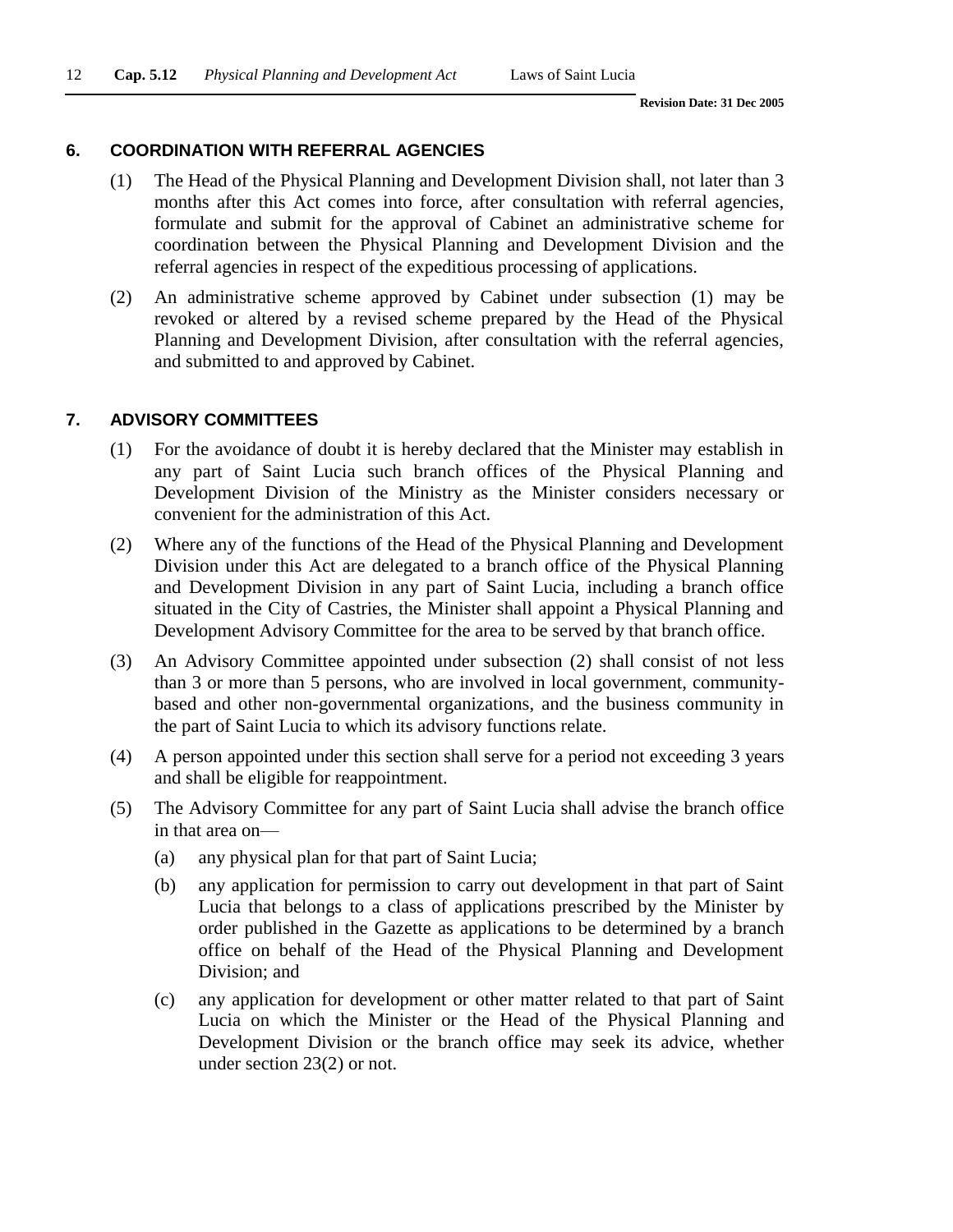#### **8. APPEALS TRIBUNAL**

- (1) There is hereby established a body to be known as the Physical Planning and Development Appeals Tribunal.
- (2) The constitution and procedure of the Appeals Tribunal shall be in accordance with Schedule 1.
- (3) The Appeals Tribunal shall, in addition to any other powers conferred upon it under this Act, have the power to determine compensation in accordance with section 44(4).

### **9. LIMITATION OF PERSONAL LIABILITY**

The Minister, the Head of the Physical Planning and Development Division or any person acting under the authority of the Minister or the Head of the Physical Planning and Development Division, and any person who is a member of an Advisory Committee or the Appeals Tribunal, shall not be liable in any court for or in respect of any act or matter done, or omitted to be done, in good faith in the exercise or purported exercise of any function or power conferred by this Act.

# **PART 2 PHYSICAL PLANNING**

#### **10. DUTY TO PREPARE PHYSICAL PLANS**

- (1) The Head of the Physical Planning and Development Division—
	- (a) may at any time; or
	- (b) if required to do so by the Minister shall,

prepare a physical plan for Saint Lucia as a whole or for any specified part of Saint Lucia.

(2) Where a physical plan has been prepared for Saint Lucia as a whole, a physical plan prepared for any part of Saint Lucia shall conform to the prescriptions of that plan, as revised from time to time.

#### **11. CONTENTS OF PHYSICAL PLANS**

- (1) A physical plan prepared under this Act shall include such maps and descriptive matter including written statements as may be necessary to illustrate the proposals made therein with such degree of detail as may be appropriate to Saint Lucia as a whole or the part of Saint Lucia to which the plan relates.
- (2) A physical plan may—
	- (a) allocate land for conservation and for use for agricultural, residential, industrial, commercial, touristic, institutional, recreational or other purposes specified in the plan;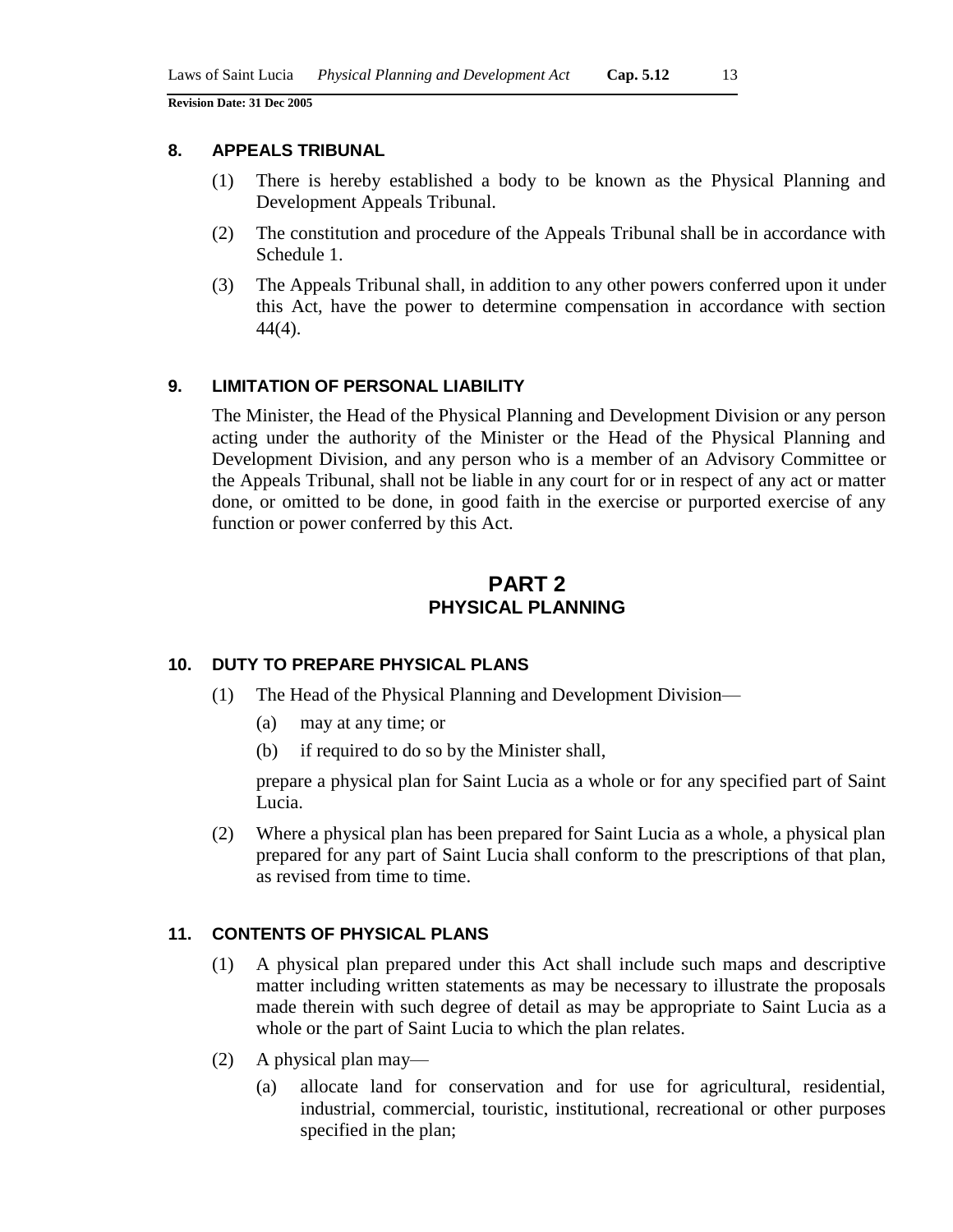- (b) make provision for the development of infrastructure, public buildings, open spaces and other public sector investment works;
- (c) provide for the layout and design of development schemes in whole or in part;
- (d) state the policies, proposals and programmes contained in the development strategy; and
- (e) prescribe for any of the matters set out in Schedule 2.

# **12. PREPARATION OF PHYSICAL PLANS**

- (1) In the course of preparation of a draft physical plan the Head of the Physical Planning and Development Division shall—
	- (a) take reasonable steps to consult with any person with an interest in the matters for which proposals may be made in the plan, including but not limited to the management of water and other natural resources, Crown lands, the natural and cultural heritage, environmental protection, agriculture, industry, tourism, commerce, urban development and transportation; and
	- (b) take into account the national development strategy in effect for Saint Lucia.
- (2) Before finalising the contents of a draft physical plan the Head of the Physical Planning and Development Division shall take reasonable steps to ensure that—
	- (a) adequate publicity is given in the area to which the plan relates to the matters concerning which proposals will be made in the plan; and
	- (b) persons who may wish to make representations with respect to those matters are invited and given an adequate opportunity to make representations on those matters.
- (3) In any case where a physical plan is concerned wholly or in part with an area governed by a local authority, the Head of the Physical Planning and Development Division shall, before submitting the draft plan to Cabinet for approval, furnish a copy of the draft plan to that local authority for their consideration; and, if the local authority wishes to make any objections or representations in respect of the draft plan, they shall submit the same to the Head of the Physical Planning and Development Division in the time and manner prescribed by the Head of the Physical Planning and Development Division.

# **13. APPROVAL OF PHYSICAL PLANS**

- (1) When a draft physical plan has been prepared, the Head of the Physical Planning and Development Division shall submit a copy to the Minister and shall make copies available for public inspection at such places as the Minister considers appropriate for bringing it to the attention of persons who are likely to be affected, directly or indirectly, by the proposals in the plan.
- (2) The Head of the Physical Planning and Development Division shall give notice simultaneously in 2 successive issues of both the Gazette and one newspaper in wide circulation in Saint Lucia of the places where and times when the draft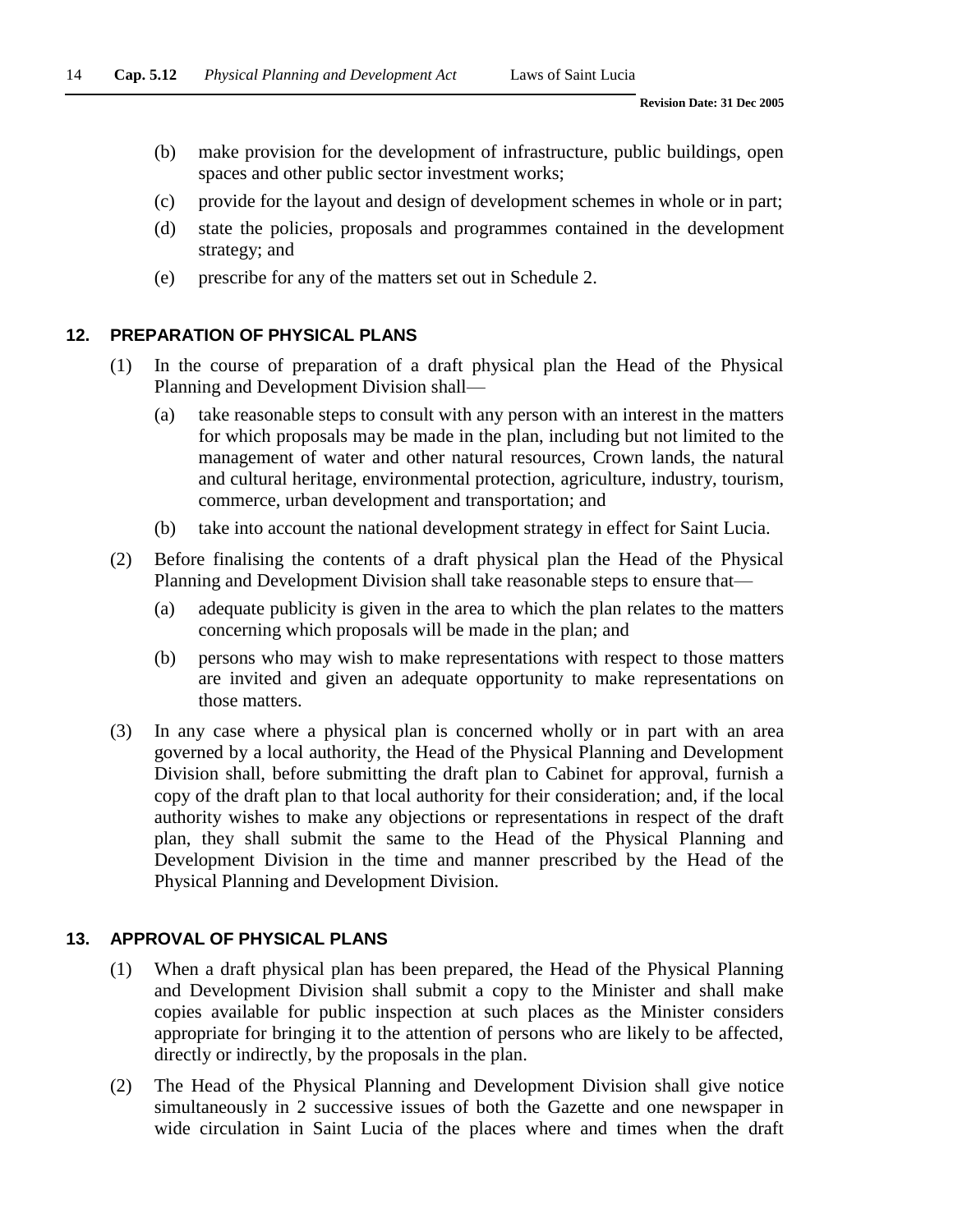physical plan may be inspected and shall give such other publicity to the matter as is appropriate to inform the public in general, and particularly persons whose interests are likely to be affected, directly or indirectly, by the proposals in the plan, of their right to make representations to the Head of the Physical Planning and Development Division with regard to the proposals therein.

- (3) Any person may, within 8 weeks after the publication in the Gazette of the notice referred to in subsection (2), make representations in writing or in person on the draft physical plan to the Head of the Physical Planning and Development Division.
- (4) After the expiry of the period prescribed by subsection (3) for the making of representations on a draft physical plan, the Head of the Physical Planning and Development Division shall consider the representations made and forward a report on the same together with his or her own comments to the Minister.
- (5) After considering the draft physical plan submitted under subsection (1), and the Head of the Physical Planning and Development Division's report on the representations of the public and their comments thereon submitted under subsection (3), the Minister may accept the plan, with or without modifications, or may reject the plan.
- (6) Where a draft physical plan has been submitted to and accepted by the Minister, with or without modifications, the Minister shall submit it for the approval of the House of Assembly.
- (7) When a physical plan is approved by affirmative resolution of the House, the Head of the Physical Planning and Development Division shall cause notice of such approval to be published in the Gazette and the plan shall have full force and effect from the date of the last publication.
- (8) The Head of the Physical Planning and Development Division shall make copies of an approved plan available for inspection at the offices of the Ministry and for sale to the public at a reasonable price.

### **14. REVIEW AND REVISION OF APPROVED PLANS**

- (1) At any time which is expedient, the Head of the Physical Planning and Development Division may carry out a review of an approved plan and submit to the Minister a report on that review together with proposals for any alterations or additions to the plan which appear to be appropriate.
- (2) Without prejudice to the generality of subsection (1), the Head of the Physical Planning and Development Division shall at least once in every 5 years after the date on which a physical plan comes into operation review and report on that plan as aforesaid.
- (3) For the avoidance of doubt it is hereby declared that any proposal for alternations or additions to an approved plan made under this section shall be made subject *mutatis mutandis* to all the requirements related to the preparation and approval of a physical plan set out in sections 12 and 13.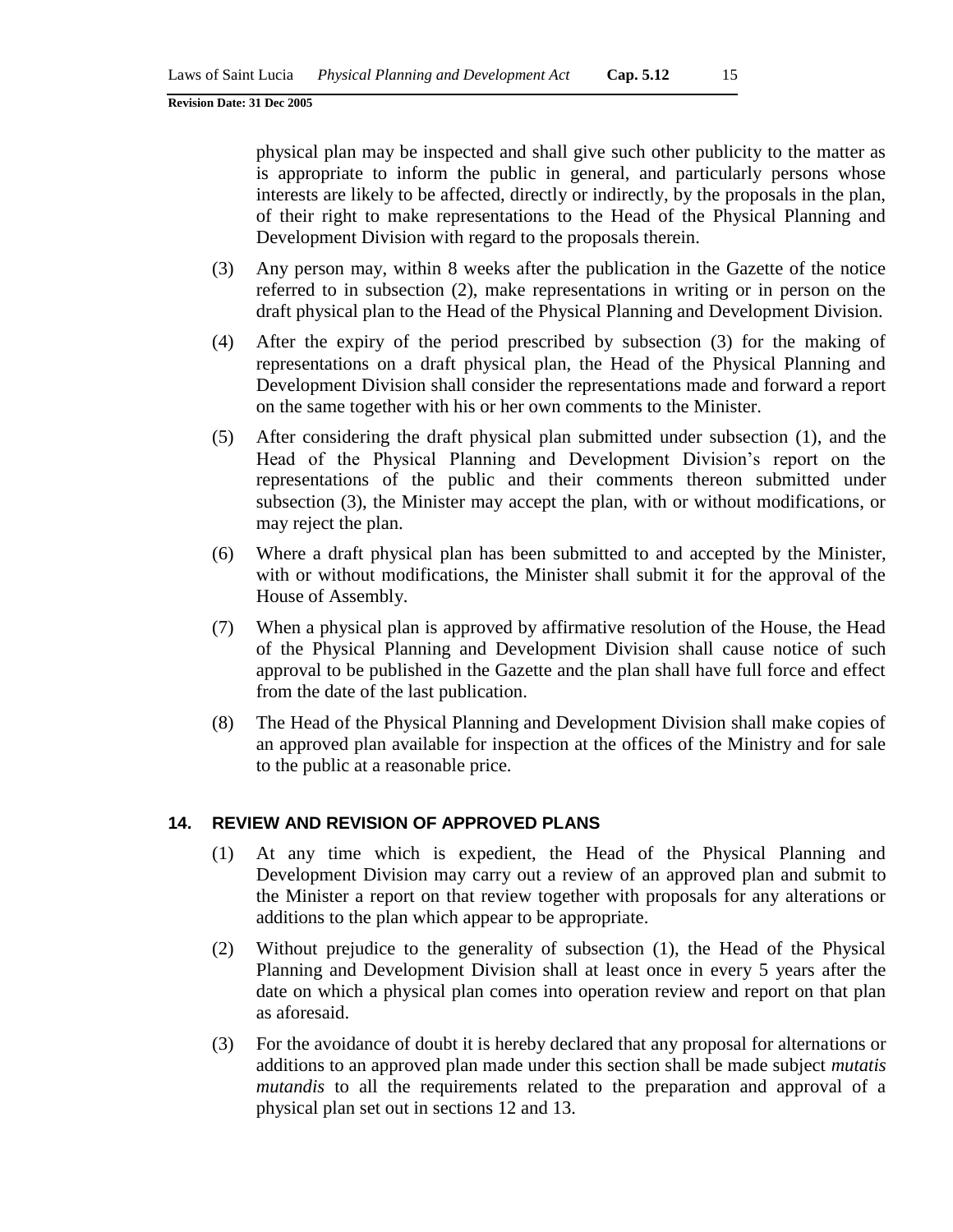#### **15. STATUS OF PHYSICAL PLANS**

- (1) When a physical plan, or any amendment to a physical plan, has been approved by the House of Assembly—
	- (a) the Head of the Physical Planning and Development Division shall give principal consideration to the prescriptions of the plan in determining any application for permission to develop land in the area covered by the plan;
	- (b) the Government of Saint Lucia shall be guided by the prescriptions of the plan in the preparation of any public sector development projects or programmes to be funded, in part or in whole, from Parliamentary appropriations.
- (2) When 2 or more approved physical plans apply in whole or in part to the same area and any question arises as to the prescriptions for development of that area the later plan shall have precedence over the earlier plan, unless it expressly provides otherwise.
- (3) An approved plan shall remain in effect until it has been rescinded by the Minister by notice in the Gazette.

## **PART 3 REGULATION OF DEVELOPMENT**

#### **16. PERMISSION REQUIRED TO DEVELOP LAND**

- (1) Subject to this Act, a person shall not commence or carry out the development of any land in Saint Lucia without the prior written permission of the head of the Physical Planning and Development Division.
- (2) For the purposes of subsection (1), a person shall be deemed to have commenced the development of land until the contrary is proved, the burden of which shall lie on any person charged, if that person commenced the laying out of roads, the laying of water pipes, the clearing of or levelling of land, the filling of ravines or swamps, the construction of any building or any preparatory work which might indicate an intention thereby to improve the land or increase its value or make it in any way ready for any type of development, except those to which section 18 applies.

#### **17. USES AND OPERATIONS NOT CONSTITUTING OR CONSTITUTING DEVELOPMENT**

- (1) The following operations or uses of land shall not be deemed for the purposes of this Act to involve the development of land—
	- (a) the carrying out of works for the maintenance, improvement or other alteration of any building, if the works affect only the interior of the building or do not materially affect the external appearance of the building;
	- (b) the carrying out by or on behalf of the Government of Saint Lucia of any works required for the maintenance of a road if the works are carried out on land within the boundaries of the road;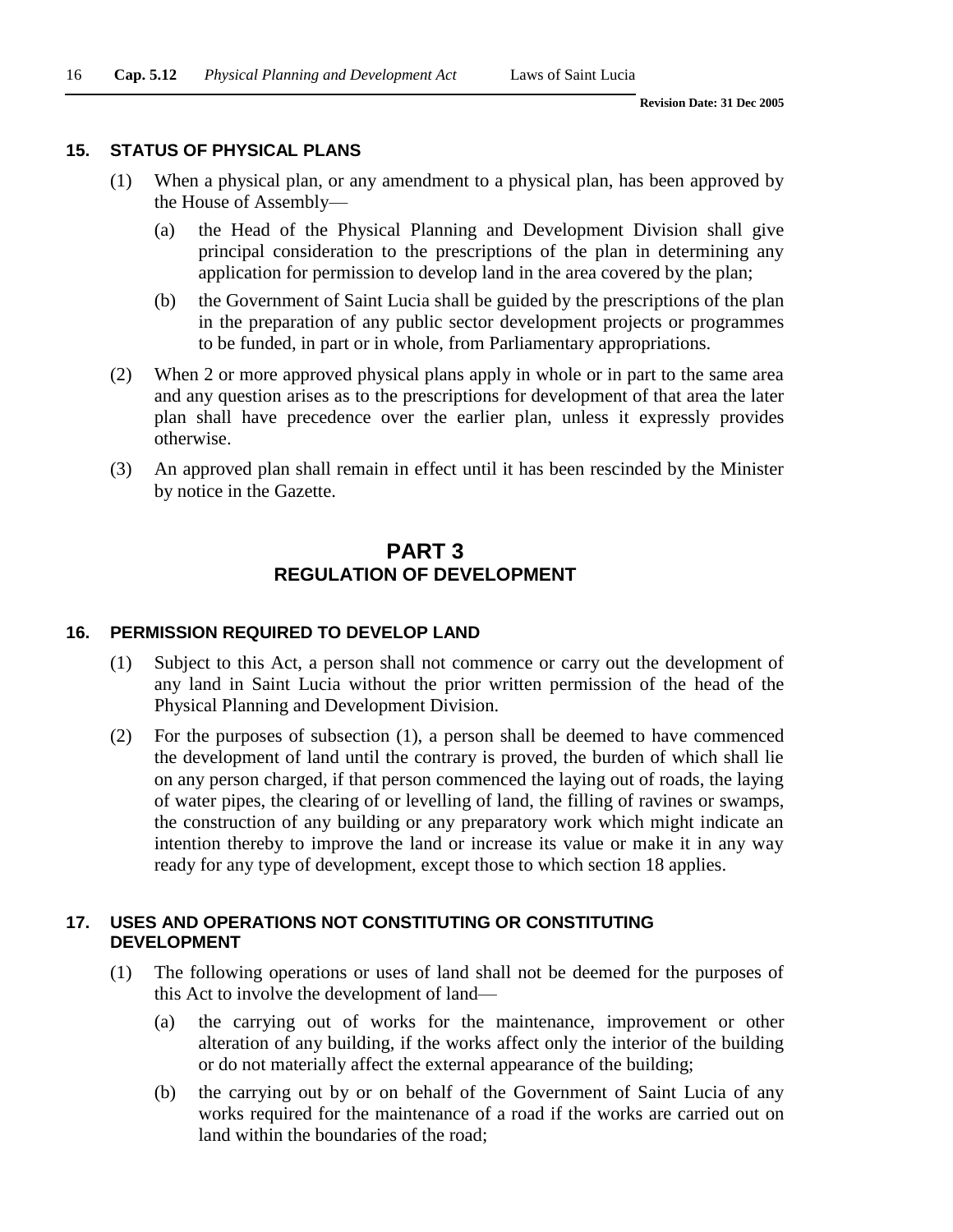- (c) the carrying out by or on behalf of the Government of Saint Lucia or any statutory undertaker of any works for the purpose of inspecting, repairing or renewing any sewers, water mains, pipes, cables or other apparatus, including the breaking open of any road or other land for that purpose;
- (d) the use of any building or land within the curtilage of a dwelling house for any purpose ancillary to the use of the dwelling house as such;
- (e) subject to such exceptions or limitations as the Minister may by order prescribe, the use of any land for the purposes of agriculture or forestry and the use for any of those purposes of any building on land so used; and
- (f) in the case of buildings or land that are used for a purpose of any class specified in an order made by the Minister under this section, the use thereof for any other purpose of the same class.
- (2) For the avoidance of doubt it is hereby declared that—
	- (a) the carrying out of building, engineering, mining or other operations in, on, over or under any land within the curtilage of a dwelling house involves development of that land;
	- (b) the carrying out of building, engineering, mining or other operations in, on, over or under any land used for agriculture or forestry, or the subdivision of any such land, involves development of that land;
	- (c) the use for display of an advertisement of any land or external part of a building which has not been previously used for that purpose which involves a material change in the use of that land or that part of that building;
	- (d) the use as 2 or more separate dwelling units of any building previously used as one dwelling unit which involves a material change in the use of that building;
	- (e) the accumulation of derelict vehicles, scrap metal, refuse, spoil, mineral tailings, sludge, effluent or waste or discarded material of any kind on land which involves a material change of use of that land, although any such material had previously been deposited thereon.

#### **18. PERMITTED DEVELOPMENT**

Despite the provisions of section 16, the classes of development specified in Schedule 3 are permitted and may be undertaken without the permission of the Head of the Physical Planning and Development Division, but such development shall be subject to any conditions or restrictions imposed by any regulations made under section 56.

#### **19. APPLICATION FOR PERMISSION TO DEVELOP LAND**

An application to the Head of the Physical Planning and Development Division for permission to develop land shall be made on the prescribed form and shall be accompanied by—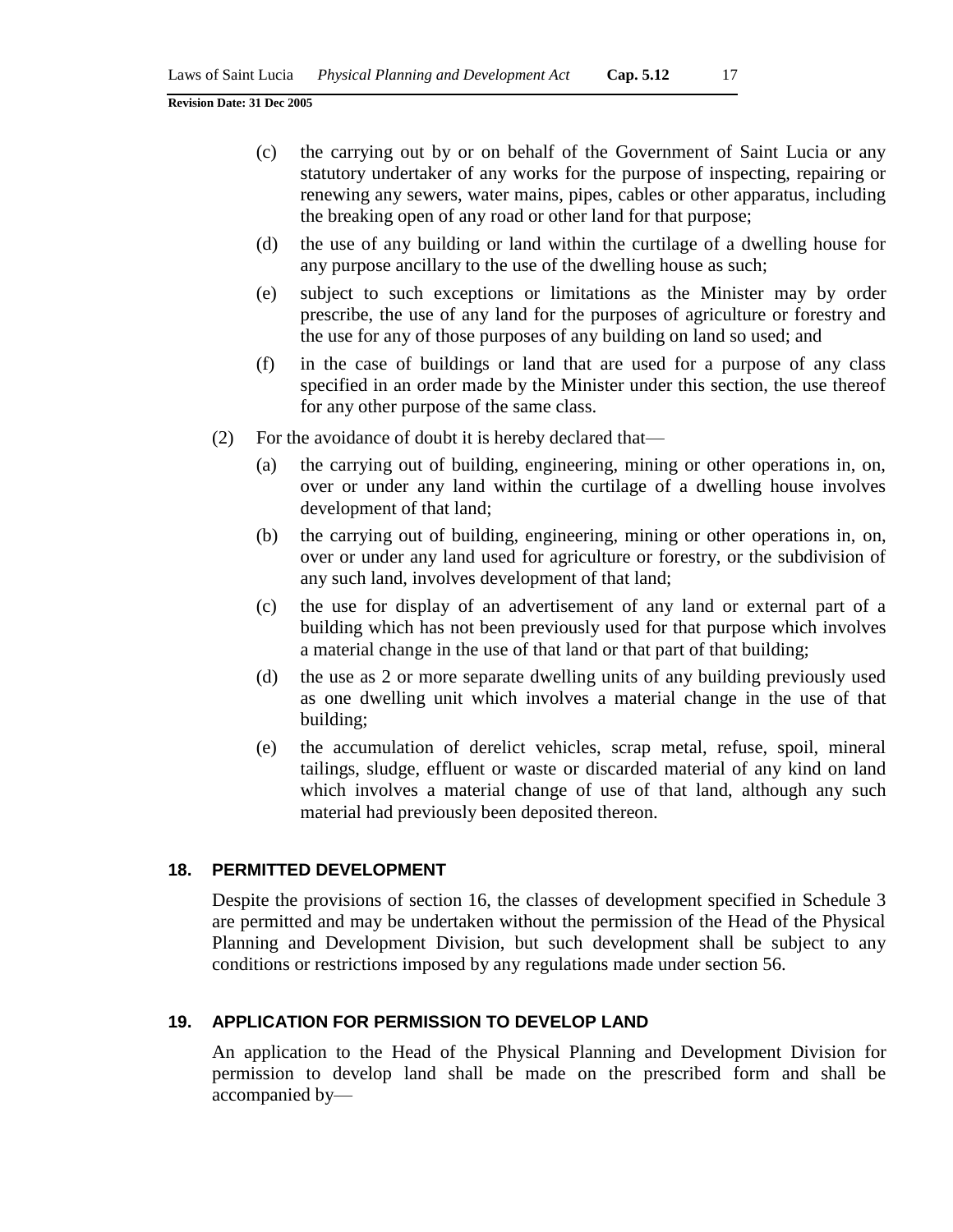- (a) a map sufficient to identify the land to which it relates and such plans, drawings and other materials as are necessary to describe the development which is the subject of the application;
- (b) notice in writing signed by the owner or agent of the owner of the land to which the application relates acknowledging that the owner has knowledge of and does not object to the making of the application;
- (c) any statutory consent which the applicant is required to obtain for or in connection with the development prior to applying for the permission of the Head of the Physical Planning and Development Division;
- (d) in cases where this is required by regulations made under this Act, the certificate of an engineer registered under the Engineers (Registration) Act; and
- (e) proof of payment of such fees as may be prescribed by regulations made under this Act.

### **20. APPROVAL IN PRINCIPLE**

- (1) Any person who intends to undertake the development of land may make application in the prescribed form to the Head of the Physical Planning and Development Division for approval in principle of the proposed development before preparing detailed plans.
- (2) The Head of the Physical Planning and Development Division may grant approval in principle, with or without conditions, subject to the subsequent approval of any matters reserved until detailed plans have been submitted, or may refuse to grant approval in principle.
- (3) Approval in principle granted under subsection (2) shall not be deemed to be permission to commence development and the applicant must comply with the provisions of section 19(1) before permission to commence development can be granted.
- (4) Where only approval in principle is granted the Government shall not be liable for any loss suffered as a result of commencement of development or preparations for commencement of development undertaken.
- (5) Approval in principle granted under this section may be revoked without compensation, if in the opinion of the Head of the Physical Planning and Development Division a situation has subsequently arisen which constitutes a danger to public health, safety or welfare.
- (6) Where an approval in principle is revoked under subsection (5), the Head of the Physical Planning and Development Division shall specify the nature of the danger to public health, safety or welfare.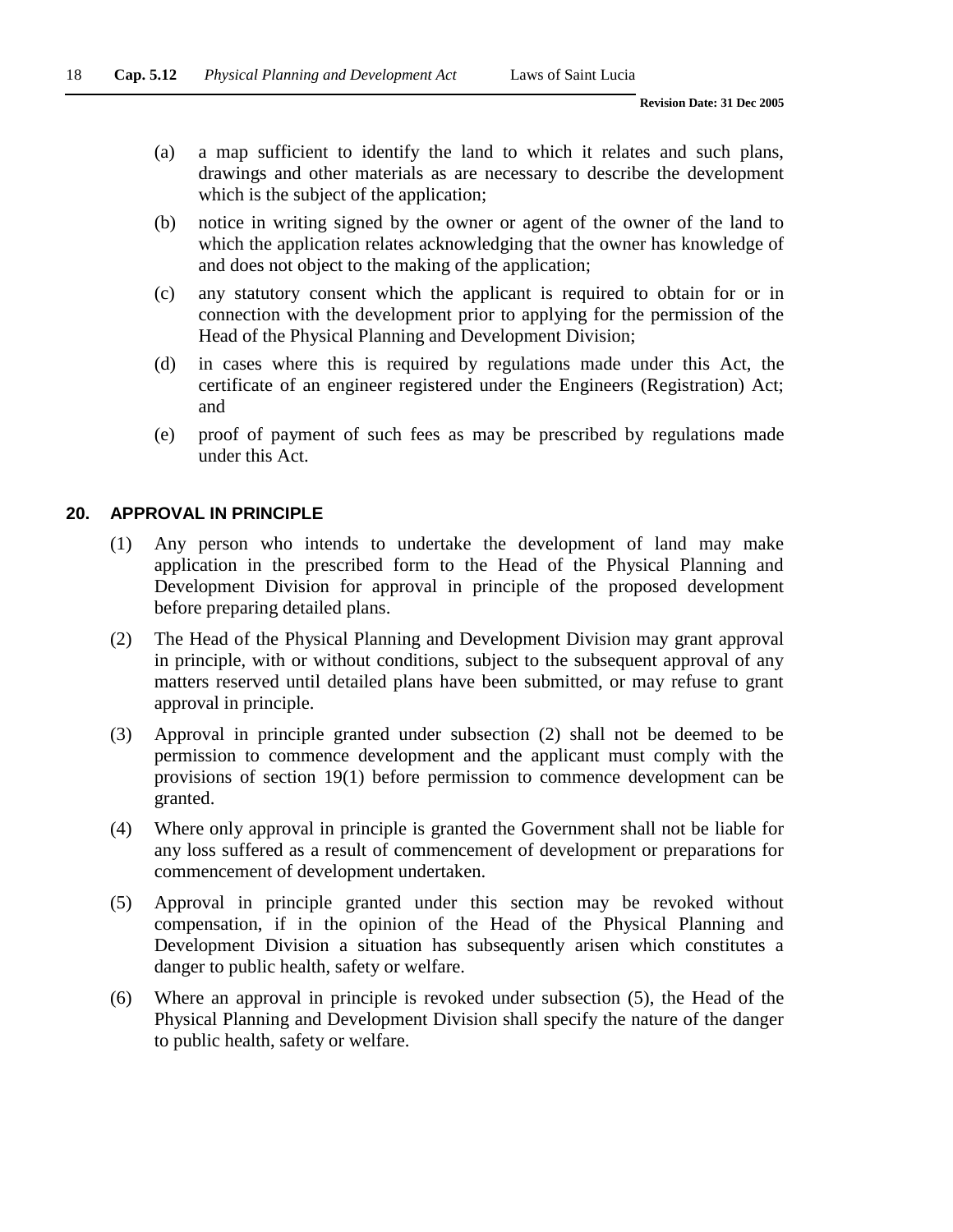#### **21. REQUIREMENT FOR FURTHER INFORMATION**

- (1) In addition to the information required in an application form under this Part, the Head of the Physical Planning and Development Division may request in writing that the applicant provide such further information as may be necessary to determine that application.
- (2) Where further information is requested by the Head of the Physical Planning and Development Division under subsection (1), the application shall be treated for the purposes of section 24 as having been made on the date when the information requested from the applicant is received by the Head of the Physical Planning and Development Division.
- (3) Where the applicant does not furnish the further information requested by the Head of the Physical Planning and Development Division within a reasonable time of the request being made, the Head of the Physical Planning and Development Division may give the applicant notice that the application cannot be determined and has been cancelled; whereupon the Head of the Physical Planning and Development Division shall return the cancelled application to the applicant.

### **22. ENVIRONMENTAL IMPACT ASSESSMENT**

- (1) Without prejudice to the generality of section 21, the Head of the Physical Planning and Development Division may require that an environmental impact assessment shall be carried out in respect of any application for permission to develop land in Saint Lucia, including an application for approval in principle, if the proposed development could significantly affect the environment.
- (2) Unless the Head of the Physical Planning and Development Division otherwise determines, an environmental impact assessment shall be required in respect of an application for a development of any kind mentioned in Schedule 4.
- (3) The Head of the Physical Planning and Development Division shall not grant permission for the development of land under an application to which this section applies unless the environmental impact statement has first been taken into account.
- (4) Without prejudice to the generality of section 56, the Minister in consultation with the Head of the Physical Planning and Development Division may make regulations providing for—
	- (a) the criteria and procedures for determining whether an activity is likely to significantly affect the environment so that an environmental impact assessment may be required in addition to the information that the applicant is ordinarily required to submit to the Head of the Physical Planning and Development Division;
	- (b) the procedures for settling the scope of works of the environmental impact assessment to be carried out by the applicant in respect of any development;
	- (c) the minimum contents of the environmental impact statement to be submitted to the Head of the Physical Planning and Development Division in respect of the environmental impact assessment carried out by the applicant;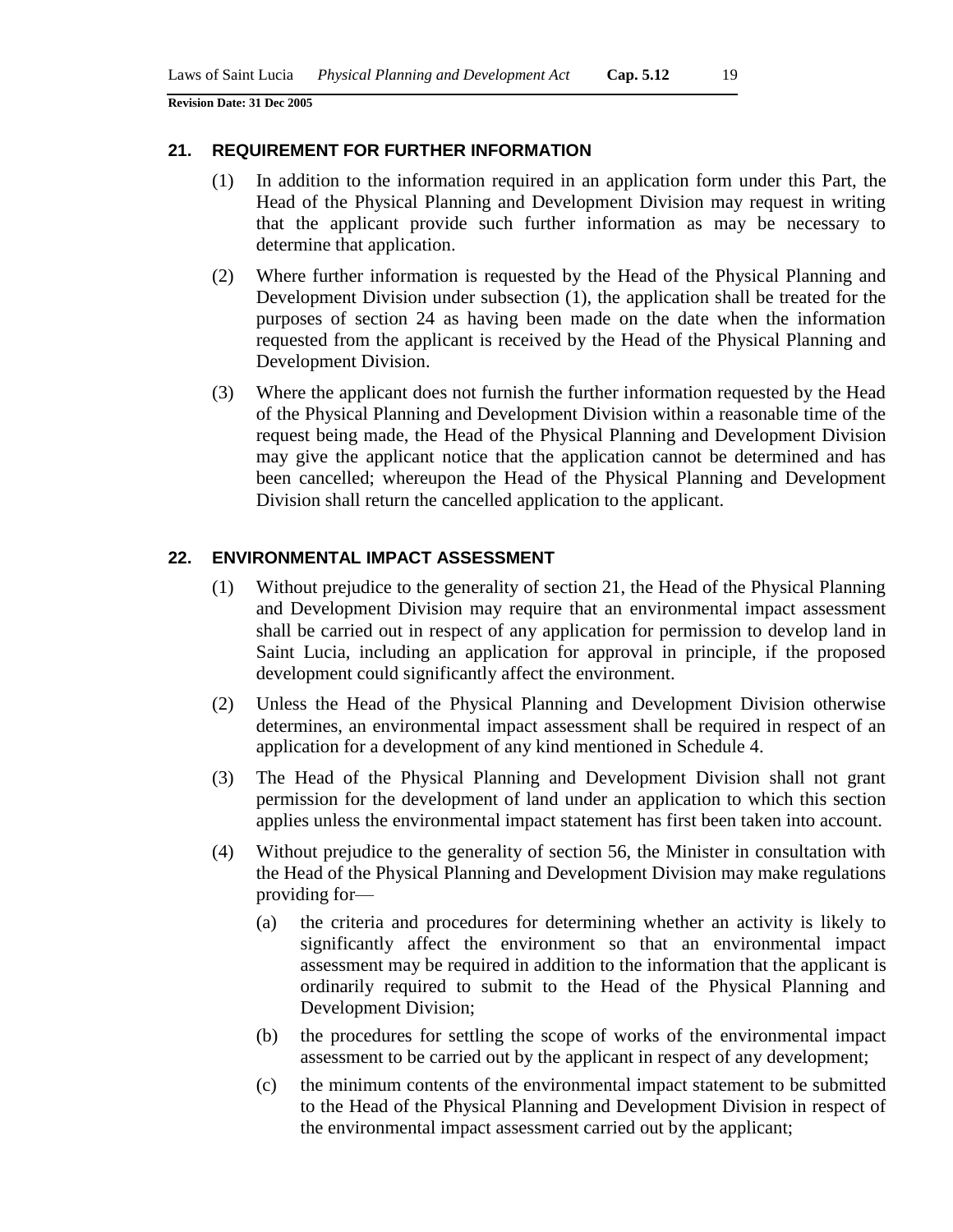- (d) the qualifications, skills, knowledge or experience which must be possessed by persons conducting environmental impact assessments for the purposes of this Act;
- (e) the procedures for public participation in the environmental impact assessment process and public scrutiny of the environmental impact statement submitted to the Head of the Physical Planning and Development Division;
- (f) the consideration by the Head of the Physical Planning and Development Division of an application in respect of which an environmental impact assessment has been required, including the criteria and procedures for review of the environmental impact statement.
- (5) Where the Head of the Physical Planning and Development Division notifies an applicant that an environmental impact assessment is required, the Minister and any other public agency, if requested by the applicant, shall enter into consultation with the applicant to determine whether that agency has in its possession any information which the applicant considers relevant to the preparation of the environmental impact statement and, if it does, the agency shall make any such information available to the applicant and allow the applicant to take copies thereof on payment of the cost of making the copies, provided that the agency shall not be required to disclose confidential information to the applicant.
- (6) Where a notice is issued under this section notifying the applicant that an environmental impact assessment is required, the Head of the Physical Planning and Development Division may inform any agency or department of Government having responsibility for the issue of any licence, permit, approval, consent or other document of authorization in connection with any matter affecting the development and such agency or department shall not grant such licence, permit, approval, consent or other document of authorization as aforesaid unless it has been notified that the notice has been complied with and that the Head of the Physical Planning and Development Division has granted permission for the proposed development.

### **23. DETERMINATION OF APPLICATIONS**

- (1) Where application is made for permission to develop land under section 19, the Head of the Physical Planning and Development Division shall have regard to the provisions of the physical plan for the area within which the land is situated, if any, and to any other material considerations and may, subject to subsection (2), grant permission either unconditionally or subject to such conditions that appear to be fit, or may refuse permission.
- (2) The Head of the Physical Planning and Development Division shall not grant permission where an application for any development mentioned in Schedule 4 is made, unless the application has been submitted to the Advisory Committee for review and the Advisory Committee has submitted its advice to the Head of the Physical Planning and Development Division in accordance with section 7(5).
- (3) The Head of the Physical Planning and Development Division shall give the applicant notice in writing of the decision made under subsection (1) and, in the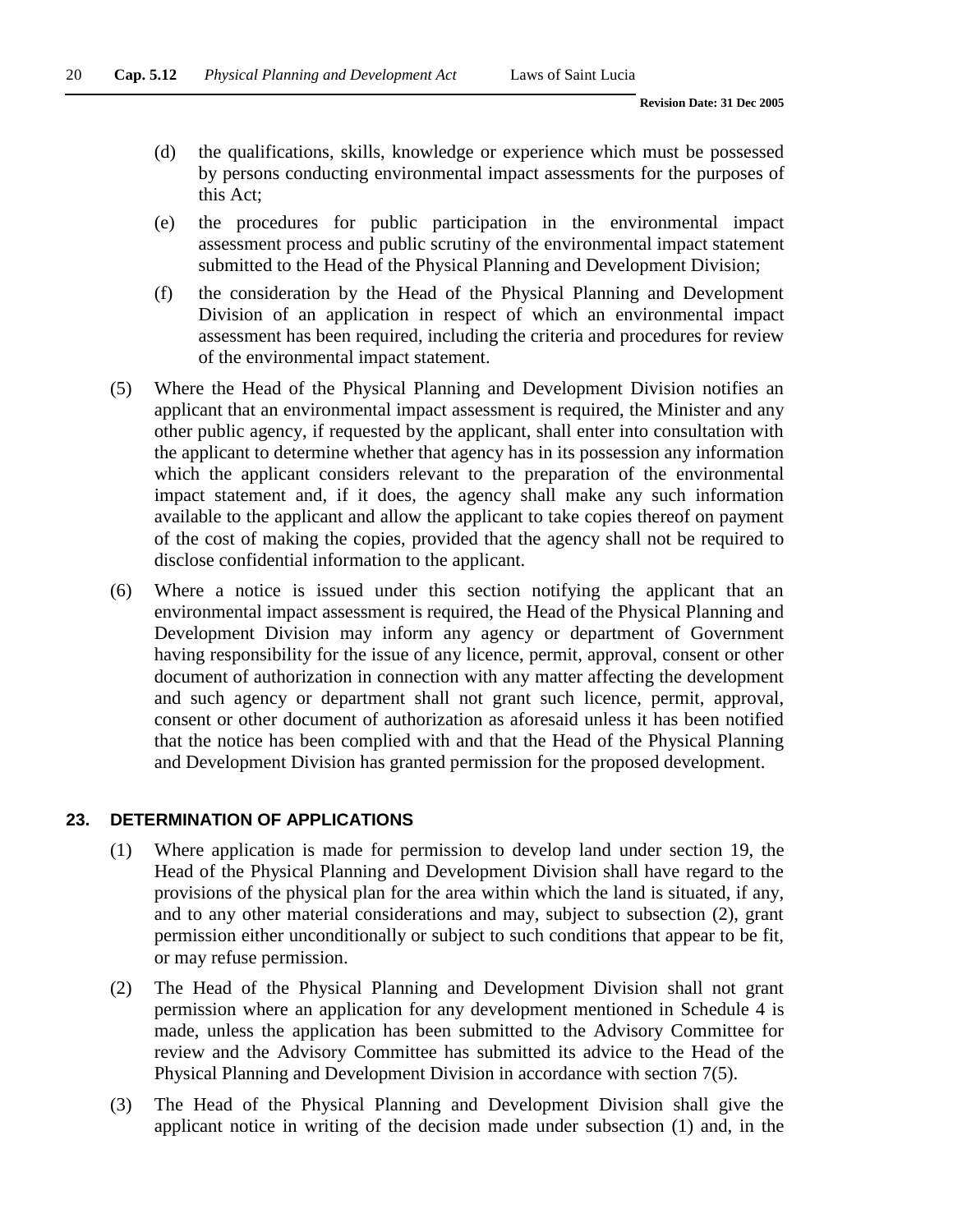case of an application for permission to develop land where such permission is granted subject to conditions or is refused, the notice shall state the reasons for that decision.

- (4) If after consideration of the application and examination of the plans submitted therewith, the Head of the Physical Planning and Development Division considers it desirable so to do, the plans may be referred to the applicant for amendment and, where this is done, the running of time for giving a decision on the application will be suspended for the purposes of section 24 until the amended plans are resubmitted by the applicant.
- (5) Where the permission granted to any person to undertake any development is granted subject to conditions, the Head of the Physical Planning and Development Division may, if this appears to be necessary, enter into an agreement with such person in order to give effect to such conditions.
- (6) The Head of the Physical Planning and Development Division may require any developer to provide a bond in such sum, or any other instrument of guarantee of performance, as may be necessary to give effect to any permission to undertake development.
- (7) Despite the provisions of subsections (5) and (6) and anything that may be done thereunder, the Head of the Physical Planning and Development Division may at any time revoke any permission to develop land or any part thereof, without compensation, if any fundamental condition attached to the permission to develop the land is not complied with.

#### **24. LIMITATION PERIOD**

- (1) Where an application for permission to develop land is duly made to the Head of the Physical Planning and Development Division, the Head of the Physical Planning and Development Division shall give a decision within a period of 90 days from the date of receipt of the application or such extended period as may be agreed upon in writing between the applicant and the Head of the Physical Planning and Development Division.
- (2) Unless the Head of the Physical Planning and Development Division gives a decision within the period prescribed by subsection (1)—
	- (a) in the case of an application for the erection of or any other building operations to be carried out on or in relation to a single-family dwelling house, permission shall be deemed for all purposes to have been granted unconditionally by the Head of the Physical Planning and Development Division at the expiration of such period or the last of such extended periods; and
	- (b) in all cases other than those mentioned in paragraph (a), the provisions of section 26 shall apply in relation to the application as if it had been refused by the Head of the Physical Planning and Development Division.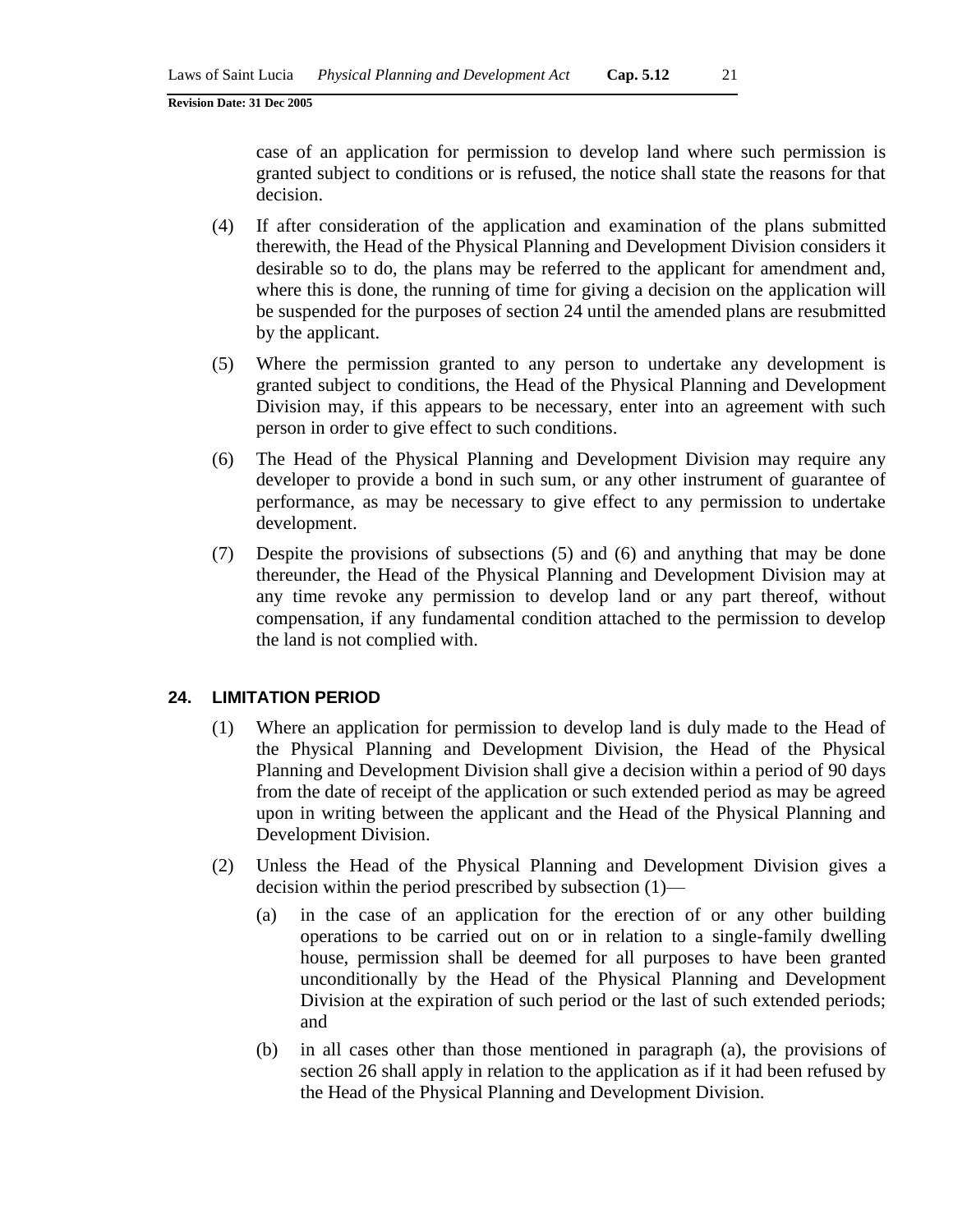#### **25. REFERENCE OF APPLICATION TO CABINET**

- (1) The Minister may give directions in writing to the Head of the Physical Planning and Development Division requiring that a particular application or all applications of any particular class or in respect of any particular area specified in the direction shall be referred to the Cabinet for determination, provided that all documents required by the Physical Planning and Development Division have been submitted.
- (2) Where an application is referred to the Cabinet under this section, the Head of the Physical Planning and Development Division shall give notice to the applicant in writing that the application has been referred to the Cabinet pursuant to those directions.
- (3) The provisions of section 23(1) shall apply, with any necessary modifications, in relation to the determination of an application by the Cabinet as they apply in relation to the determination of an application by the Head of the Physical Planning and Development Division.
- (4) On the determination of any application referred to the Cabinet under this section, the Minister shall by notice in writing under the hand of the Permanent Secretary inform the applicant and the Head of the Physical Planning and Development Division of the Cabinet's decision and the reasons for that decision.

#### **26. RIGHT OF APPEAL**

- (1) Where permission for the development of any land is refused by the Head of the Physical Planning and Development Division, or is granted by the Head of the Physical Planning and Development Division subject to conditions, the applicant may, within 30 days from receipt of notice of the decision, appeal in writing against that decision to the Appeals Tribunal, setting out the grounds upon which the appeal is made.
- (2) Before determining an appeal referred to it under this section, the Appeals Tribunal shall, if either the applicant or the Head of the Physical Planning and Development Division so desire, give each of them the opportunity of appearing before and being heard by it.
- (3) Where an appeal is duly made to the Appeals Tribunal, the Tribunal shall give its decision within a period of 30 days from the date of receipt of the appeal or such extended period not exceeding 90 days as may be approved by the Minister.
- (4) The decision of the Appeals Tribunal on any appeal referred to it shall be conveyed to the Minister in writing, and the Minister shall by notice in writing under the hand of the Permanent Secretary inform the applicant and the Head of the Physical Planning and Development Division of that decision.
- (5) The decision of the Appeals Tribunal on any appeal shall be final.
- (6) An appeal shall lie to the High Court from a decision of the Appeals Tribunal on a point of law, but not on any matter of fact or on the merits of any decision made by the Head of the Physical Planning and Development Division, Cabinet or the Appeals Tribunal.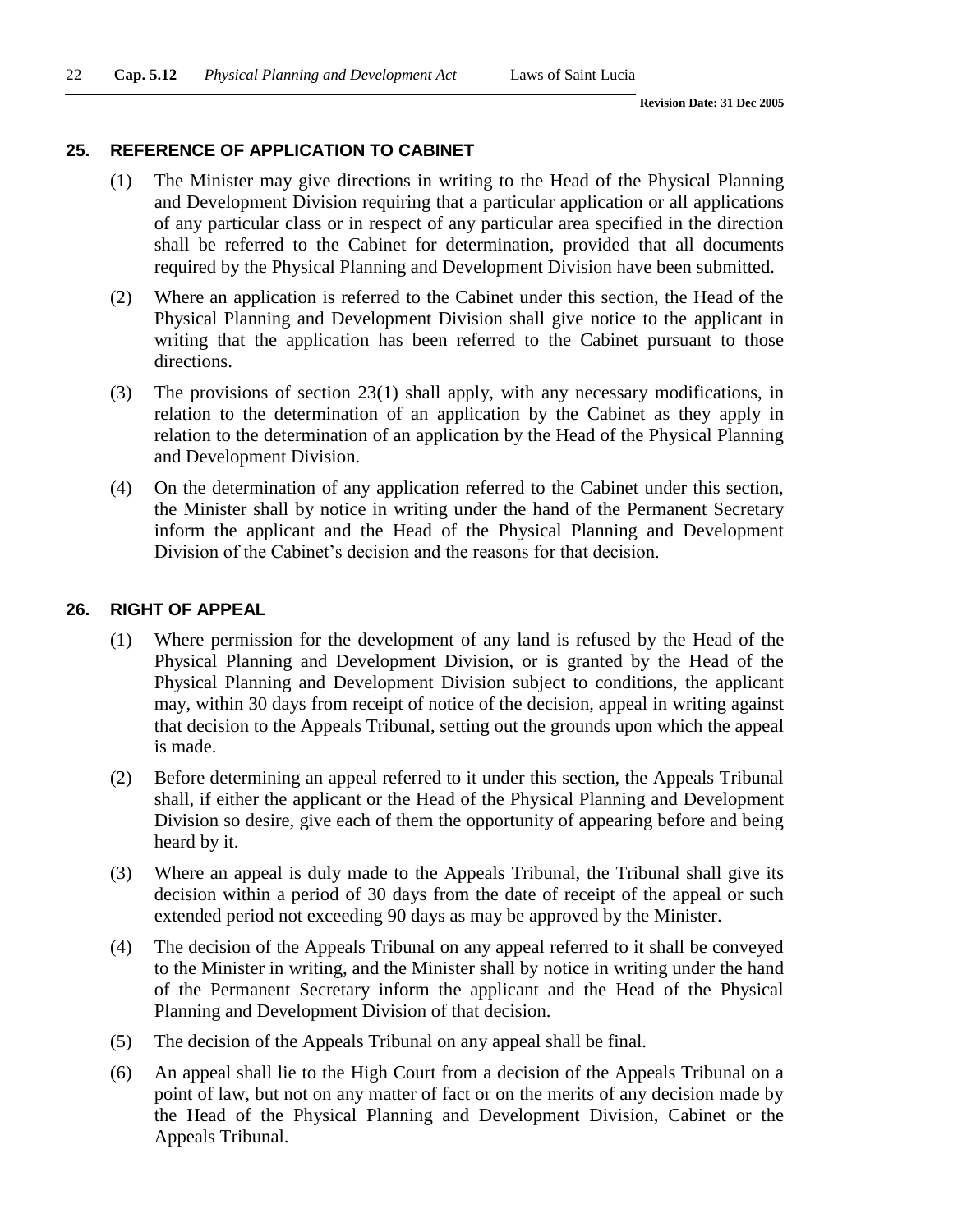#### **27. EFFECT OF PERMISSION**

Without prejudice to the provisions of this Part as to the lapse or modification or revocation of any permission to develop land, such permission shall, unless the notice of permission provides otherwise, endure for the benefit of the land concerned and of all persons for the time being interested in that land.

#### **28. PERMISSION TO LAPSE**

- (1) If permission is granted for the development of land and the development is not commenced within a period of 12 months from the date on which it was granted, it shall lapse.
- (2) A person who intends to carry out a development for which permission has been granted shall give notice to the Head of the Physical Planning and Development Division of the date on which that development will commence.
- (3) Where, after the date specified in a notice of commencement given under subsection (2), the Head of the Physical Planning and Development Division is not satisfied that the development has been substantially commenced, the Head of the Physical Planning and Development Division shall notify the person from whom the commencement notice was received that the permission will lapse by a prescribed date if the development is not commenced to his or her satisfaction before that date.
- (4) Where the Head of the Physical Planning and Development Division has been notified in writing by the developer that permitted building or engineering operations have been completed, the Head of the Physical Planning and Development Division shall issue a completion certificate if the works have been constructed in accordance with the permission granted for that development.
- (5) If a development other than a development by way of mining operations or a material change in the use of any land is not completed within 30 months after the date of commencement fixed by notice given under subsection (2) or (3), or such other period as may be prescribed in the notice granting permission, the permission shall lapse, without prejudice to the status of such of the permitted works as are then complete.
- (6) Where permission has been granted for the development of land by way of subdivision and the undertaking of engineering operations in relation thereto, no parcel of land within the approved subdivision shall be transferred under the Land Registration Act unless a completion certificate has been issued under this Act in respect of the approved engineering operations.

### **29. DEVELOPMENT TO BE IN ACCORDANCE WITH APPROVED PLANS**

(1) Whenever any plans have been submitted to the Head of the Physical Planning and Development Division on an application for permission to develop any land and such permission has been granted, the development in question shall be carried out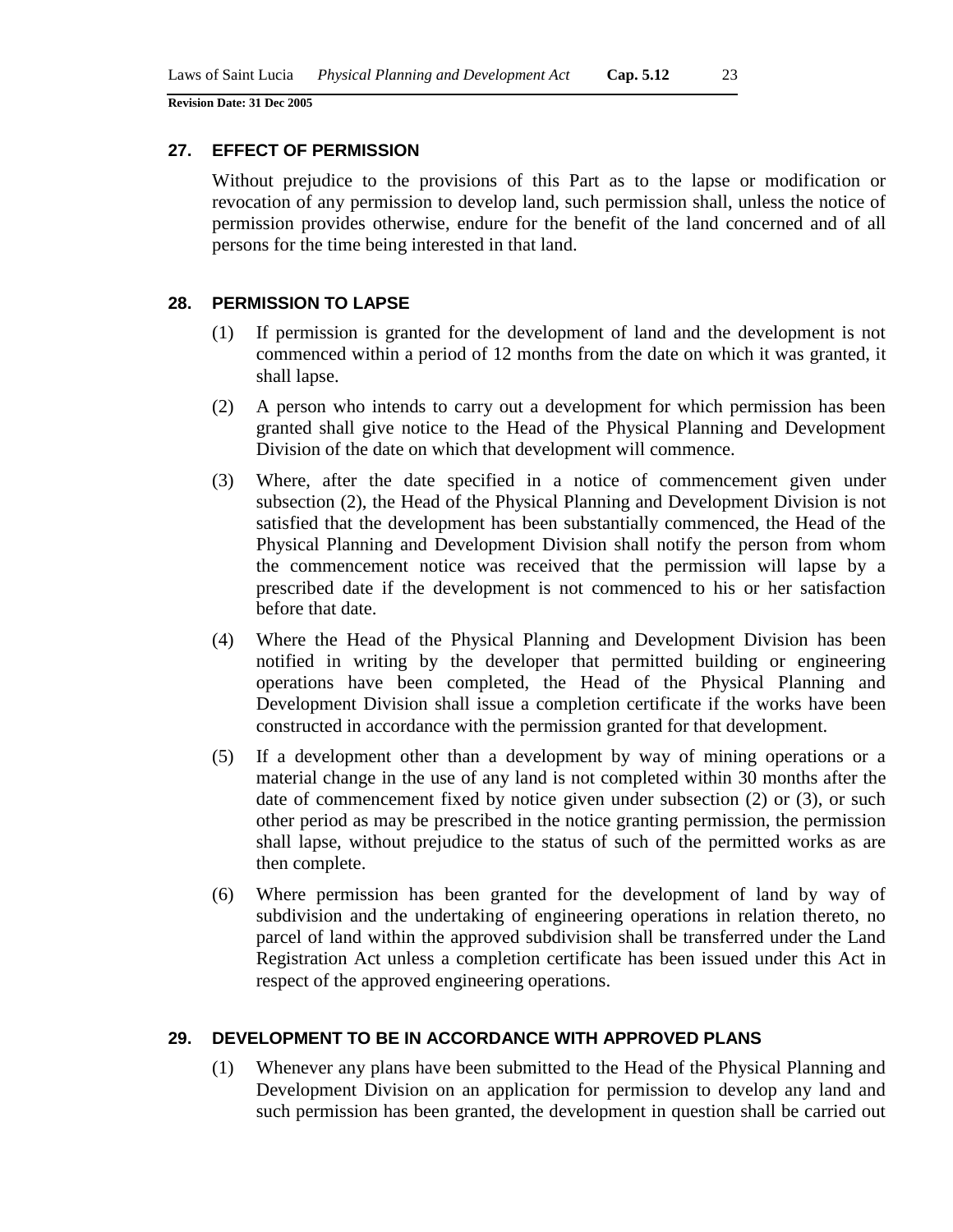in accordance with the approved plans and any conditions subject to which permission was granted.

- (2) The Head of the Physical Planning and Development Division may approve any minor variation to an approved plan which does not alter or affect the terms and conditions of the permission granted by the Head of the Physical Planning and Development Division in any material respect, without requiring the applicant to submit a fresh application.
- (3) If before or during the course of any development of land, the developer finds that it is impracticable or uneconomic to carry out the said development in conformity with the plans as approved by the Head of the Physical Planning and Development Division, he or she may apply to the Head of the Physical Planning and Development Division for permission to amend the plans accordingly and the Head of the Physical Planning and Development Division may grant or refuse permission for such amendment, or may return the plans to the developer for further amendment.
- (4) If the Head of the Physical Planning and Development Division refuses permission to develop land in accordance with the amended plans as provided, in subsection (3), the Head of the Physical Planning and Development Division shall at the time of such refusal give to the applicant in writing its reasons for so refusing, in which case the provisions of section 26 shall apply as in the case of an original application to the Head of the Physical Planning and Development Division.

#### **30. MODIFICATION OR REVOCATION OF PERMISSION**

- (1) Subject to this section, if it appears to the Minister that it is expedient, having regard to the interest of national security or the general economic policy of the Government or any other material consideration, that any permission to develop land granted by the Head of the Physical Planning and Development Division should be modified or revoked, the Head of the Physical Planning and Development Division shall by written notice to the person entitled to the benefit of the permission, revoke or modify the permission to develop land to such extent as the Minister directs.
- (2) The power conferred by subsection (1) to modify or revoke permission to develop land may be exercised—
	- (a) where the permission relates to carrying out building or other operations, at any time before those operations have been completed;
	- (b) where the permission relates to a change of use of any land, at any time before the change has taken place,

but the modification or revocation of permission for the carrying out of building or other operations shall not affect so much of those permitted operations as has been previously carried out.

(3) Any person who has incurred expenditure in carrying out work that is rendered abortive by the modification or revocation of permission under this section,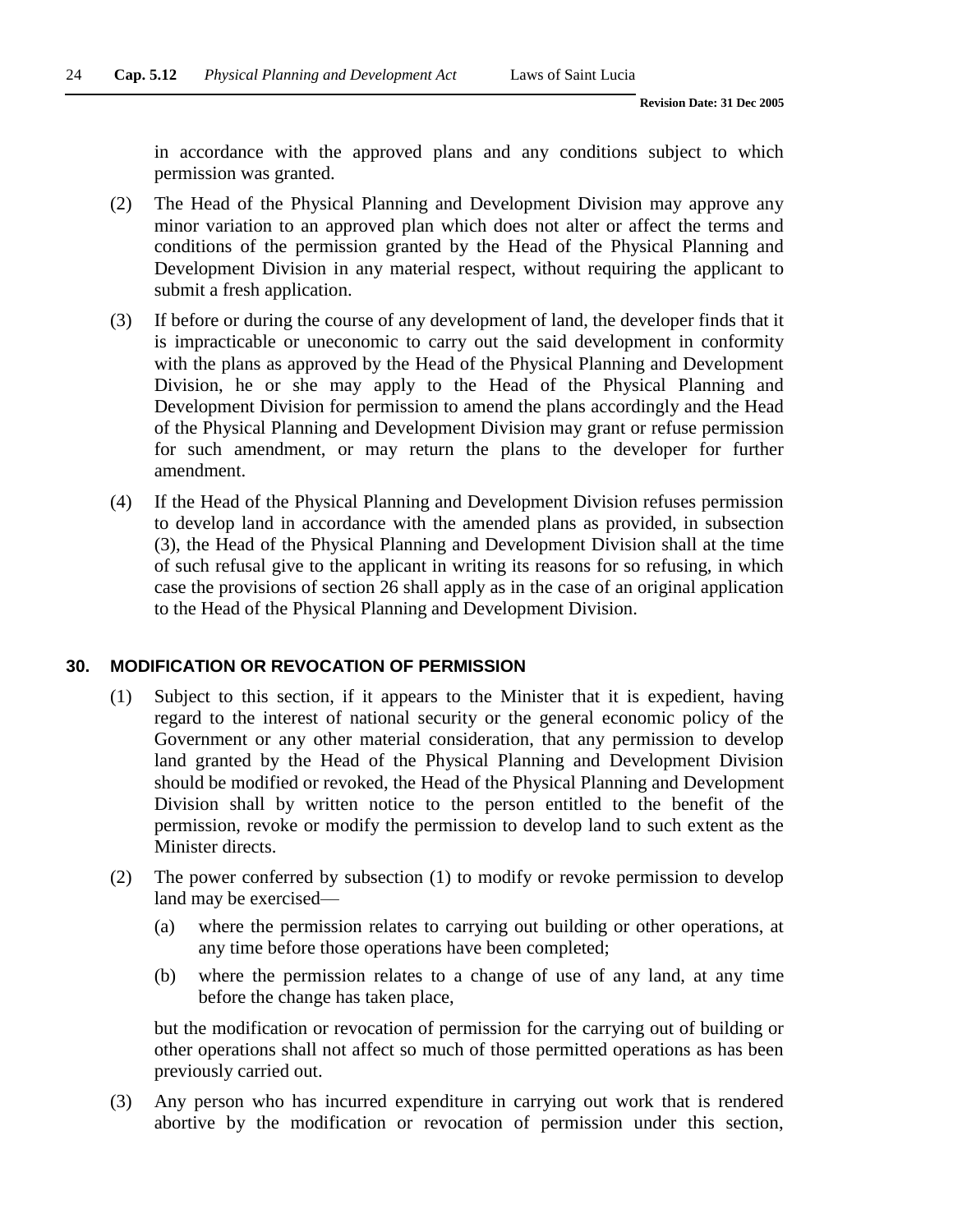including any expenditure incurred in the preparation of plans or upon similar matters for the purposes of or preparatory to such work, or has otherwise suffered loss or damage directly attributable to such modification or revocation, is entitled to adequate compensation in respect of that expenditure, loss or damage.

(4) Permission to develop land granted by the Head of the Physical Planning and Development Division, shall not be revoked or modified unless the person entitled to the benefit of the permission has been given the opportunity to make representations before the Head of the Physical Planning and Development Division.

#### **31. RESERVATION OF OPEN SPACE**

- (1) The Head of the Physical Planning and Development Division, as a condition attached to a permission to undertake the development of land, may require the developer to provide as part of the development programme, land which shall be reserved for public recreation or as an open space.
- (2) Where the Head of the Physical Planning and Development Division requires land to be reserved for public recreation in accordance with subsection (1), that land shall, upon payment of adequate compensation in accordance with Part V to the owners of that land and subject to subsection (3), be vested in the Crown.
- (3) Property shall not vest in the Crown unless a vesting order is published in the Gazette.
- (4) No completion certificate shall be issued under section 28(4) in respect of any development where land is to be vested in the Crown, until the Crown is registered as owner of the land.
- (5) The Crown may, with the approval of Cabinet place land vested in the Crown under subsection (2), under the management of a statutory undertaker in order to ensure the preservation of the land for the purpose for which it was reserved.

#### **32. DECLARATION OF ZONED AREA**

- (1) Despite anything contained in the provisions of this Act, at any time before a physical plan for the area has been approved by the House of Assembly, the Minister may make an order to be published in the Gazette declaring any area to be a zoned area and reserving it for specific purposes.
- (2) Where an area has been declared a zoned area under subsection (1), the Head of the Physical Planning and Development Division shall not approve any application for the development of land in that area which is inconsistent with the purposes for which the area is reserved.
- (3) Where any land within an area zoned in accordance with the provisions of subsection (1) depreciates in value as a result of such zoning, adequate compensation shall be paid to the owners of that land.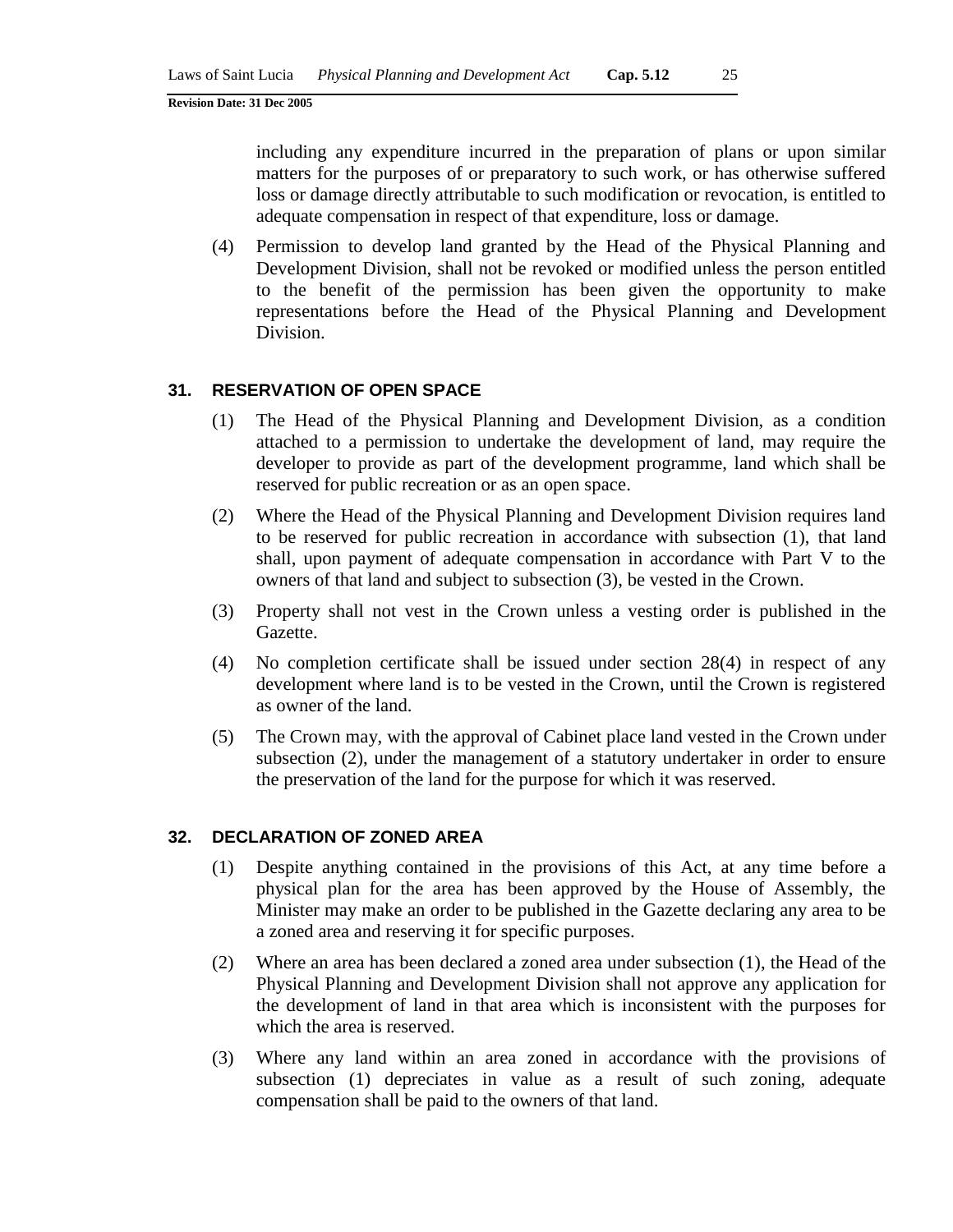#### **33. PRESERVATION OF SITES AND BUILDINGS OF INTEREST**

- (1) The Head of the Physical Planning and Development Division shall compile lists of buildings, monuments and sites of special prehistoric, historic or architectural interest, or may adopt, with or without modifications, any such lists compiled by the Saint Lucia National Trust under the Saint Lucia National Trust Act or the National Conservation Authority under the National Conservation Act or any other person and may amend any such lists from time to time.
- (2) As soon as may be practicable after the inclusion of any building, monument or site on any list compiled or adopted under subsection (1), or any amendments to a list have been made, the Head of the Physical Planning and Development Division shall serve notice on every owner and occupier of the building, monument or land stating that the building, monument or site has been included in or removed from the list, as the case may be, and shall publish any such list or amendment to a list in the Gazette.
- (3) Despite the requirement for permission to develop land under this Act, a person shall not execute or cause or permit to be executed any works for the demolition or alteration of a building or monument or disturbance of a site included in a list compiled or adopted under subsection (1) which would seriously affect its character, unless notice of the proposed works is given to the Head of the Physical Planning and Development Division at least 2 months before the works are commenced.
- (4) When notice of any proposed works has been given under subsection (3), the Head of the Physical Planning and Development Division shall as soon as may be practicable send a copy of the notice to the Saint Lucia National Trust for their consideration and comments.
- (5) Where it appears to the Head of the Physical Planning and Development Division to be expedient to make provision for the preservation of any building, group of buildings, monument, parcel or area of land, the Head of the Physical Planning and Development Division may for that purpose by an order published in the Gazette restrict the demolition, alteration or extension of that building or group of buildings or monument or disturbance of that land.
- (6) Where any works have been carried out in contravention of an order made under subsection (5), the Head of the Physical Planning and Development Division may require the restoration of the affected building, monument or site to its former state.
- (7) This section does not render unlawful the execution of any works which are urgently required in the interests of health or safety or for the preservation of the building, monument or site or of neighbouring property, provided that notice thereof is given to the Head of the Physical Planning and Development Division as soon as may be practicable after the necessity for the work arises.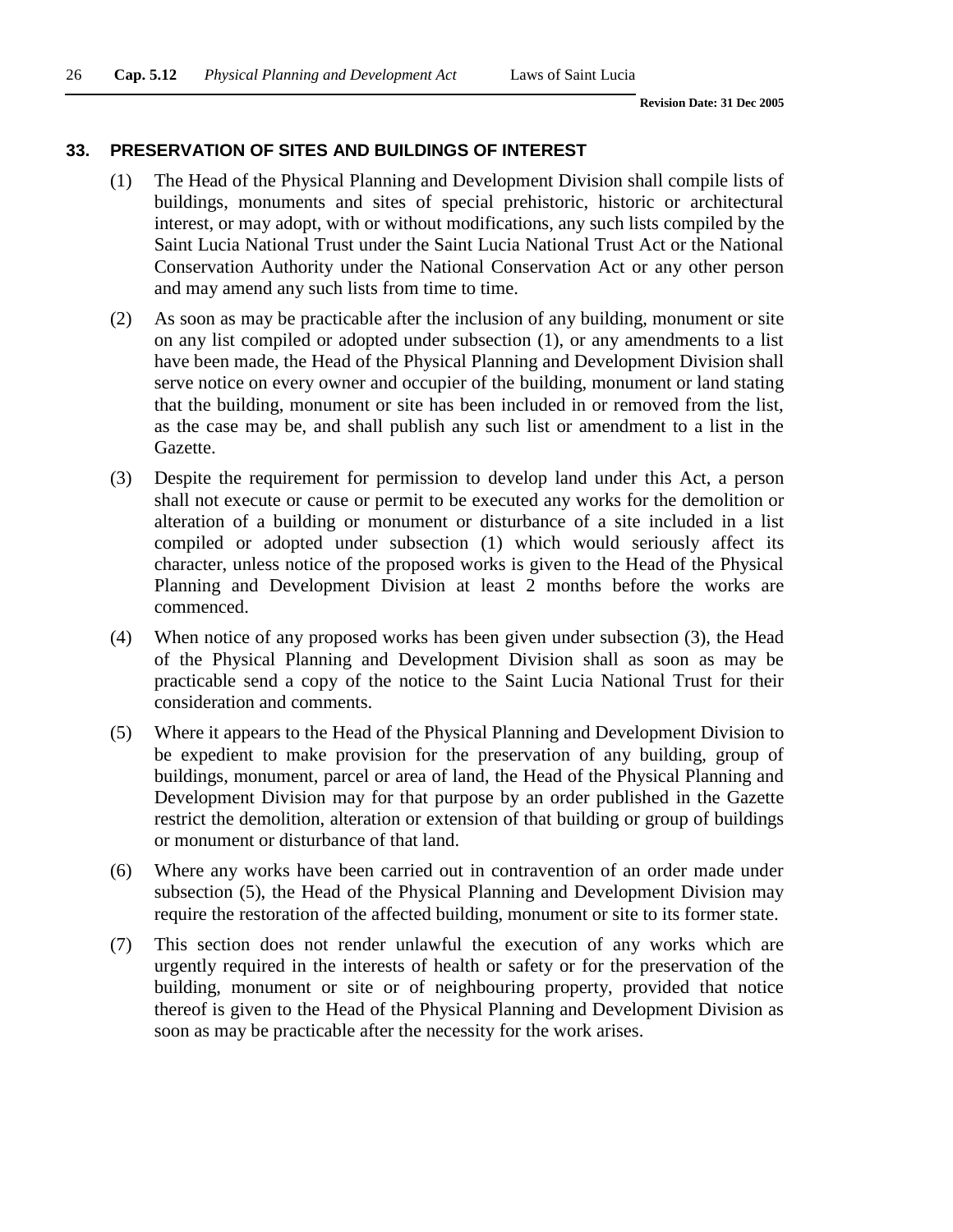#### **34. PROTECTION OF NATURAL AREAS**

- (1) The Head of the Physical Planning and Development Division shall compile lists of places of natural beauty or natural interest, including submarine and subterranean areas, and their flora and fauna, or may adopt, with or without modifications, any such lists compiled by the Saint Lucia National Trust under the Saint Lucia National Trust Act or the National Conservation Authority under the National Conservation Authority Act and may amend any such lists from time to time.
- (2) Where the Head of the Physical Planning and Development Division is of the view that it is desirable to afford special protection to any area on a list compiled or adopted under subsection (1), the Minister may, by order published in the Gazette declare that area to be an environmental protection area.
- (3) Before the Minister makes an order under subsection (2), the Head of the Physical Planning and Development Division shall take reasonable steps to ensure that—
	- (a) adequate publicity is given to the proposed declaration within the area which it proposes to protect;
	- (b) persons who may wish to make representations with respect to the proposed declaration are invited and given an adequate opportunity to make representations on the proposal;
	- (c) any representations made on the proposal are taken into account in deciding whether the order should be made.
- (4) An order made under subsection (2) may—
	- (a) authorise the carrying out within the protected area of such works as may be expedient for the protection or rehabilitation of the environment in the area;
	- (b) require that an environmental impact assessment be carried out in respect of every application for development within the area;
	- (c) restrict or prohibit development, or development of any class, within the area;
	- (d) provide for the control over the use of land within the area for the purposes of agriculture, forestry or fisheries; or
	- (e) restrict the entry of persons into the area or the movement of persons or the carrying out of activities by persons within the area.
- (5) Where any land within an area declared an environmental protection area in accordance with the provisions of subsection (2) depreciates in value as a result of any restriction placed on its use or development by the order, adequate compensation shall be paid to the owners of that land.

### **35. PRESERVATION OF AMENITIES**

(1) If it appears to the Head of the Physical Planning and Development Division that the amenity of any area is seriously injured by reason of the ruinous, unsafe or dilapidated condition of any building, or by the condition of any garden, vacant site or other open land, or the deposit of refuse, spoil or derelict vehicles, or the occupation of land or a public road for any unauthorised purpose, including the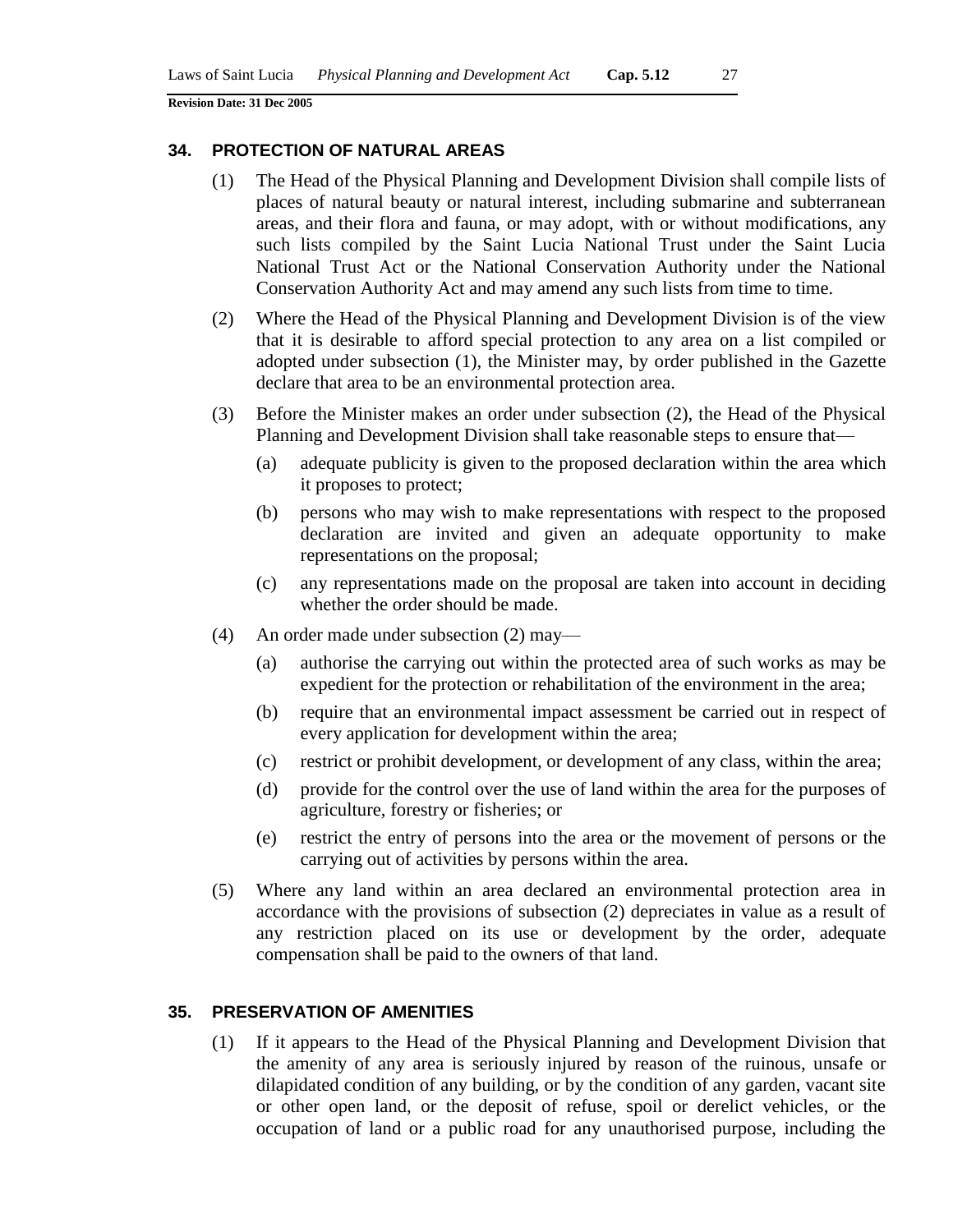repair of vehicles, the Head of the Physical Planning and Development Division may serve on the owner or occupier of the land, or the person responsible for the injury, a notice requiring such steps to be taken for abating the injury as may be specified therein.

- (2) If any step specified in the notice served under subsection (1) is not complied with, within the time specified in the notice which shall not be more than 28 days, the Head of the Physical Planning and Development Division may execute the work required to abate the injury and recover from the owner or the occupier the expenses reasonably incurred for any step taken by the Head of the Physical Planning and Development Division under this section.
- (3) Where an area is declared to be a disaster area by the Minister, the Head of the Physical Planning and Development Division may, with the approval of the Minister, in the interest of the safety of persons, give notice of the intention to demolish buildings and may demolish such buildings subject to the payment of adequate compensation, in accordance with Part 5, to the owners.

### **36. ADVERTISEMENT CONTROL**

- (1) A person shall not display an advertisement on any building or land except with the written permission of the Head of the Physical Planning and Development Division.
- (2) The Head of the Physical Planning and Development Division may make regulations under this Act for restricting or controlling the display of advertisements so far as is expedient in the interests of amenity or public safety and, without restricting the generality of the foregoing, any such regulations may—
	- (a) regulate the dimensions, appearance and position of advertisements that may be displayed, the sites on which advertisements may be displayed and the manner in which they are affixed to buildings or land;
	- (b) prescribe different provisions with respect to different areas or places and in particular make special provisions with respect to areas or places defined in the Regulations as areas of special control, the amenities of which appear to the Head of the Physical Planning and Development Division to require special protection;
	- (c) prohibit the display in areas of special control of all advertisements of such classes or descriptions as may be specified in the Regulations;
	- (d) provide for the removal of any advertisement that is being displayed in contravention of the Regulations or the discontinuation of the use for the exhibition or display of advertisements of any site that is being used for that purpose in contravention of the Regulations.
- (3) Regulations made under this section may be made so as to apply to advertisements which are being exhibited or displayed on the date on which the Regulations come into force or to the use for the exhibition or display of advertisements of any site which was being used for that purpose on that date.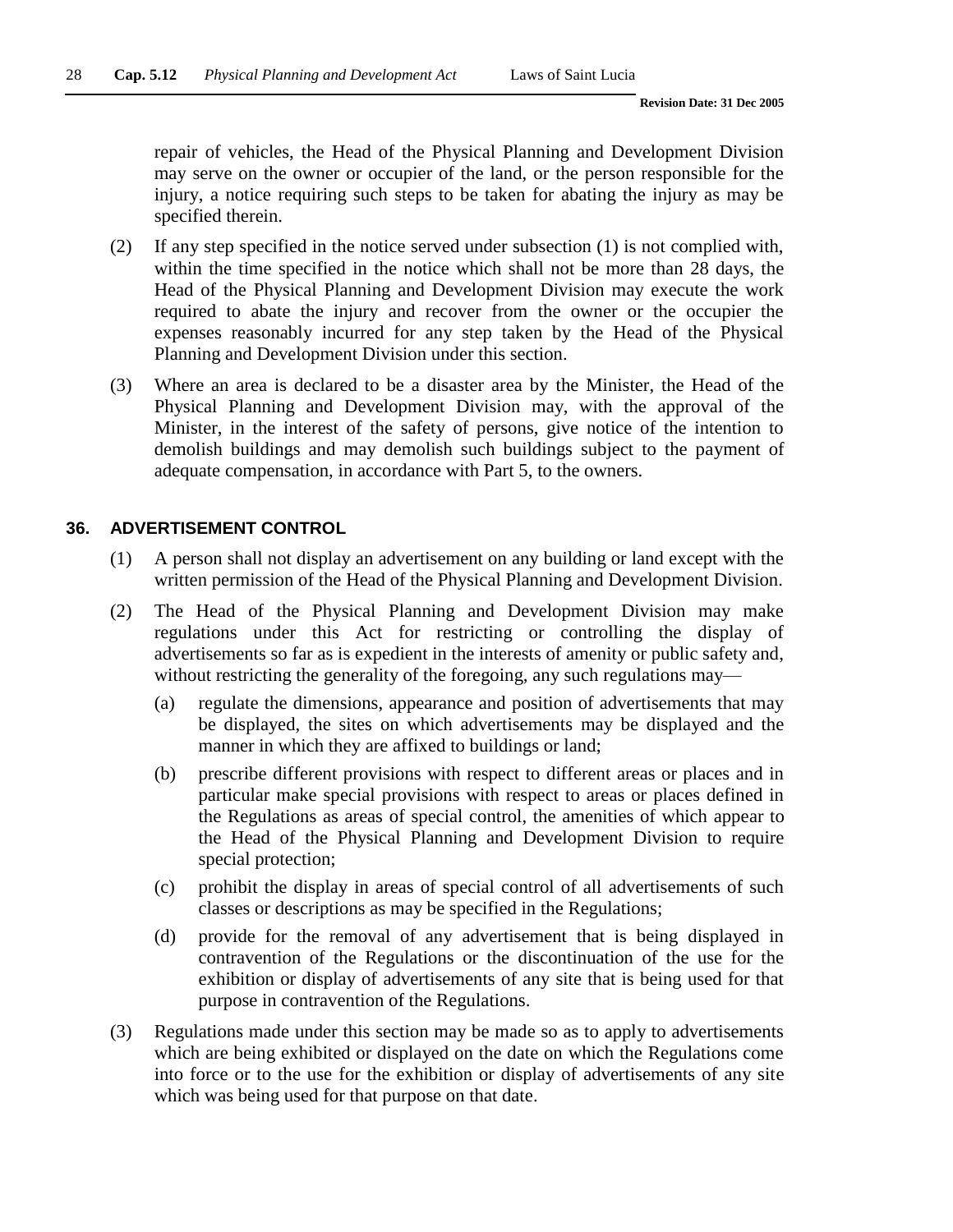- (4) Where the display of advertisements in accordance with Regulations made under this section involves the development of land within the meaning of this Act, permission for that development shall be deemed to have been granted by virtue of this section, and no application shall be necessary in that behalf.
- (5) A person is deemed to display an advertisement if—
	- (a) he or she is the owner or occupier of the land on which the advertisement is displayed; or
	- (b) the advertisement gives publicity to his or her goods, trade, business or other concerns.

*(Amended by Act 3 of 2005)*

# **PART 4 ENFORCEMENT**

#### **37. ENFORCEMENT NOTICES**

- (1) Where it appears to the Head of the Physical Planning and Development Division that—
	- (a) any development of land has been carried out after this Act comes into force without the grant of permission required under Part 3; or
	- (b) the developer has not complied with any condition subject to which permission was granted in respect of any development,

the Head of the Physical Planning and Development Division may, if it appears to be expedient to do so having regard to the provisions of the development plan for the area, if any, and to any other material considerations—

- (i) in a case to which paragraph (a) applies, within 4 years of the development being carried out, or
- (ii) in a case to which paragraph (b) applies, within 4 years of the date of the alleged failure to comply with the condition,

serve an enforcement notice on the owner and the occupier of the land and any other person who has a registered interest in the land.

(2) An enforcement notice shall specify the development that is alleged to have been carried out without the grant of permission or the matters in respect of which it is alleged that the development does not comply with the conditions subject to which permission was granted, as the case may be, and may require such steps as may be specified in the notice to be taken within such period as may be specified for restoring the land to its condition before development took place or for securing compliance with the conditions, as the case may be.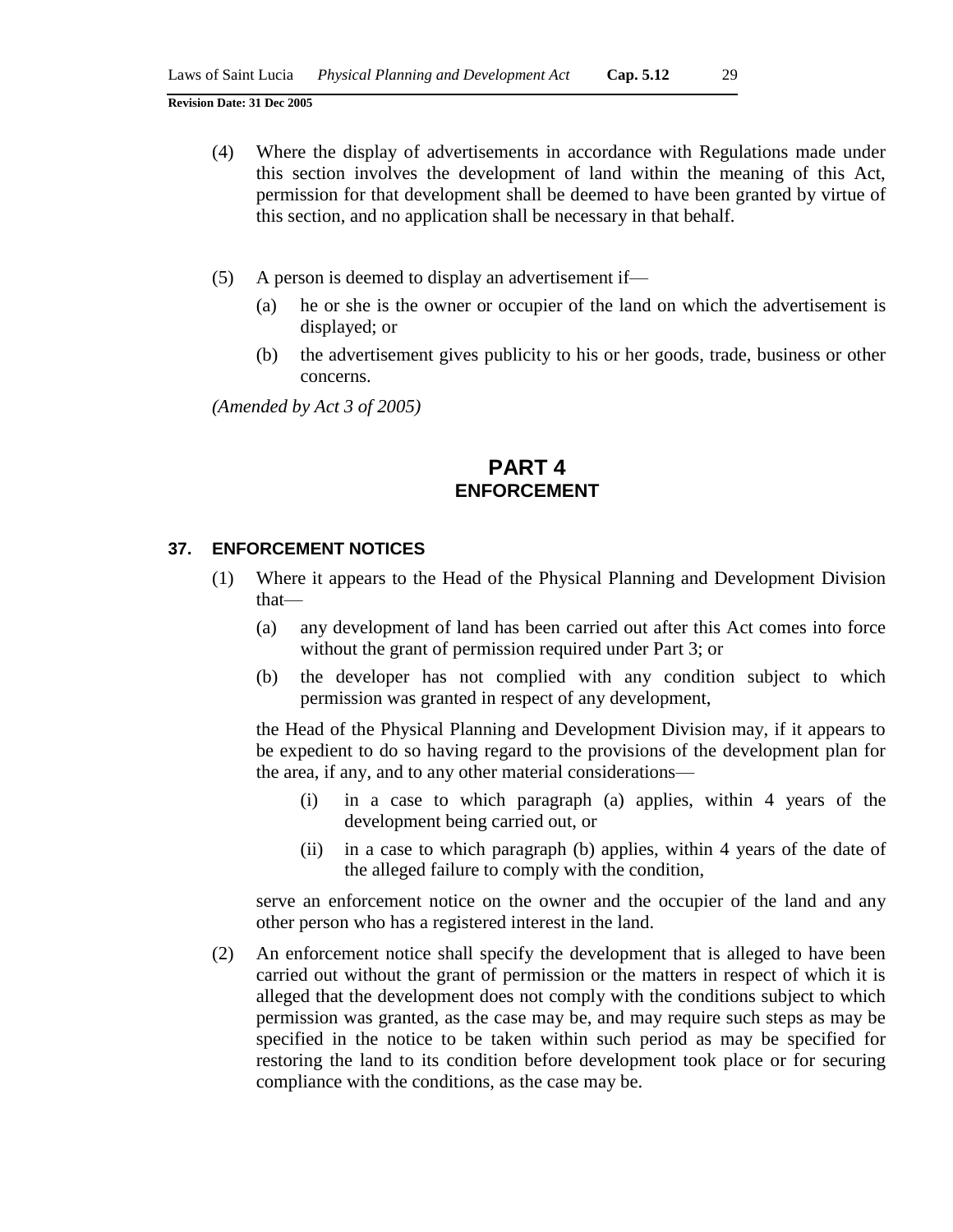- (3) An enforcement notice shall be served no less than 14 days before it takes effect and, except as otherwise provided in this section, shall take effect at the expiration of such period as may be specified therein.
- (4) The fact that the Head of the Physical Planning and Development Division fails to serve an enforcement notice on either one of the persons mentioned in subsection (1) shall not invalidate any proceedings under the enforcement notice against the other one of those persons.
- (5) When, before the enforcement notice takes effect, an application is made to the Head of the Physical Planning and Development Division for permission for-
	- (a) the retention on land of any buildings or works to which the enforcement notice relates; or
	- (b) the continuance of any use of the land to which the enforcement notice relates,

the operation of the enforcement notice shall be suspended pending the determination of that application and, if the permission applied for is granted by the Head of the Physical Planning and Development Division, the enforcement notice shall not take effect.

- (6) When, before the enforcement notice takes effect, an appeal is made to the court under section 38 by a person on whom the enforcement notice was served, the operation of the enforcement notice shall be suspended pending the final determination or withdrawal of the appeal.
- (7) Compliance with an enforcement notice shall not discharge the enforcement notice.
- (8) The Head of the Physical Planning and Development Division may at any time revoke an enforcement notice without prejudice to the power to serve another enforcement notice in respect of the same alleged breach of the provisions of this Act.
- (9) Where an enforcement notice is revoked under subsection (8), the Head of the Physical Planning and Development Division shall serve notice of the revocation on every person on whom the enforcement notice was served.

### **38. RIGHT TO APPEAL AGAINST ENFORCEMENT NOTICES**

- (1) If any person upon whom an enforcement notice is served is aggrieved by the enforcement notice, that person may, at any time before the enforcement notice takes effect, appeal against the enforcement notice to the Appeals Tribunal.
- (2) On an appeal made under subsection (1), the Appeals Tribunal—
	- (a) if satisfied that permission was granted for the development to which the notice relates, or that no such permission was required in respect of that development, or the conditions subject to which permission was granted have been complied with, as the case may be, shall quash the enforcement notice to which the appeal relates; or
	- (b) in any other case, shall dismiss the appeal.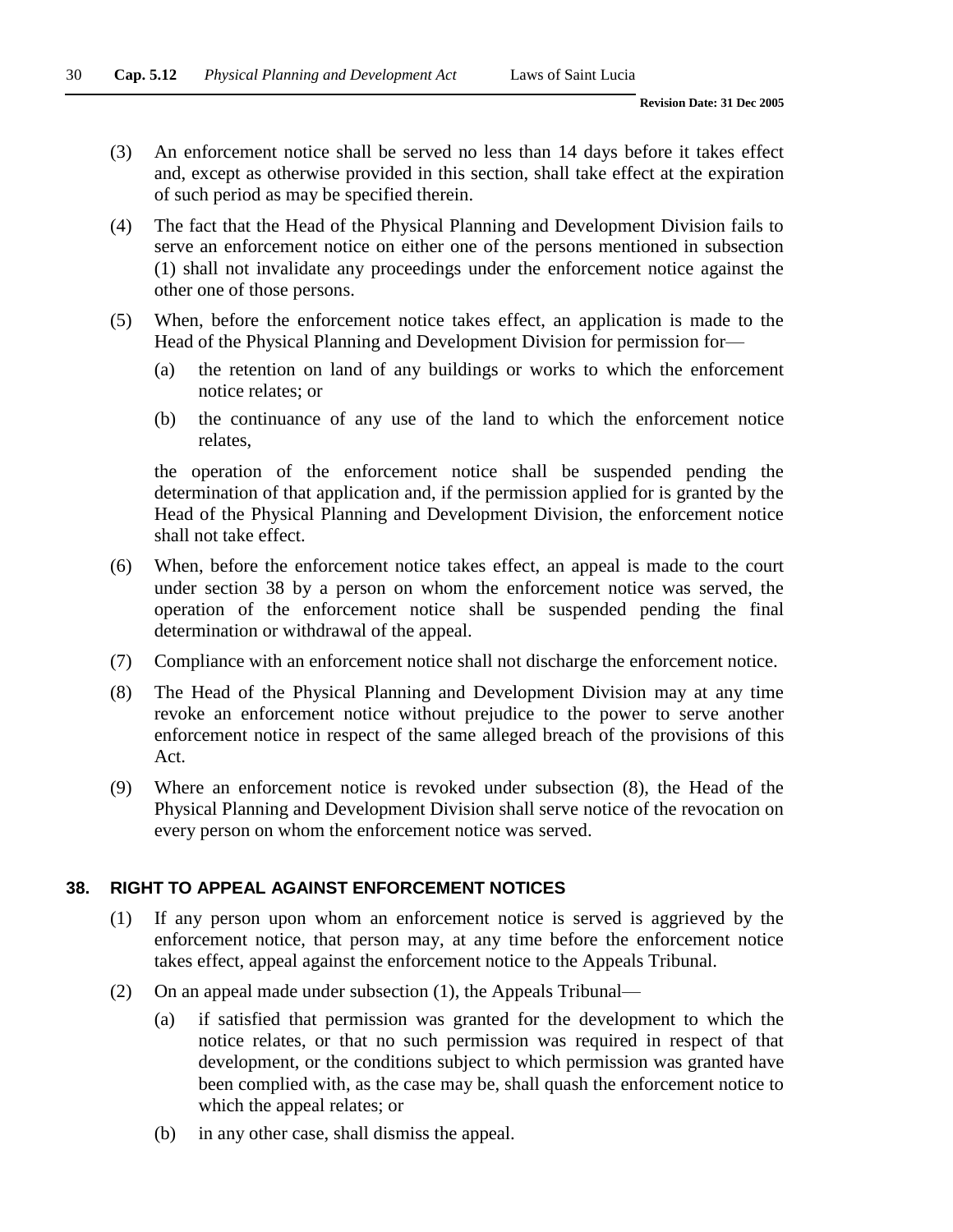- (3) Where an appeal is dismissed by the Appeals Tribunal under subsection (2)(b), the Appeals Tribunal may direct that the enforcement notice shall not take effect until such date, not being later than 28 days from the date of determination of the appeal, as the Appeals Tribunal thinks fit.
- (4) A person aggrieved by a decision of the Appeals Tribunal under subsection (2) may appeal against that decision to the High Court and the operation of the enforcement notice shall be suspended until the appeal is determined.

#### **39. STOP NOTICES**

- (1) Where the Head of the Physical Planning and Development Division has served an enforcement notice in respect of any land, the Head of the Physical Planning and Development Division may also serve a stop notice in respect of that land, prohibiting any person on whom it is served from carrying on or continuing any specified operations on the land which are alleged in the enforcement notice to have been carried out without permission or in breach of the conditions subject to which permission was granted, or are so closely associated with those operations as to constitute substantially the same operations.
- (2) A stop notice served under subsection (1) must contain a reference to, and have annexed to it a copy of, the enforcement notice served in respect of the development to which the stop notice relates.
- (3) A stop notice may be served by the Head of the Physical Planning and Development Division on any person who appears to have an interest in the land to which it relates or to be concerned with the carrying out of any operations thereon.
- (4) A stop notice shall take effect on its date of service and, without prejudice to the provisions of subsection (6), shall cease to have effect when—
	- (a) permission is granted for the retention of the development to which the enforcement notice relates; or
	- (b) the enforcement notice to which the stop notice relates is revoked by the Head of the Physical Planning and Development Division or quashed by the Appeals Tribunal or the Court of Appeal; or
	- (c) the Head of the Physical Planning and Development Division enters upon the land under section 40.
- (5) A stop notice shall not be invalid by reason that the enforcement notice to which it relates was not properly served on the owner and occupier of the land as required by section 37, if it is shown that the Head of the Physical Planning and Development Division took all such steps as were reasonably practicable to effect proper service.
- (6) The Head of the Physical Planning and Development Division may at any time revoke a stop notice without prejudice to the power to serve another stop notice in respect of the same alleged breach of the provisions of this Act.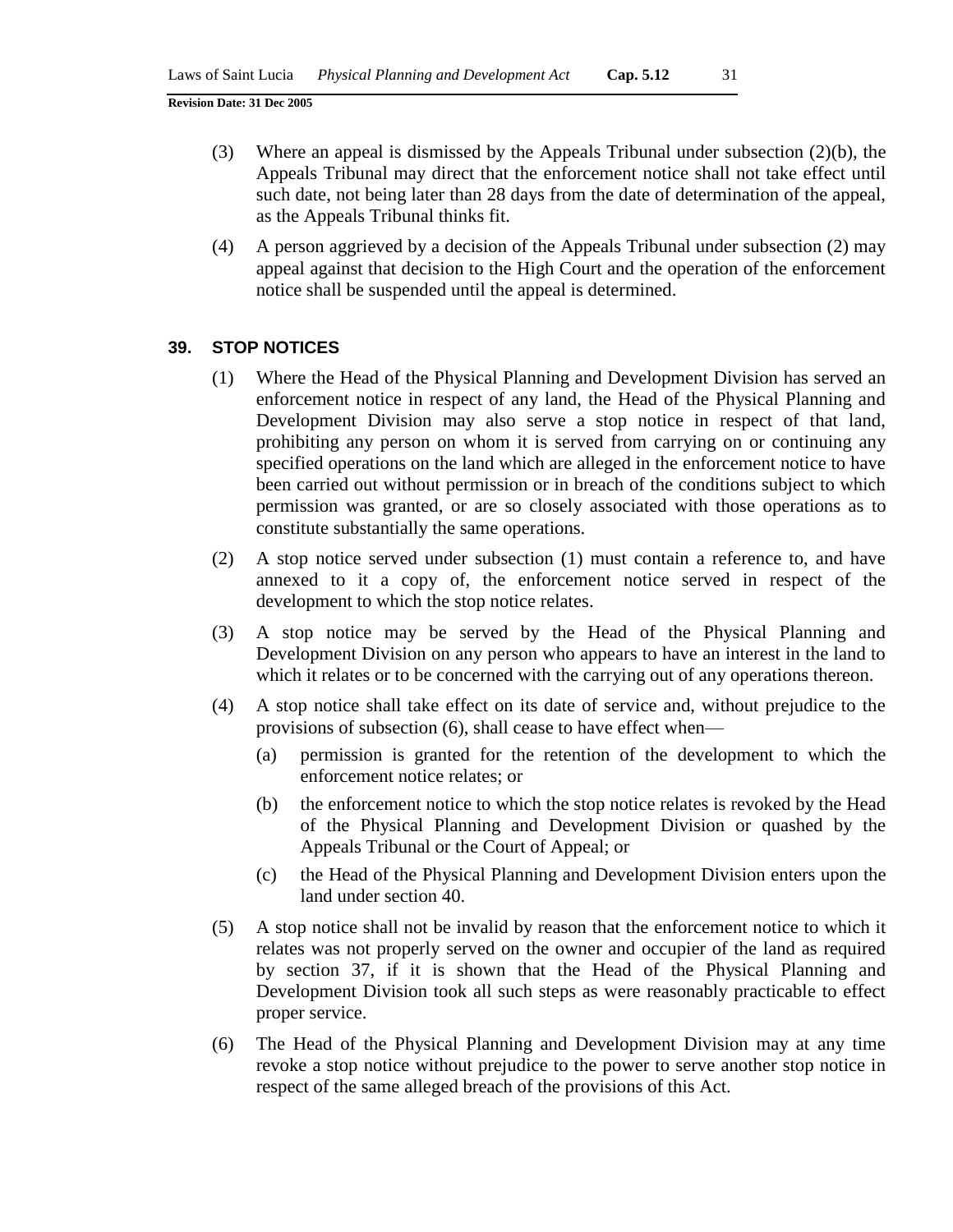- (7) Where a stop notice is revoked under subsection (6), the Head of the Physical Planning and Development Division shall serve notice of the revocation on every person on whom the stop notice was served.
- (8) A person who at the time a stop notice was served had an interest in the land to which it relates is entitled to compensation in respect of any loss or damage, including any sum payable for breach of contract, directly attributable to compliance with the prohibition contained in the stop notice, where the stop notice ceases to have effect in any of the following circumstances—
	- (a) the enforcement notice to which the stop notice refers is quashed on the grounds specified in section 38(2)(a);
	- (b) the enforcement notice to which the stop notice refers is revoked by the Head of the Physical Planning and Development Division otherwise than in consequence of the grant of permission for the development of land to which it relates or for its retention or continuation without compliance with the condition or limitation subject to which it was permitted, as the case may be; or
	- (c) the stop notice is revoked.

### **40. POWER TO ENTER LAND AND EXECUTE REMEDIAL WORKS**

- (1) If within the period specified in an enforcement notice, or such extended period as the Head of the Physical Planning and Development Division may allow, any steps required by the enforcement notice to be taken other than the discontinuation of any use of land have not been taken, the Head of the Physical Planning and Development Division may personally or by persons under his or her authority or by contractors enter upon the land and take those steps and may recover any expenses reasonably incurred for those purposes from the person who is then the owner of the land.
- (2) A person who obstructs or interferes with the exercise of the power vested in the Head of the Physical Planning and Development Division by subsection (1), commits an offence and is liable on summary conviction to a fine not exceeding \$10,000.
- (3) In any proceedings for the recovery of expenses filed by the Head of the Physical Planning and Development Division under subsection (1), if the defendant, having been entitled to appeal to the Court under section 38, failed to make such an appeal, he or she shall not be entitled to dispute the validity of the action taken by the Head of the Physical Planning and Development Division under subsection (1) on any ground that could have been raised in such an appeal.
- (4) All the expenses incurred by the owner, occupier or developer of any land for the purposes of complying with an enforcement notice served under section 37 in respect of any development, and any sums paid by the owner of the land to the Head of the Physical Planning and Development Division in respect of the expenses incurred by the Head of the Physical Planning and Development Division under subsection (1), shall be held to have been incurred or paid for the use and at the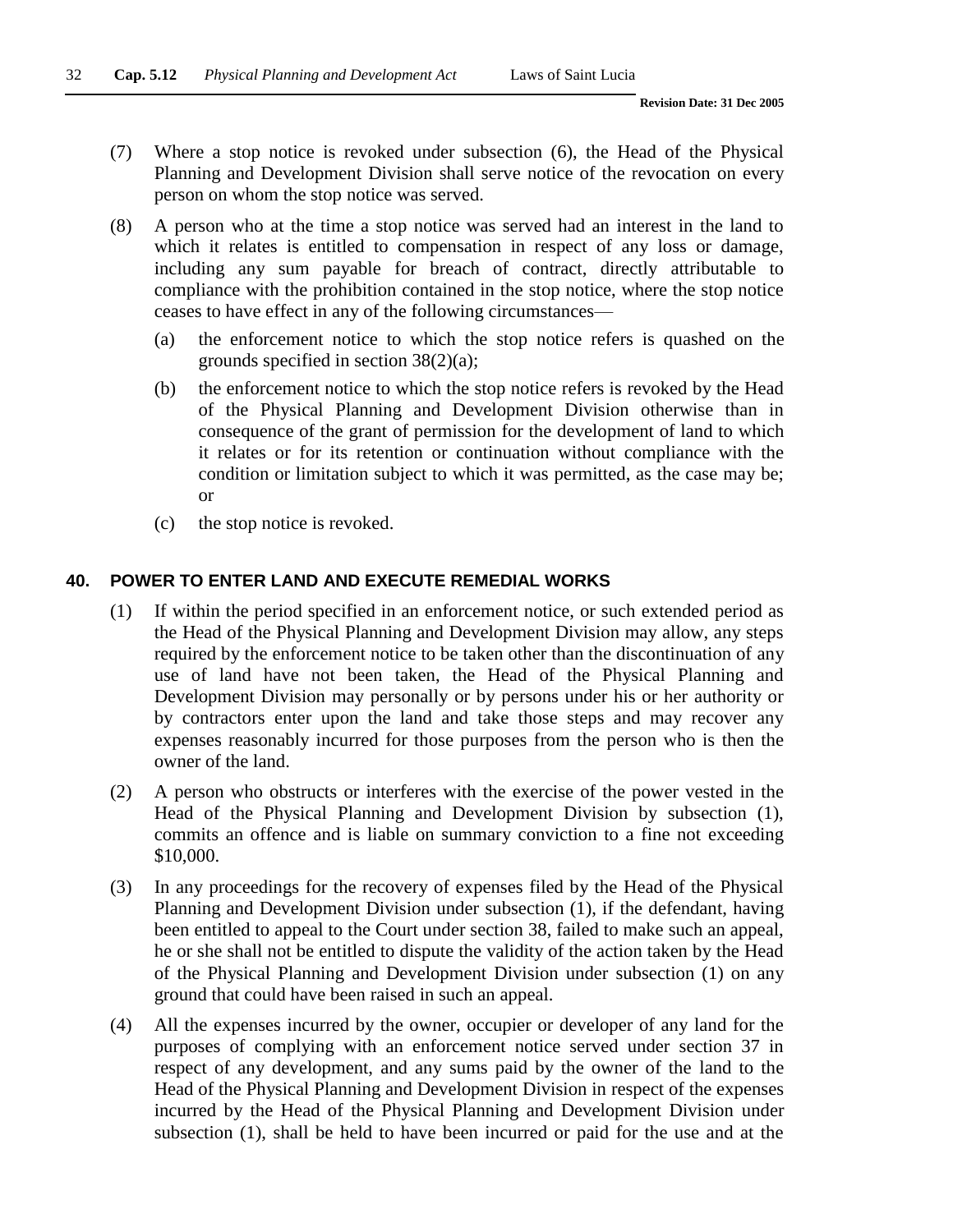request of the person by whom the unauthorised development was carried out or by the person who failed to meet the conditions subject to which approval was granted.

#### **41. NON-COMPLIANCE WITH ENFORCEMENT OR STOP NOTICE**

- (1) Where—
	- (a) an enforcement notice has been served on a person who was, when the enforcement notice was served on that person, the owner of the land to which the enforcement notice relates; and
	- (b) within the period specified by the notice or such extended period as the Head of the Physical Planning and Development Division may allow any steps required by the enforcement notice to discontinue any operations or to remove, demolish or alter any buildings or other works on that land have not been taken,

that person commits an offence and is liable on summary conviction to a fine of \$10,000 and, in the case of a continuing offence, to a further fine of \$250 for every day after the first day when the requirements of the enforcement notice have not been met.

- (2) A person who carries out any operations to reinstate or restore buildings or other works that have been demolished or altered in accordance with an enforcement notice commits an offence and is liable on summary conviction to a fine not exceeding \$8,000.
- (3) Where, by virtue of an enforcement notice, any conditions are required to be complied with in respect of the carrying out of any operations on any land, any person who, after that notice takes effect, carries out or causes or permits the operations to be carried out in contravention of the enforcement notice, is liable on summary conviction to a fine of \$10,000 and, in the case of a continuing offence, to a further fine of \$250 for every day after the first day when the operations are so continued.
- (4) Where, by virtue of an enforcement notice, any use of land is to be discontinued, or any conditions are required to be complied with in respect of the use of land, any person who, after that notice takes effect, uses the land or causes or permits the land to be used in contravention of the enforcement notice, is liable on summary conviction to a fine of \$10,000 and, in a case of a continuing offence, to a further fine of \$250 for every day after the first day when the use is so continued.
- (5) A person on whom a stop notice has been served who carries out, or causes or permits to be carried out any operations prohibited by the notice, is liable on summary conviction to a fine not exceeding \$50,000 and, in the case of a continuing offence, a further fine not exceeding \$1,000 a day for every day after the first day on which the offence continues.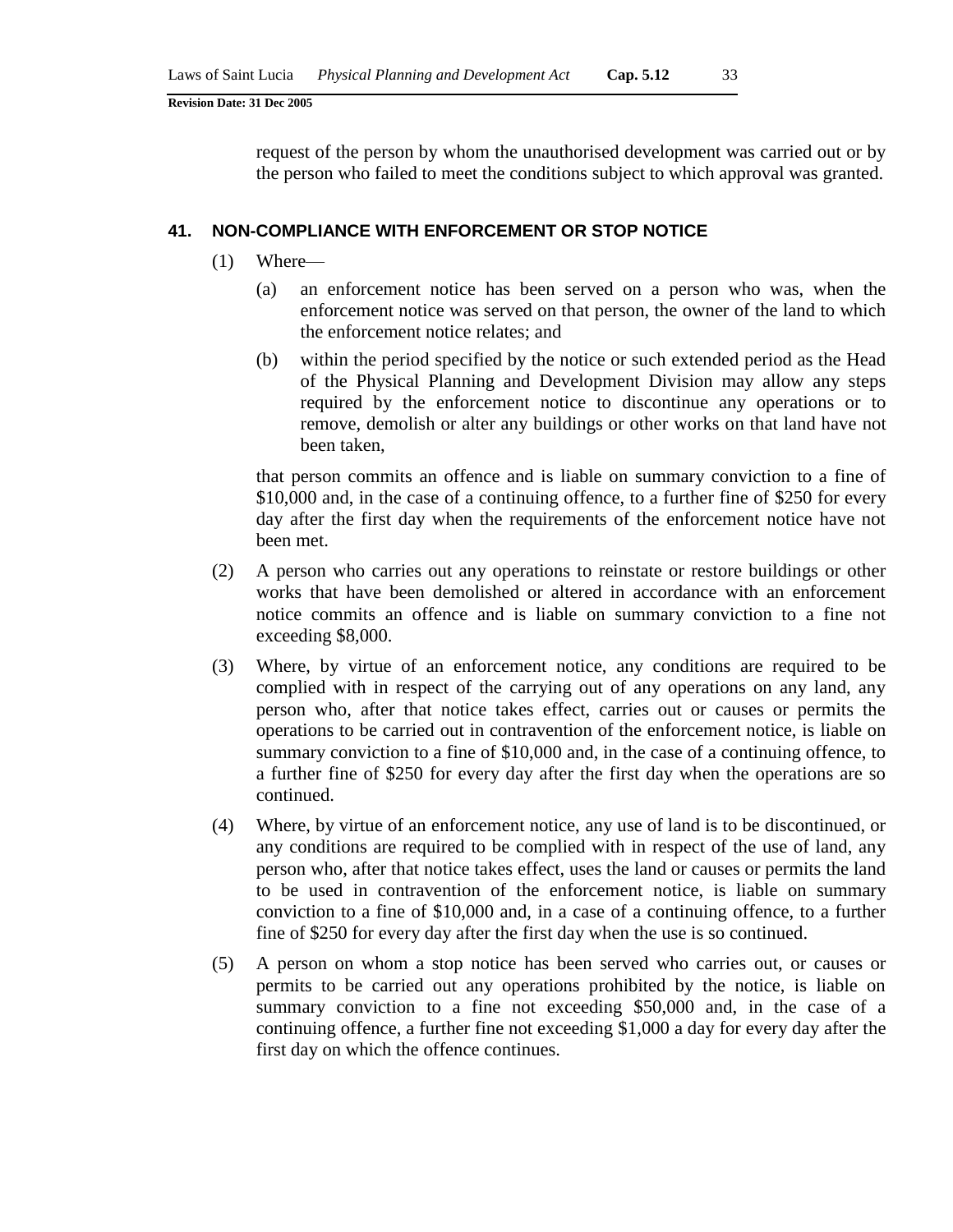#### **42. INJUNCTIONS**

In addition to any other remedy provided by this Act, the Head of the Physical Planning and Development Division may in any case institute a civil action for an injunction by way of fixed date claims to prevent any person from violating the provisions of this Act, or to enforce any enforcement notice or stop notice, whether or not the Head of the Physical Planning and Development Division has exercised or proposes to exercise any of his or her other powers under this Act. *(Amended by Act 3 of 2005)*

### **43. SPECIAL ENFORCEMENT AREAS**

- (1) Despite anything contained in the provisions of this Act the Minister may, for the purpose of preventing squatting or other forms of unauthorised development, by order published in the Gazette, declare any area to be a special enforcement area.
- (2) Without prejudice to the provisions of section 51, where an area is declared to be a special enforcement area under subsection (1) the Head of the Physical Planning and Development Division may upon service of a notice on the owner or occupier of the land, not less than 14 days before the intended action, remove, demolish or alter any development where such development has commenced without the written permission of the Head of the Physical Planning and Development Division and where the Head of the Physical Planning and Development Division is satisfied that permission would not have been granted for that development.

# **PART 5 COMPENSATION AND ACQUISITION**

### **44. CLAIMS FOR COMPENSATION**

- (1) A claim for compensation alleged to be payable under this Act shall be made in writing to the Minister.
- (2) The Minister may require a claimant to provide such further information in support of a claim for compensation as is necessary for its determination, and a determination of the claim may be deferred until after such further information has been received by the Minister.
- (3) Where the claim for compensation arises from a decision of the Head of the Physical Planning and Development Division and it appears to the Minister that the decision which gave rise to the claim for compensation might properly be withdrawn or modified, the Minister may refer the matter to the Appeals Tribunal for its determination as if the claim for compensation had included an appeal against that decision.
- (4) Compensation payable under this Act shall, in default of determination by agreement, be determined by the Appeals Tribunal.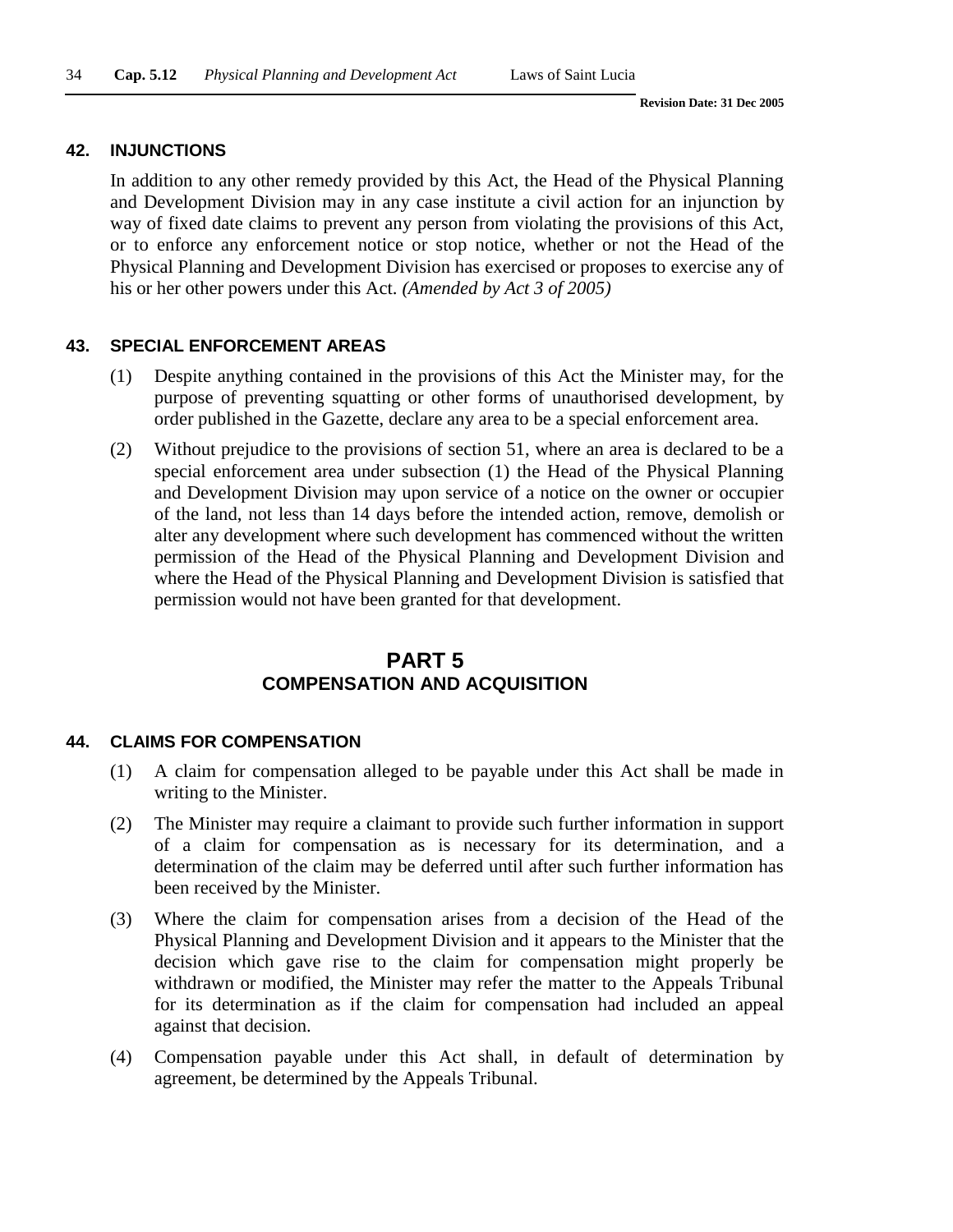### **45. EXCLUSION OR LIMITATION OF COMPENSATION IN CERTAIN CASES**

Compensation shall not be payable under this Act in respect of a decision by the Head of the Physical Planning and Development Division whereby permission is refused, modified or revoked for the development of land if, despite that refusal, modification or revocation, there is available with respect to that land, permission for a development of the land consisting of the construction of industrial, commercial or residential buildings or any combination of such buildings.

### **46. COMPULSORY ACQUISITION**

- (1) The Crown may acquire by agreement any land which is required for the purposes of implementing a physical plan and may, where it is unable to acquire such land by agreement, acquire it in accordance with the provisions of the Land Acquisition Act.
- (2) The Crown may, by way of sale or lease, dispose of land acquired compulsorily under this Part to any local authority, statutory undertaker or other person or body for development in accordance with permission granted under Part 3.

# **PART 6 MISCELLANEOUS**

#### **47. REGISTERS TO BE KEPT**

- (1) The Head of the Physical Planning and Development Division shall maintain a register containing particulars of—
	- (a) any application for permission to develop land, including the name and address of the applicant, the date of the application and the development forming the subject of the application;
	- (b) the date and effect of any decision made in respect of any such application;
	- (c) any appeal in respect of such a decision and the decision made on the appeal;
	- (d) any modification or revocation of any permission granted in respect of any such application;
	- (e) any enforcement notice or stop notice issued in respect of any development of land;
	- (f) any permission granted for the display of an advertisement;
	- (g) any commencement notice received and any completion certificate issued under this Act; and
	- (h) any other matter which may be prescribed by regulations made under this Act.
- (2) The register kept by the Head of the Physical Planning and Development Division under subsection (1) shall include an index, which shall be in the form of a map, and both the register and the index may be kept in an electronic data storage and retrieval system.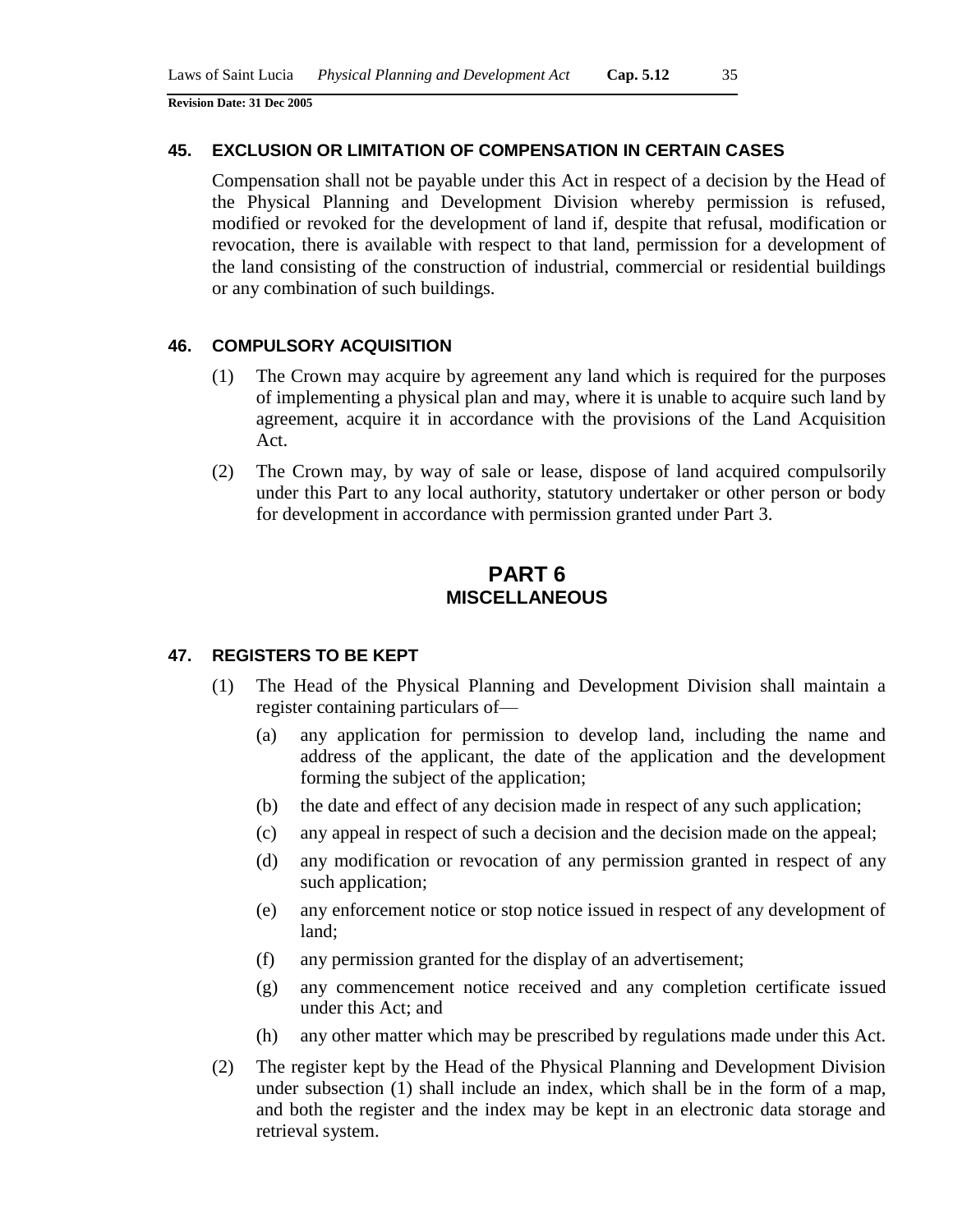- (3) Every entry in the register shall be made within 7 days of the date on which the decision, notice or event to which it relates was made, filed, issued or done.
- (4) The register shall be kept at the office of the Ministry and any person shall be entitled to access to the information recorded therein and to take copies of such information on payment of the prescribed fee.

#### **48. POWERS OF ENTRY, ETC.**

- (1) The Head of the Physical Planning and Development Division may authorise in writing any person to enter at any reasonable time any land and premises therein—
	- (a) in respect of which an application for permission to develop has been made to the Head of the Physical Planning and Development Division; or
	- (b) where the Head of the Physical Planning and Development Division has reason to believe that an infringement of the provisions of the Act has occurred or is about to occur,

for the purposes of inspection and survey.

- (2) A person authorised under this section to enter upon any land or premises shall, if so required, produce evidence of their authority before entering, and shall not deem admission as of right to any land or premises which are occupied unless 24 hours notice of intended entry is given to the occupier.
- (3) Any person who obstructs a person acting in the exercise of their power under this section shall be liable on summary conviction to a fine not exceeding \$500 or to imprisonment for a term not exceeding 3 months.

#### **49. SERVICE OF NOTICES**

Any notice or other document required or authorized to be served or given under this Act, or under any statutory instrument made under this Act, may be served or given either—

- (a) by delivering it to the person on whom it is to be served or to whom it is to be given; or
- (b) by leaving it at the usual or last known place of abode of that person, or in the case where an address for service has been furnished by that person, at that address; or
- (c) by sending it by prepaid registered letter addressed to that person at that person's usual or last known place of abode, or in the case where an address for service has been furnished by that person, to that address; or
- (d) in the case of an incorporated company or body, by delivering it to the Secretary or clerk of the company or body at their registered or principal office, or sending it by prepaid registered letter addressed to the Secretary or clerk of the company or body at that office;
- (e) by placing it in a conspicuous area on the building or other development.

*(Amended by Act 3 of 2005)*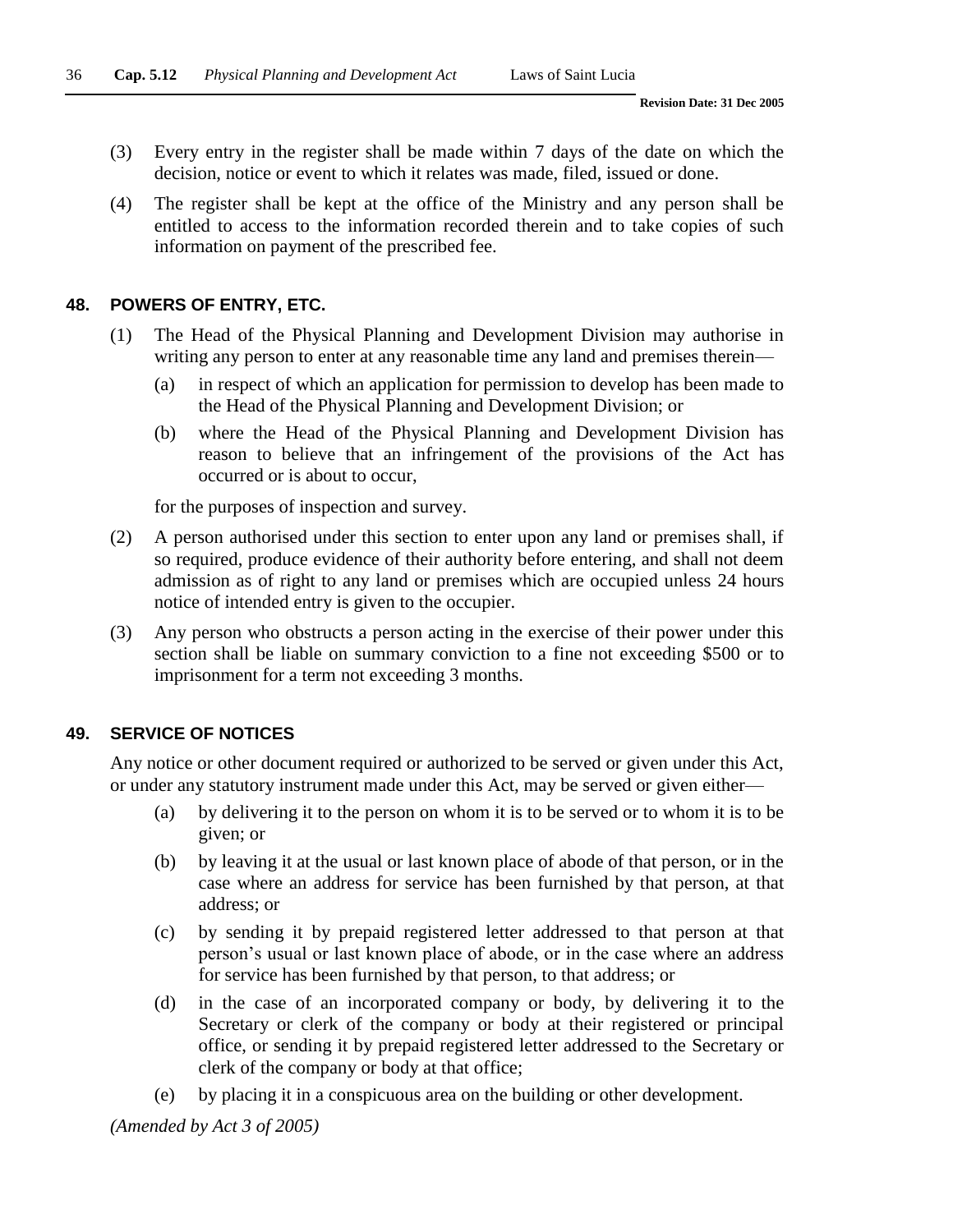### **50. LIABILITY OF LANDOWNERS**

If the development of any land is commenced or carried out without the written permission of the Head of the Physical Planning and Development Division, or carried out in a manner not in accordance with plans submitted or resubmitted to and approved by the Head of the Physical Planning and Development Division, every owner of such land within the meaning of section 2 is liable therefor.

### **51. CONTRAVENTION OF THE ACT**

- (1) A person shall not contravene any provision of this Act or of any regulations or the terms and conditions of any permission granted or agreement made hereunder.
- (2) Unless a different or other penalty or punishment is specifically prescribed, a person who contravenes subsection (1) commits an offence and is liable on summary conviction to a fine not exceeding \$10,000, and in the case of a continuing offence, to a further penalty of \$250 for each day during which the offence continues.

### **52. NOTIFICATION TO BE GIVEN TO LAND REGISTRAR**

The Head of the Physical Planning and Development Division shall notify the Land Registrar, giving full details of every parcel of land affected, of every order or notice given or issued under this Act affecting the title to or transferability of land.

#### **53. EXPENSES OF ADVISORY COMMITTEES AND APPEALS TRIBUNAL**

All expenses incurred by any Advisory Committee and by the Appeals Tribunal in the discharge of their functions shall, unless otherwise provided for, be a charge on the Consolidated Fund.

#### **54. RECOVERY OF MONIES DUE TO OR BY CROWN**

Any amount due to or by the Crown for any work done or expenses incurred under the provisions of this Act may be recovered summarily as a civil debt.

#### **55. QUALIFICATION OF EXISTING LAW**

- (1) For the purpose of enabling development to be carried out in accordance with a permission granted under this Act, any conditions or regulations contained in any other law which would conflict with the conditions attached to a planning permission shall not apply.
- (2) This Act and any restrictions or powers thereby imposed or conferred in relation to land apply and may be exercised in relation to any land, although provision is made by any other written law in force at the passing of this Act for authorising or regulating the development of the land.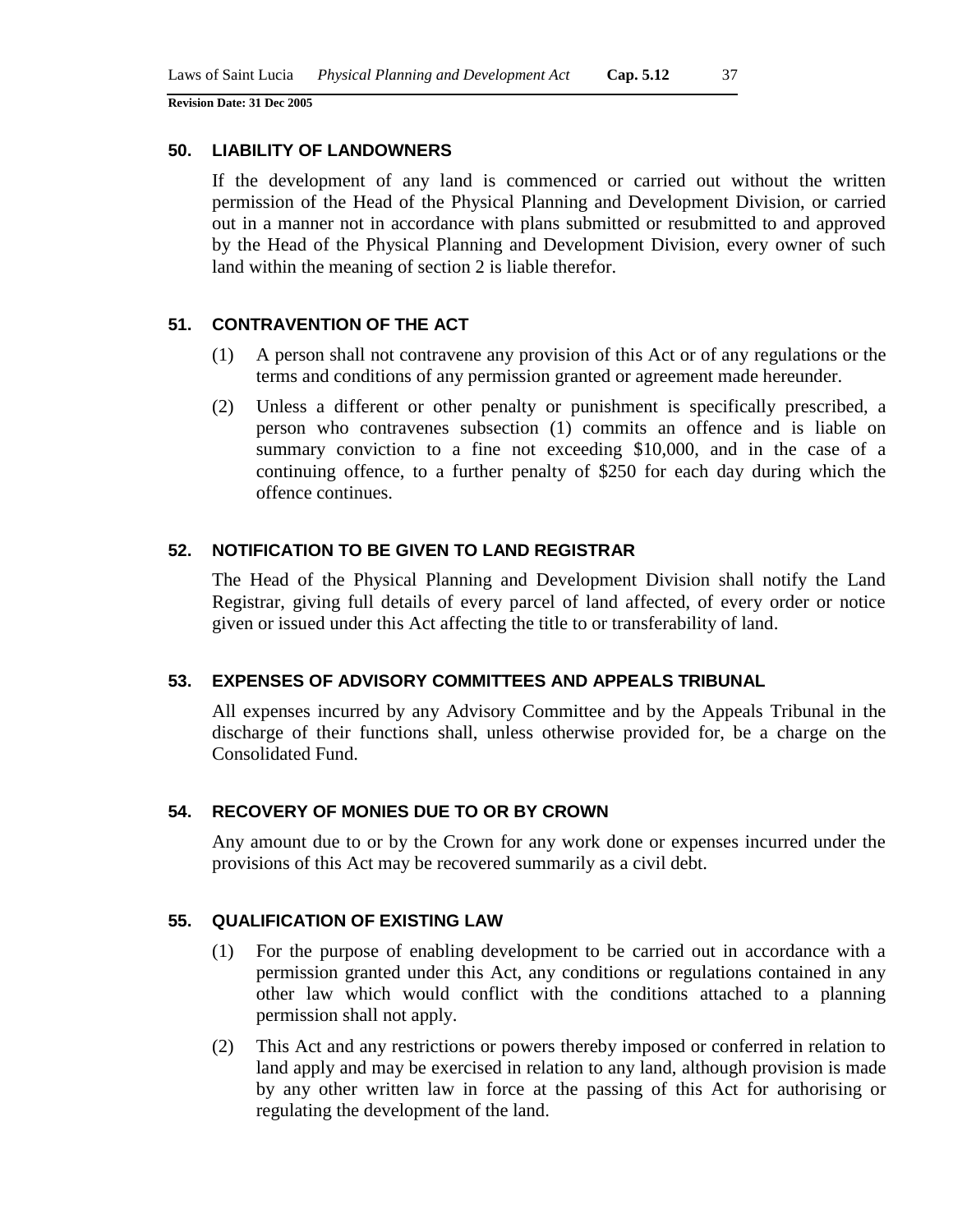#### **56. REGULATIONS**

- (1) The Minister may make regulations generally for giving effect to the provisions of this Act and without prejudice to such general powers may make regulations with respect to the following matters—
	- (a) the form of any application, notice, order, certificate or other document required to be made, issued or served under this Act;
	- (b) the payment of fees on the submission, examination and all matters pertaining to any application under this Act;
	- (c) amendments to the Schedules to this Act;
	- (d) the prescription of all things required or authorised by this Act to be prescribed.
- (2) All regulations made under this Act shall be published in the Gazette.

### **57. APPLICATION TO THE CROWN**

This Act binds the Crown.

#### **58. SAVINGS**

In so far as anything done under the Town and Country Planning Act, the Control of Advertisements Act and the Land Development (Interim Control) Act repealed by this Act could have been done under a corresponding provision of this Act, it shall not be invalidated by the repeal but shall have effect as if done under that provision.

#### **59. REFERENCES TO REPEALED ENACTMENTS**

Where any document refers expressly or by implication to the Town and Country Planning Act, the Control of Advertisements Act and the Land Development (Interim Control) Act repealed by this Act the reference shall, except where the context otherwise requires, be construed as a reference to the corresponding provision of this Act.

# **PART 7 TRANSITIONAL PROVISIONS**

#### **60. REFERENCE TO DEVELOPMENT CONTROL AUTHORITY**

Until the Development Control Authority is dissolved, any reference to the Head of the Physical Planning and Development Division in Parts 2 to 6 inclusive of this Act shall, in so far as the nature of that reference permits, be construed with the necessary modifications as a reference to the Development Control Authority.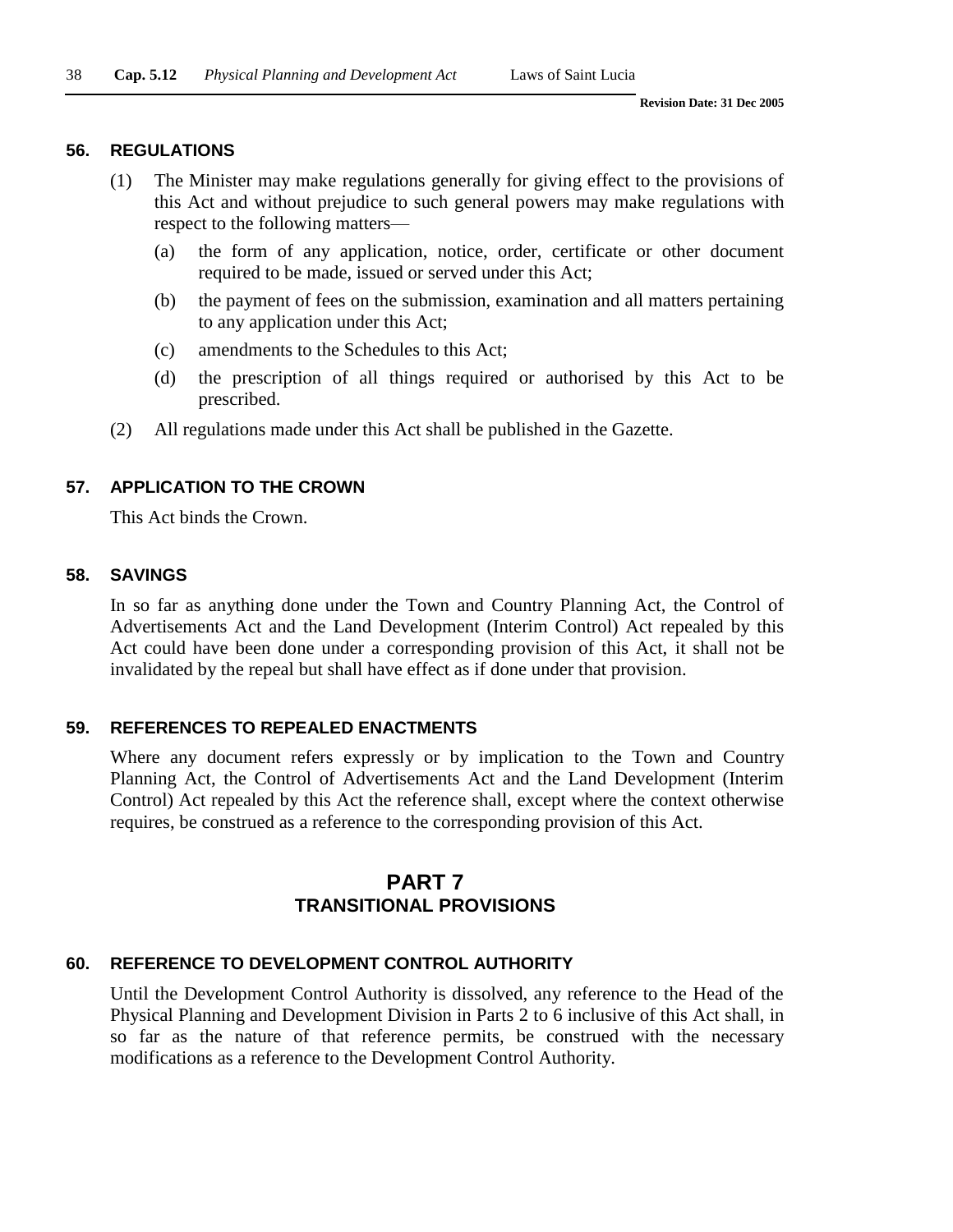#### **61. DEVELOPMENT CONTROL AUTHORITY**

- (1) Despite section 5, the body corporate established under section 3 of the Land Development (Interim Control) Act 1971 as the Development Control Authority is preserved and shall continue in existence as a body corporate and shall be responsible for the carrying out of the statutory duties and exercising the statutory powers under section 5 and created by this Act.
- (2) When the Development Control Authority is dissolved, the Head of the Physical Planning and Development Division shall undertake his or her functions under section 5 and as created by this Act.

*(Substituted by Act 3 of 2005)*

#### **62. PENDING APPLICATIONS**

- (1) Every application made under an enactment repealed by this Act and wholly or partly heard by the Development Control Authority when this Act comes into force is to be continued and dealt with in all respects as if this Act had not come into force.
- (2) Every application made under a repealed enactment that has not been wholly or partly heard by the Development Control Authority when this Act comes into force is to be taken as an application made under this Act and this Act is to apply accordingly.

### **63. CONTINUATION OF PERIODS OF TIME**

Where a period of time specified in an enactment repealed by this Act is current when this Act comes into force, and there is a corresponding provision in this Act, this Act has effect as if the corresponding provision had been in force when that period began to run.

### **64. PRESERVATION OF RIGHTS, CLAIMS, OFFENCES AND PROCEEDINGS**

- (1) Every appeal made under an enactment repealed by this Act that has been commenced but not finally determined before this Act comes into force, is to be continued and dealt with as if this Act had not come into force.
- (2) If, immediately before this Act comes into force, a claim for compensation under an enactment repealed by this Act has been or could have been made, that claim may be made or continued or enforced in all respects as if this Act had not come into force.
- (3) All proceedings in respect of breaches of or offences committed against an enactment repealed by this Act may be commenced as if this Act had not come into force.
- (4) Every proceeding under an enactment repealed by this Act may be continued and completed—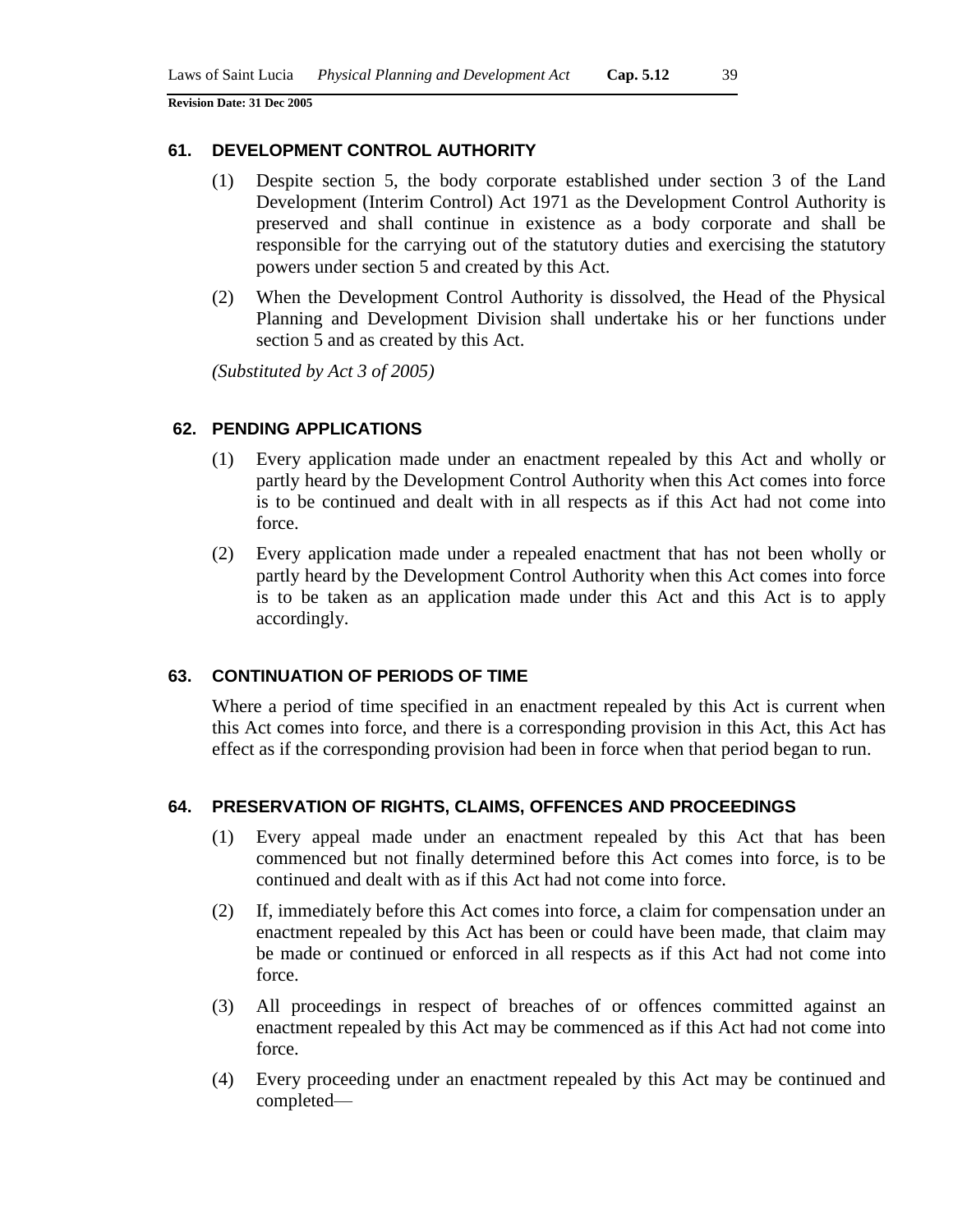- (a) if the proceeding has been partly or wholly heard, as if the enactments repealed by this Act were still in force; and
- (b) in all other cases, as if the proceeding had been commenced under this Act.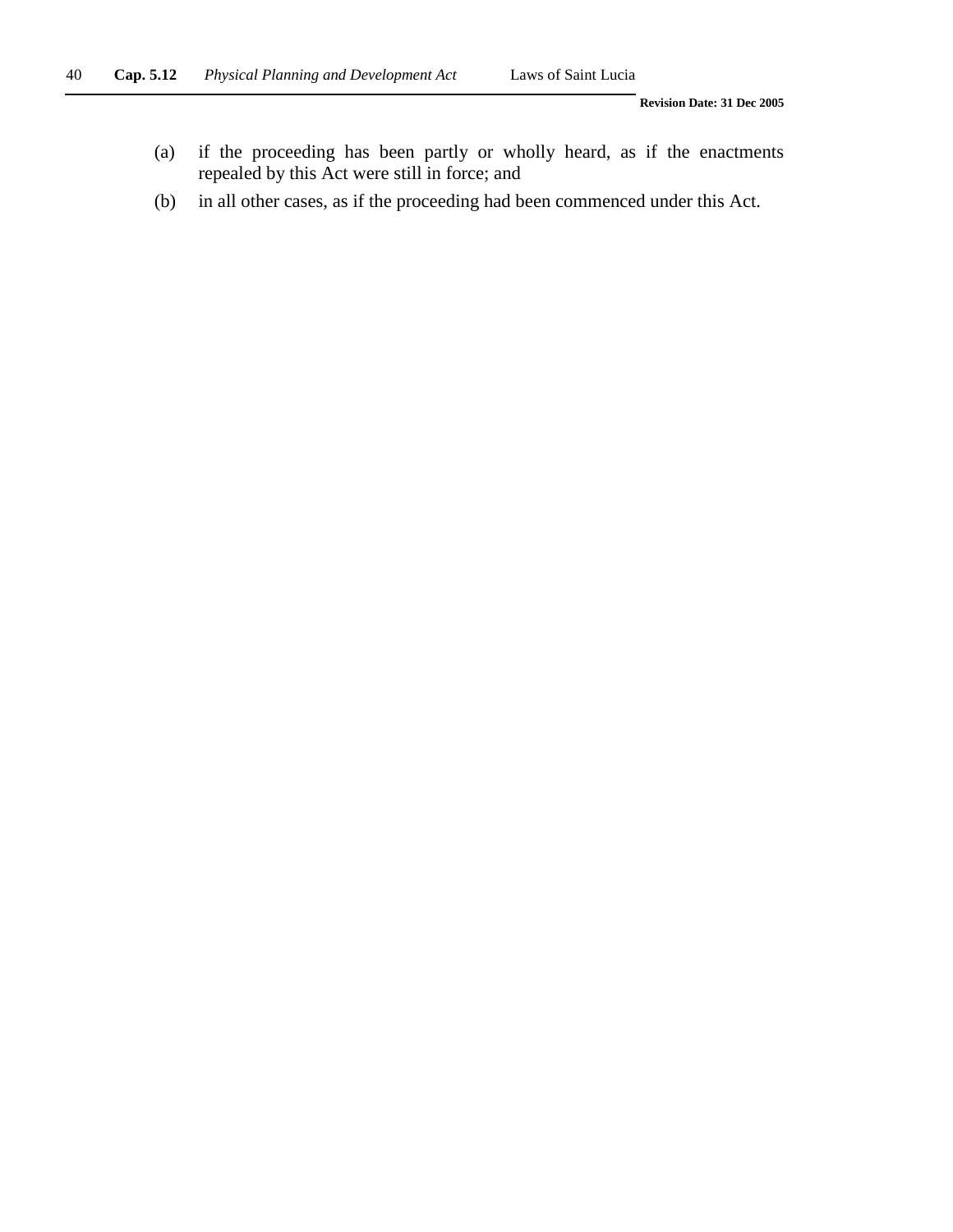# **SCHEDULE 1**

(Section 8)

### CONSTITUTION AND PROCEDURE OF THE PHYSICAL PLANNING AND DEVELOPMENT APPEALS TRIBUNAL

**1.**

- (1) The Appeals Tribunal shall consist of not less than 3 or more than 5 members, appointed by the Cabinet, of whom the Chairperson shall be a legal practitioner of not less than 5 years standing and the other members shall have training or experience in environmental sciences, physical planning, engineering, architecture, land surveying or land development.
- (2) A member of the Appeals Tribunal shall, subject to the provisions of this Schedule, hold office for a period not exceeding 3 years, but shall be eligible for reappointment.
- (3) Where the Chairperson or any member of the Appeals Tribunal is absent or unable to perform the functions of their office, the Cabinet may appoint another person to act temporarily in place of the Chairperson or that member.
- (4) Any member of the Appeals Tribunal, may at any time resign from office by instrument in writing addressed to the Cabinet and transmitted through the Chairperson, and such resignation shall take effect as from the date of receipt of that instrument by the Cabinet.
- (5) The Cabinet may at any time revoke the appointment of any member of the Appeals Tribunal, including the Chairperson.
- (6) The appointment of any member of the Appeals Tribunal and the termination of office of any person as a member, whether by death, resignation, removal, effluxion of time or otherwise, shall be published in the Gazette.
- **2.**
- (1) The Cabinet shall appoint a public officer to be Secretary of the Appeals Tribunal.
- (2) The Secretary shall keep a written record of all proceedings of the Appeals Tribunal, which shall be confirmed by the Chairperson.
- **3.**

Each member of the Appeals Tribunal shall be paid such remuneration and allowances, if any, as Cabinet may determine.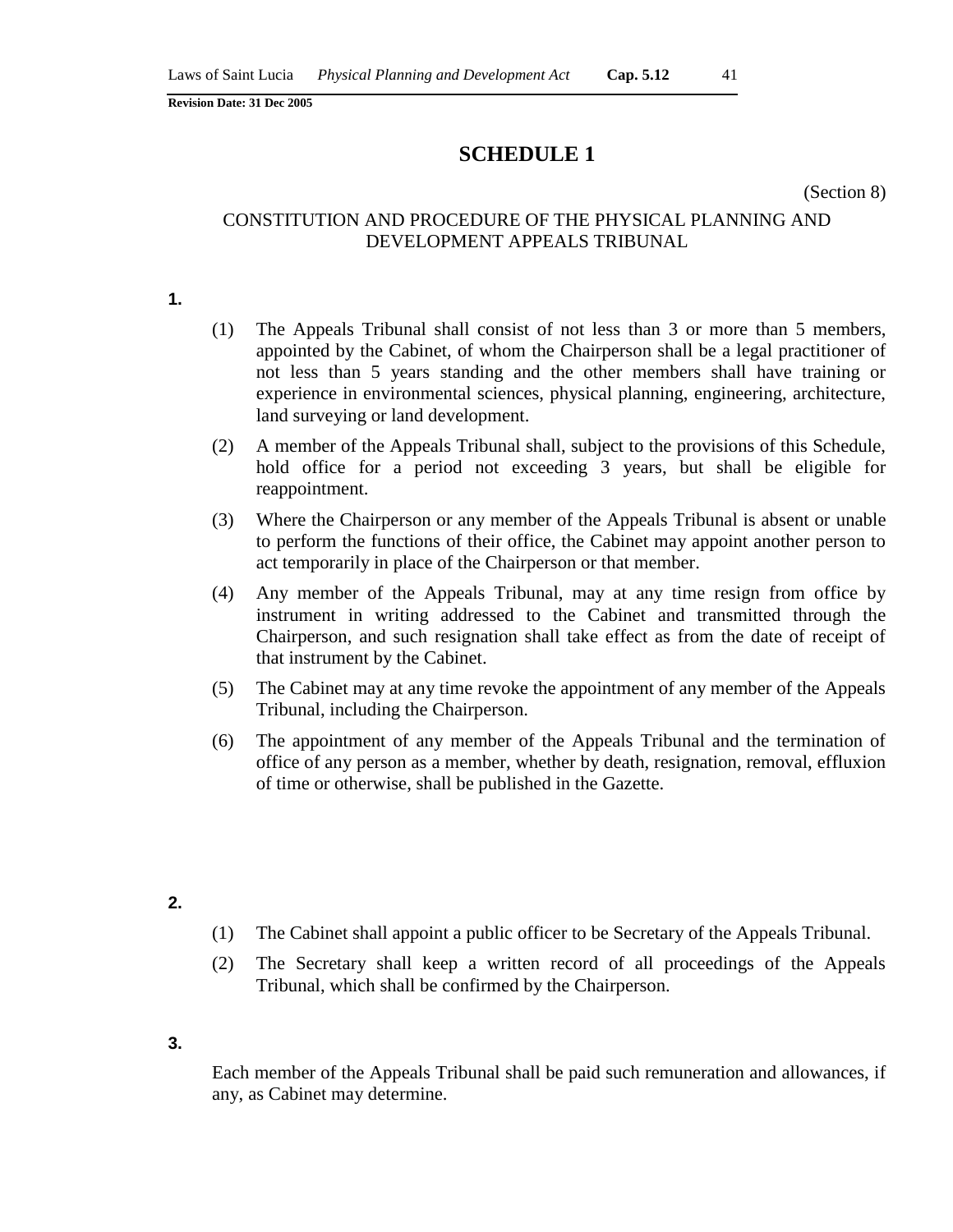**4.**

- (1) The Appeals Tribunal shall convene at such time, at such places and on such days as may be necessary or expedient for the discharge of its functions.
- (2) The quorum for proceedings of the Appeals Tribunal shall comprise a majority of the members, but where a member is disqualified from taking part in the proceedings of the Appeals Tribunal in respect of any matter, that member shall be disregarded for the purpose of constituting a quorum for hearing, deliberating on and deciding that matter.
- (3) The decisions of the Appeals Tribunal shall be by a majority of votes of those members present and voting and, in addition to an original vote, the Chairperson shall have a second or casting vote in any case in which the voting is equal.
- (4) A member of the Appeals Tribunal shall, as soon as is practicable inform, the Chairperson of any matter in which he or she has, either directly or indirectly, personally or by his or her spouse, partner, business associate or company, any pecuniary or business interest and that member shall take no part, directly or indirectly, in any hearing, deliberation or decision by the Appeals Tribunal on that matter.
- (5) The decisions of the Appeals Tribunal shall be authenticated by the signature of the Chairperson and the Secretary.
- (6) Subject to the provisions of this paragraph, the Appeals Tribunal shall have the power to regulate their own proceedings.

**5.**

A member of the Appeals Tribunal shall not, either directly or indirectly, except in the performance of a function or duty under or in connection with this or any other written law or as required by any other legal duty make a record of or divulge or communicate to any person information concerning the affairs of another person which he or she acquired by reason of their office under or for the purposes of this Act.

#### **6.**

The validity of any proceedings of the Appeals Tribunal shall not be affected by any vacancy in its membership or by any defect in the appointment of any of its members.

### **7.**

In this Schedule, "**Chairperson**" includes a person appointed or elected, as the case may be, to act temporarily in the place of the Chairperson.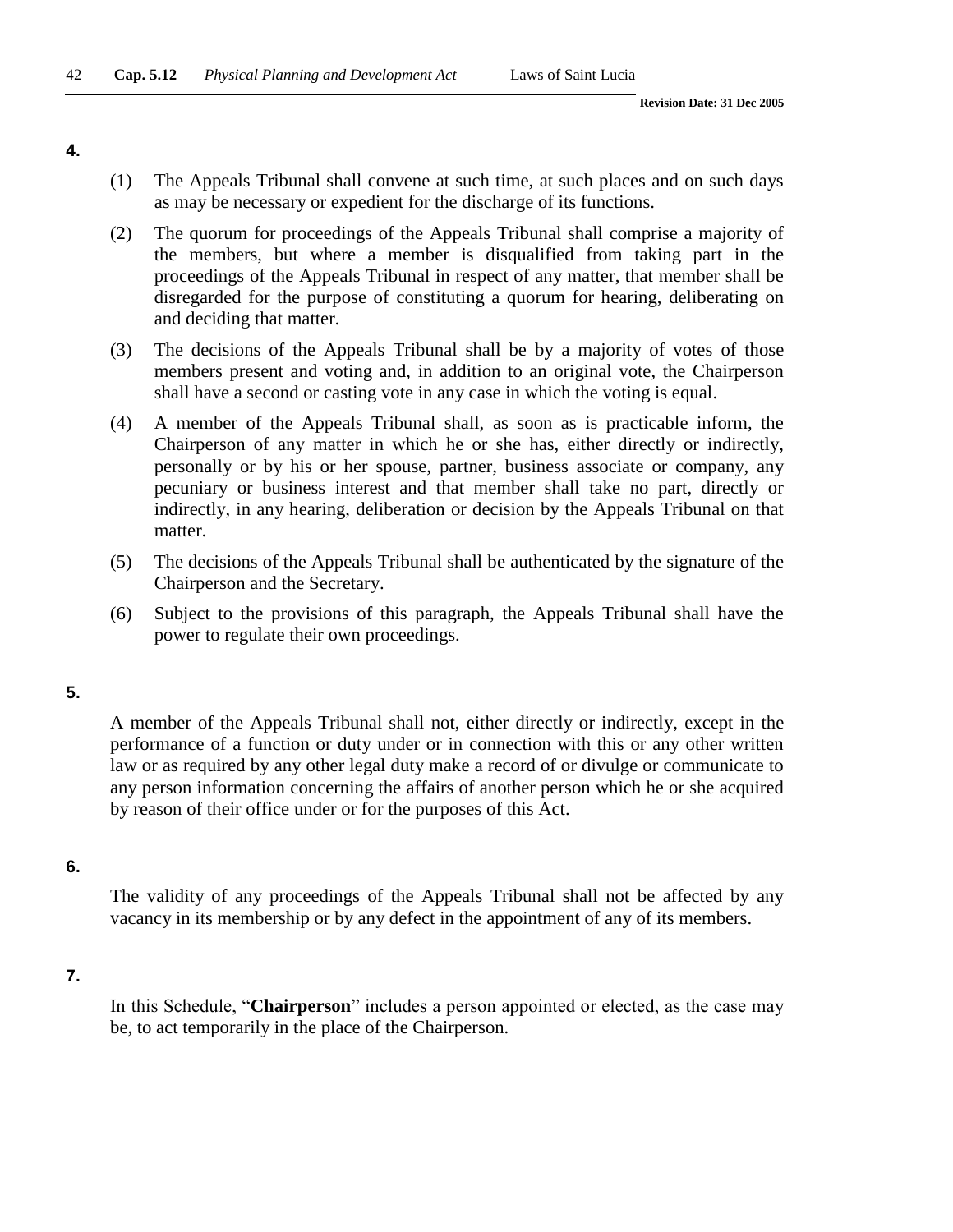# **SCHEDULE 2**

(Section 11)

### MATTERS TO BE DEALT WITH BY PHYSICAL PLANS

# **PART 1 ROADS**

- 1. Reservation of land for roads and establishment of public rights of way including public rights of way to and over beaches.
- 2. Closing or diversion of existing roads and public and private rights of way.
- 3. Construction of new roads and alteration of existing roads.
- 4. The line, width, level, construction, access to and egress from and the general dimensions and character of roads, whether new or existing.
- 5. Providing for and generally regulating the construction or execution of works incidental to the making or improvement of any road, including the construction of bridges, culverts, gullies, open drains, fencing, barriers, shelters, the provision of artificial lighting, and seats and the planting and protecting of grass, trees and shrubs on or adjoining such road.

# **PART 2 BUILDING AND OTHER STRUCTURES**

- 1. Regulating and controlling, either generally or in particular areas all or any of the following matters:
	- (a) the size and height of building and fences;
	- (b) building lines, coverage and the space around buildings;
	- (c) the objects which may be affixed to buildings;
	- (d) the purposes for and the manner in which buildings may be used or occupied including in the case of dwelling houses, the letting thereof in separate tenements;
	- (e) the prohibition of building or other operations on any land, or regulating such operations.
- 2. Regulating and controlling the design, colour and materials of buildings and fences.
- 3. Allocating any particular land, or all land in any particular area, for buildings of a specified class or classes or prohibiting or restricting either permanently or temporarily, the making of any building or any particular class or classes of buildings on any specified land.
- 4. Limiting the number of buildings or the number of buildings of a specified class which may be constructed, erected or installed, on, in or under any area.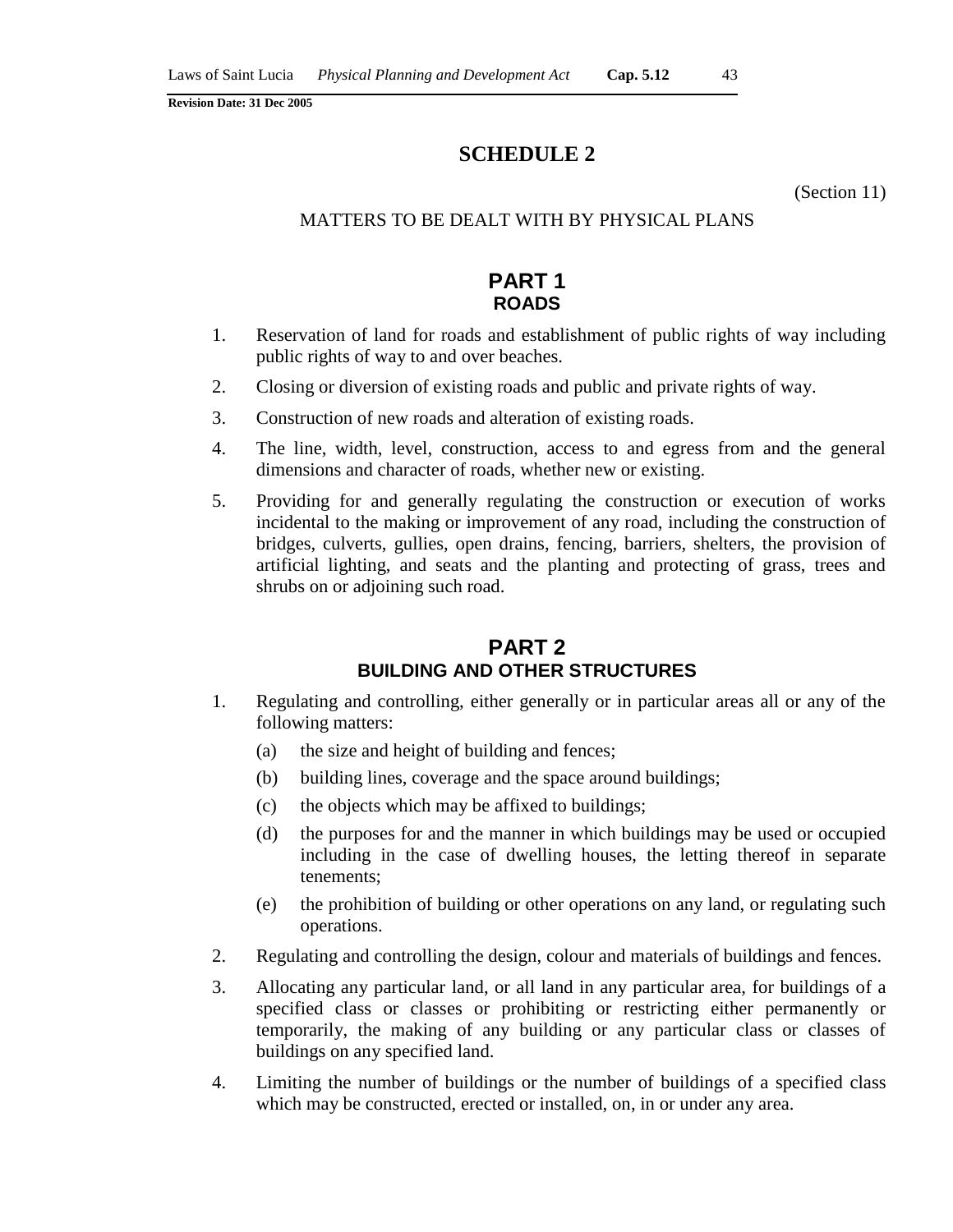# **PART 3 COMMUNITY PLANNING**

- 1. Providing for the control of land by zoning or designating specific uses.
- 2. Regulating the layout of housing areas including density, spacing, grouping and orientation of houses in relation to roads, open spaces and other buildings.
- 3. Determining the provision and siting of community facilities including shops, schools, churches, meeting halls, play centres and recreation grounds in relation to the number and siting of houses.

# **PART 4 AMENITIES**

- 1. Allocation of lands as open spaces whether public or private.
- 2. Allocation of land for burial grounds and crematoria.
- 3. Allocation of lands—
	- (a) for communal parks;
	- (b) for game and bird sanctuaries;
	- (c) for the protection of marine life;
	- (d) for national parks and environmental protected areas.
- 4. Preservation of buildings, caves, sites and objects of artistic, architectural, archaeological, historical, or cultural interest.
- 5. Preservation or protection of forests, woods, trees, shrubs, plants and flowers, river courses and gullies.
- 6. Protection of the coastal zone, zoning of marine parks, special resource and special use areas.
- 7. Prohibiting, restricting or controlling, either generally or in particular places, the exhibition, whether on the ground, or any building or any temporary erection, whether on land or in water, or in the air, of all or any particular forms of advertisement or other public notices.
- 8. Preventing, remedying or removing injury to amenities arising from the ruinous or neglected condition of any building or fence, or by the objectionable or neglected condition of any land attached to a building or fence or abutting on a road or situate in a residential area.
- 9. Prohibiting, regulating and controlling the deposit or disposal of waste materials and refuse, the disposal of sewage and the pollution of rivers, lakes, ponds, gullies beaches and the seashore.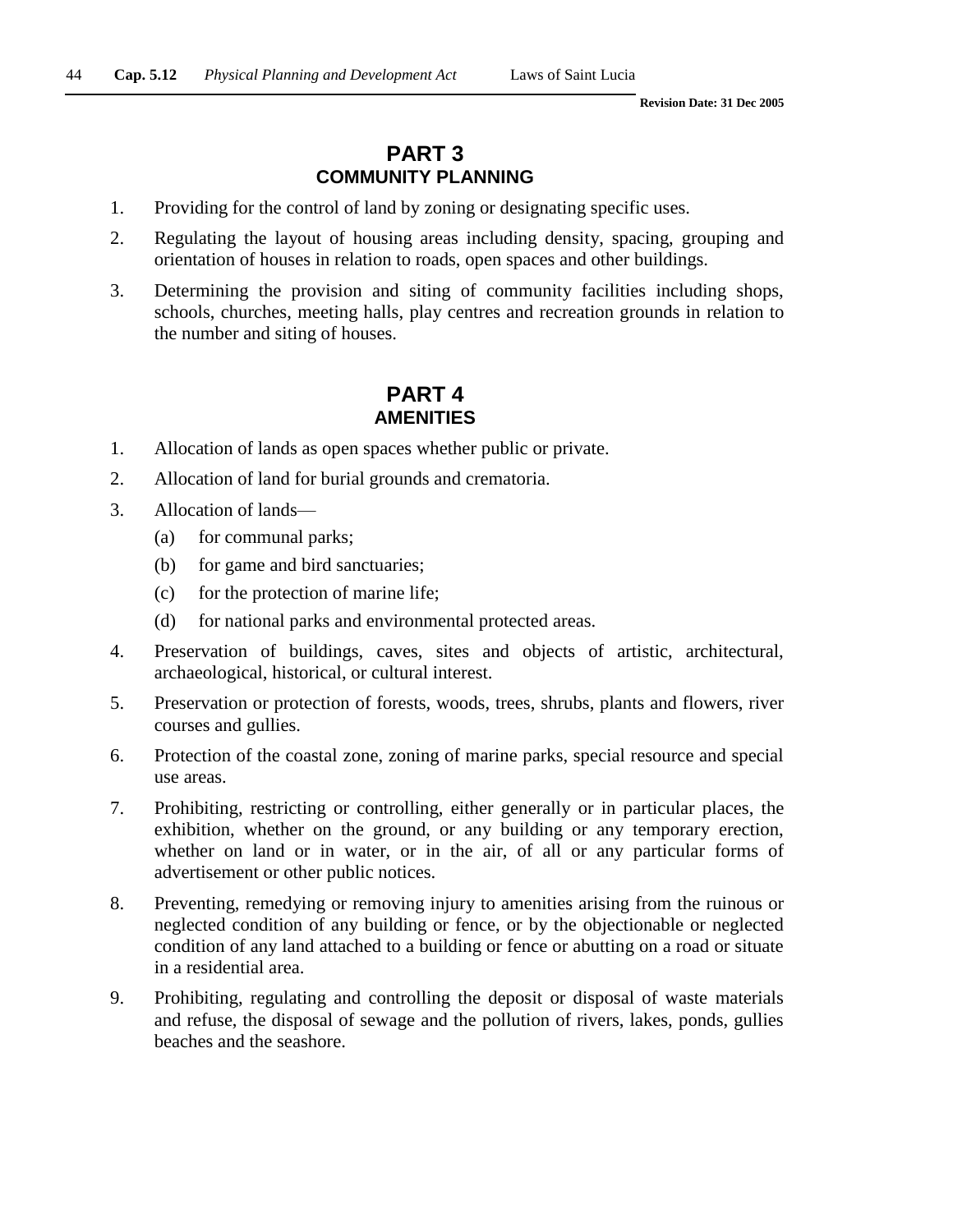# **PART 5 PUBLIC SERVICES**

Facilitating the establishment, extension or improvement of works by statutory or other undertakers in relation to power, lighting, water supply, telecommunications, sewerage, drainage, sewage disposal, refuse disposal or other public services.

# **PART 6 TRANSPORT AND COMMUNICATIONS**

- 1. Facilitating the establishment, extension or improvement of systems of transport whether by land, water or air.
- 2. Allocating sites for use in relation to transport, and the reservation of land for that purpose.
- 3. Providing for the establishment, extension or improvement of telegraphic, telephonic, wireless or radar communication, the allocating of sites for use in relation to such communication, and the reservation of land for that purpose.

# **PART 7 MISCELLANEOUS**

- 1. Providing for and regulating the making of agreements for the purpose of a development plan by the Minister with a local authority or with owners and other persons, and by a local authority with such persons and by such persons with one another.
- 2. Sub-division of land and in particular, but without restricting the generality of the foregoing—
	- (a) regulating the type of development to be carried out and the size and form of plots;
	- (b) requiring the allocation of land for any of the public services referred to in Part 5 or for any other purposes referred to in this Schedule for which land may be allocated;
	- (c) prescribing the character and type of public services or other works which shall be undertaken and completed by any applicant for permission to subdivide as a condition of the grant of such permission;
	- (d) co-ordinating the sub-division of contiguous properties in order to give effect to any scheme of development appertaining to such properties.
- 3. Making any provisions necessary for—
	- (a) adjusting and altering the boundaries and areas of any towns;
	- (b) enabling the establishment of satellite towns and new towns;
	- (c) effecting such exchanges of land or cancellation of existing subdivision plans as may be necessary or convenient for the purposes aforesaid.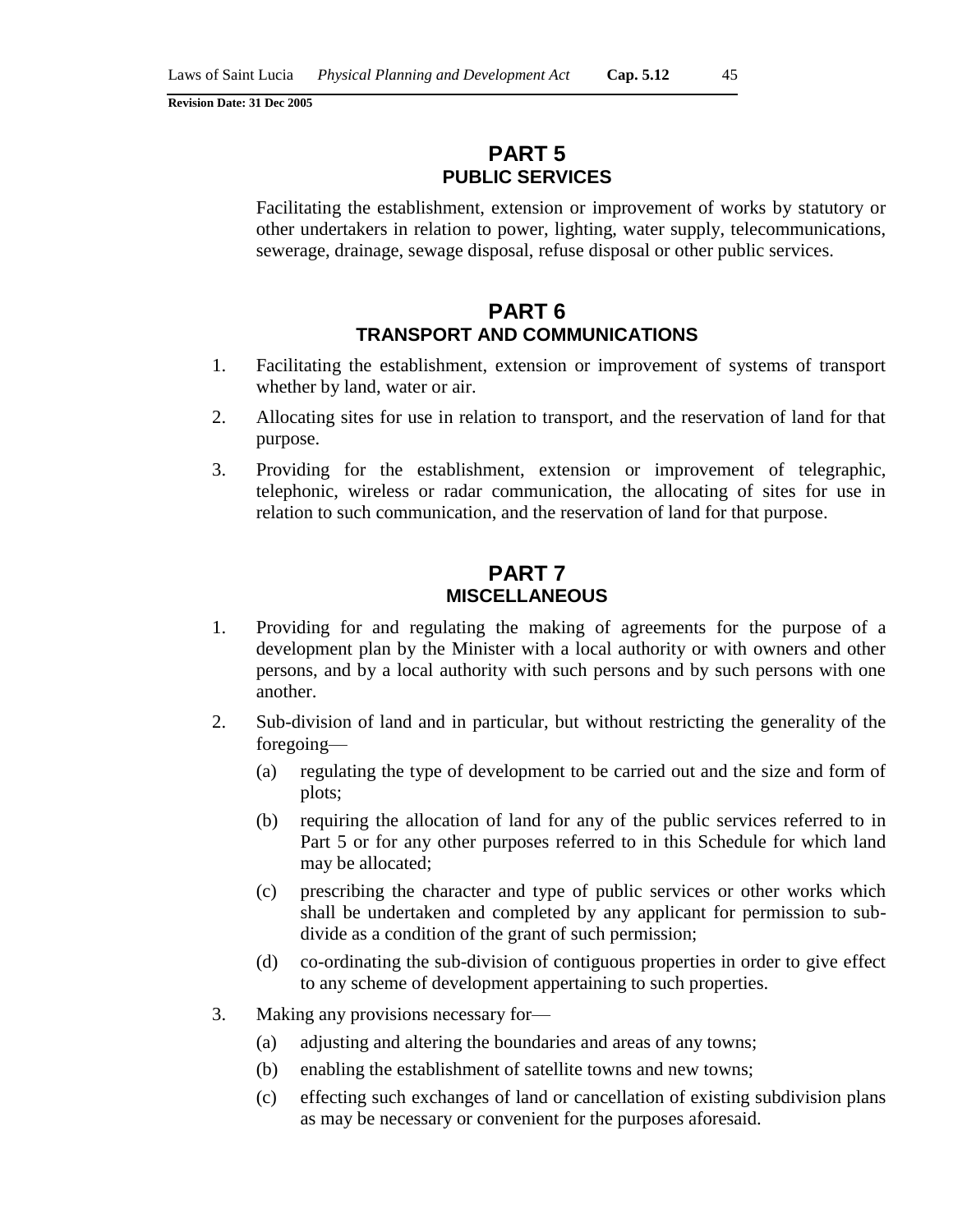### **SCHEDULE 3**

(Section 18)

#### PERMITTED DEVELOPMENT

- (a) Garden huts, other than garages, in approved residential areas and not used for human habitation or for the conduct of any activity of a commercial nature.
- (b) Gates, fences and walls not exceeding 4 feet in height.
- (c) Agricultural out buildings not used for human habitation and enclosures and works on agricultural holdings that are requisite for or incidental to the use of land for the purposes of agriculture not including sub-division of land for agricultural purposes.
- (d) Repairs to roads, bridges and harbour installations.
- (e) Repairs to services
- (f) Internal alterations to buildings not involving changes to the basic structure or facade of the buildings.
- (g) Subject to any requirements of the Regulations prescribing minimum building setback, site coverage, and building height limitations, the enlargement or improvement of an existing single dwelling house provided that the floor of the enlargement or improvement does not exceed  $\frac{1}{3}$  of the floor area of the existing single dwelling house.

*(Amended by Act 3 of 2005)*